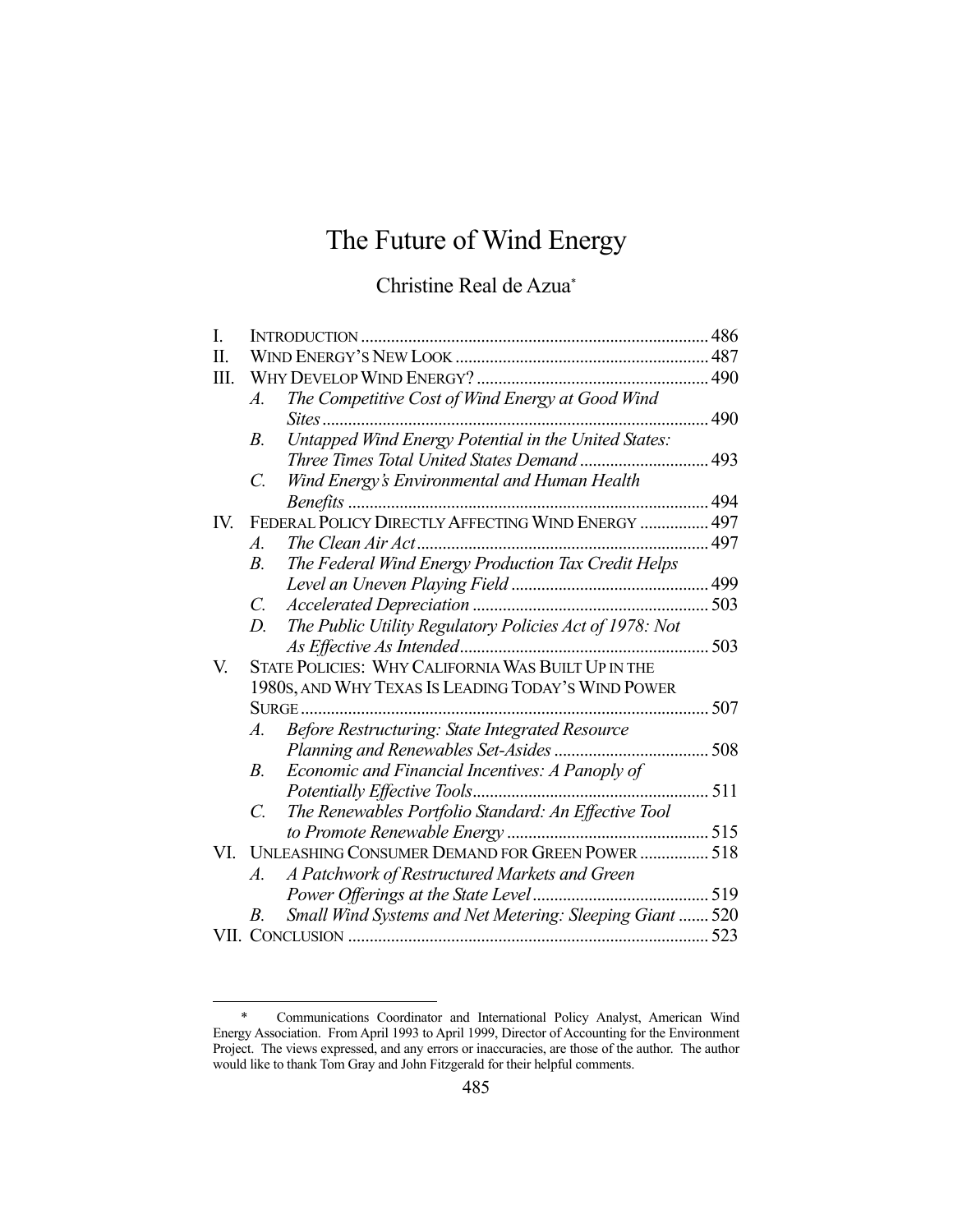#### I. INTRODUCTION

1

 From time to time, energy crises draw the nation's attention. The power crisis in California in late 2000 and early 2001 is the most recent example. The 2000-2001 crisis has focused public attention on, among other issues, the role of wind energy and other renewables as a source of clean, affordable power.<sup>1</sup> The United States wind energy industry argues that investments in wind energy in areas with a significant wind resource can help prevent future shortages of electricity in California and elsewhere without additional long-term cost, pollution, or delay.2

 Wind energy has matured and surpasses traditional sources of power on many technological counts.<sup>3</sup> Wind is now the fastest growing commercial scale energy technology in the world.<sup>4</sup> In 1999, wind energy surpassed nuclear energy worldwide in new generating capacity installed.5 However, wind energy generates only a minute fraction of the world's, and less than 1% of U.S., electricity.<sup>6</sup>

 This Essay examines the policies that have shaped the development of wind power in the United States. It argues that for wind energy to play a more significant role in the nation's energy portfolio, policies overwhelmingly aimed at fostering the development of conventional technologies, now outweighed by compelling public interests, should be overhauled to favor the development of cleaner and more reliable technologies such as wind energy.

 In addition, it has been shown that the public favors such a realignment of energy policy priorities.<sup>7</sup> For example, in its

 <sup>1.</sup> *See generally* AMERICAN WIND ENERGY ASSOC. (AWEA), NEWS FROM AWEA, *at* http://www.awea.org/news/index.html (last visited May 12, 2001) [hereinafter NEWS FROM AWEA].

 <sup>2.</sup> *See* AWEA, WIND ENERGY STANDS READY TO HELP EASE CALIFORNIA SHORTAGES, *at* http://www.awea.org/news/news001222ces.html (Dec. 22, 2000) [hereinafter WIND ENERGY STANDS READY].

 <sup>3.</sup> *See generally*, Irving Mintzer et al., *The Environmental Imperative: A Driving Force in the Development and Deployment of Renewable Energy Technologies*, REPP ISSUE BRIEF NO. 1, *at* http://www.repp.org (Apr. 1996) (analyzing wind and other forms of renewable energy, compared to conventional forms of electricity generation).

 <sup>4.</sup> *See* Christopher Flavin, *Wind Power Booms*, *in* VITAL SIGNS 2000: THE ENVIRON-MENTAL TRENDS THAT ARE SHAPING OUR FUTURE 57 (2000).

 <sup>5.</sup> *See* Dan Reicher, *Wind Powering America, Clean Energy for the 21st Century*, Powerpoint Presentation Before AWEA (May 1, 2000) (stating in 1999, 3689 MW of wind energy generating capacity and 2700 MW of nuclear energy generating capacity were installed worldwide; figures from the International Atomic Energy Agency and International Energy Agency not adjusted for capacity utilization).

 <sup>6.</sup> *See* U.S. ENERGY INFORMATION ADMIN., ENERGY DATA RANKINGS, *at* http://www.eia.doe.gov/neic/rankings/rankindex.htm (last modified May 8, 2001) (noting that total net U.S. electricity generation was 3620 billion kWh in 1998).

 <sup>7.</sup> *See* SUSTAINABLE ENERGY COALITION, SUSTAINABLE ENERGY POLL 1999, *at* http://csf.Colorado.edu/archive/iggg/renewable/msg00129.html (June 3, 1999) (confirming that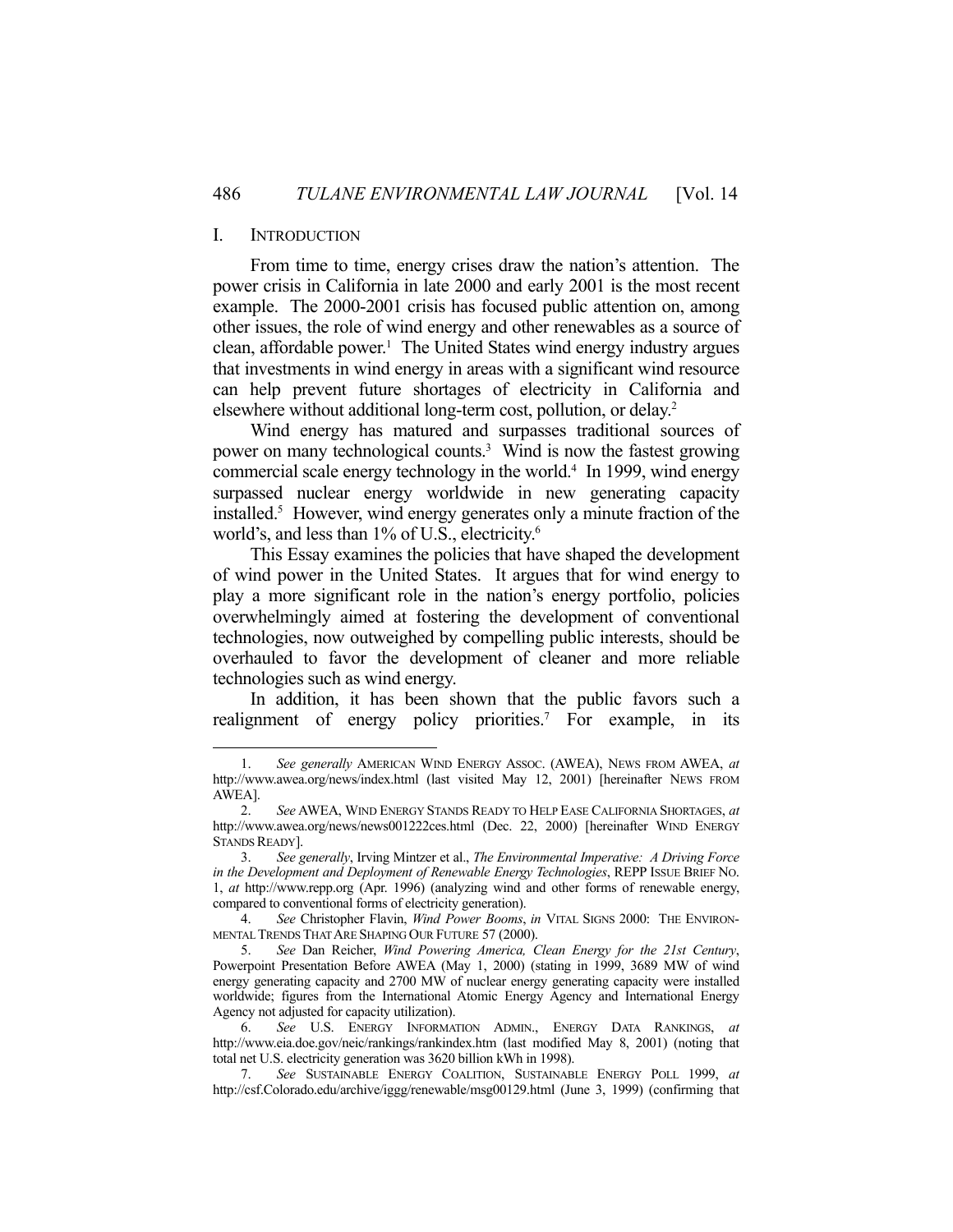Thanksgiving 2000 Sunday edition, the *New York Times* ran a front page article entitled *Curse of the Wind Turns to Farmer's Blessing*. 8 A brilliant color photograph showed a young farmer half-kneeling amid corn stubble in a snow-covered field with high-tech wind turbines behind him wringing electricity from the bitter winter winds.<sup>9</sup> The farmer, Conrad Schardin, paid off family debts thanks to the revenue he earned for hosting the new, high-tech turbines, while continuing his traditional farming operations.<sup>10</sup>

 The article illustrates the promise of wind energy in America today: wind energy is revitalizing the economy of rural communities from Lake Benton, Minnesota to Garrett, Pennsylvania and McCamey, Texas, by blowing cash into farmers' pockets; it can serve as a buffer for consumers and utilities against volatile natural gas and oil prices; and it responds to a preference of the U.S. public for clean energy over conventional sources.

 This Essay gives an introductory update on the technology, as well as on the economic, environmental, and public health issues at stake in the development of wind energy in the United States. This Essay then looks at the state and federal policies that have shaped the U.S. wind energy industry into what it is today and the policies that may determine the extent to which this technology will be allowed to deliver on its promise.

#### II. WIND ENERGY'S NEW LOOK

 Most Americans are still unfamiliar with utility-scale wind energy, although some Europeans routinely see utility-scale wind turbines clustered in the countryside.<sup>11</sup> Myths about the technology therefore

most citizens would fund renewable energy and energy efficiency but cut funding for nuclear power and fossil fuels, and favor provisions to promote sustainable energy in electric utility restructuring); *see also* Barbara Farhar, *Energy and the Environment: The Public View*, REPP ISSUE BRIEF NO. 3, at 5, *at* http://www.repp.org (Oct. 1996) (compiling data from more than 700 polls on energy issues). Barbara Farhar found that "the pattern of preferences for using energy efficiency to decrease demand and renewables to supply energy has been consistent in the poll data for eighteen years. This is one of the strongest patterns identified in the entire data set on energy and the environment." *Id.*

 <sup>8.</sup> Doug Jehl, *Curse of the Wind Turns to Farmer's Blessing*, N.Y. TIMES, Nov. 26, 2000, at A1.

 <sup>9.</sup> *See id.* at A1, A32.

 <sup>10.</sup> *Id.* at A1, A32; *see also* Lester R. Brown, *U.S. Farmers Double Cropping Corn and Wind Energy*, *at* http://www.worldwatch.org/chairman/issue/000607.html (June 7, 2000) (explaining the benefits to farmers of using wind energy).

 <sup>11.</sup> *See* AWEA, GLOBAL WIND ENERGY MARKET REPORT, *at* http://www.awea.org/faq/ global2000.html (last revised May 2001) [hereinafter MARKET REPORT]; *see also* Danish Wind Turbine Manufacturers Ass'n Website, *at* http://www.windpower.dk (last updated May 4, 2001).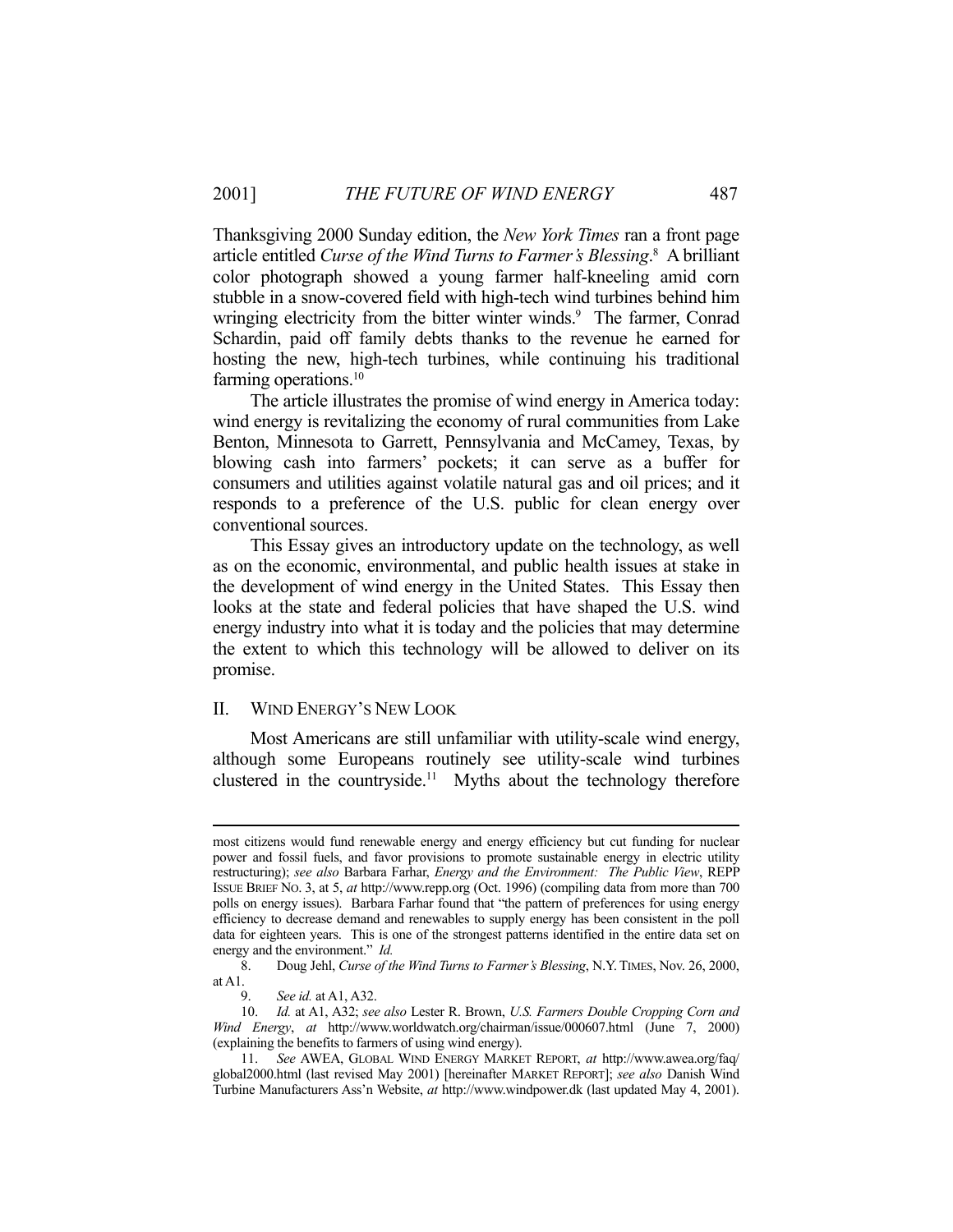abound in the United States. These often misguided perceptions may change, however, as new projects come online in a growing number of states from Washington to New York.

 The prevalent design used for today's utility-scale turbines is the horizontal axis turbine. This type of turbine displays a set of feathershaped blades, usually three, mounted atop a high tower to a unit called a nacelle. The nacelle contains the electric generator.<sup>12</sup> As the winds spin the blades, the blades turn a shaft. The shaft is usually connected to a gearbox which spins magnets in the generator to produce electromagnetic pulses, as in the generators of conventional power plants.<sup>13</sup>

Utility-scale wind turbines tend to be large, and built for power.<sup>14</sup> The Zond Z-750, one of the turbines most widely used in U.S. wind projects developed in 1998 and 1999, has a tower that is 208 feet (63 meters) high, and blades 79 feet (24 meters) in length each, spanning a rotor diameter of 164 feet (50 meters).<sup>15</sup> In addition, Enron Wind Corporation, which manufactures these turbines, has now introduced a turbine with twice the power rating, the Enron  $1.5$  MW series.<sup>16</sup> However, as of December 2000, the largest turbines operating in the United States were 1.65 MW machines manufactured by Vestas, a Danish manufacturer, and installed in Big Spring, Texas.<sup>17</sup>

 The larger the wind turbine, the more capable it is of generating large amounts of electricity, even though the blades will be spinning much more slowly than with smaller machines. The Z-750, mentioned above, is capable of generating 750 kilowatts (kW) at its peak output.<sup>18</sup> Over a year, a wind turbine typically generates about a third of its rated potential, depending on the site.<sup>19</sup> For example, a 1.65 MW turbine built

Denmark generates 13% of its electricity from wind and aims to produce 50% of its electricity from renewable energy (primarily wind) by 2030.

 <sup>12.</sup> *See* WIND ENERGY STANDS READY, *supra* note 2.

 <sup>13.</sup> *See id.*

 <sup>14.</sup> *See generally* Enron Wind Corp. Website, *at* http://www.wind.enron.com; Vestas American Wind Technology Website, *at* http://www.vestas-awt.com (last modified Aug. 6, 1999); NEG Micon Website, *at* http://www.neg-micon.com; American Wind Energy Association, *at* http://www.awea.org (last updated May 10, 2001); and the Danish Wind Turbines Manufacturers Ass'n, *supra* note 11.

 <sup>15.</sup> *See generally* ENRON WIND CORP., ENRON WIND PRODUCTS, *at* http://www. wind.enron.com/products/index.html (last visited May 12, 2001) [hereinafter ENRON WIND].

 <sup>16.</sup> *See id.*

 <sup>17.</sup> *See* AWEA, WIND ENERGY PROJECTS THROUGHOUT THE UNITED STATES, *at* http://www.awea.org/projects/index.html (last updated Apr. 26, 2001) [hereinafter WIND ENERGY PROJECTS].

 <sup>18.</sup> *See* ENRON WIND, *supra* note 15.

 <sup>19.</sup> *See generally* AWEA Website, *supra* note 14.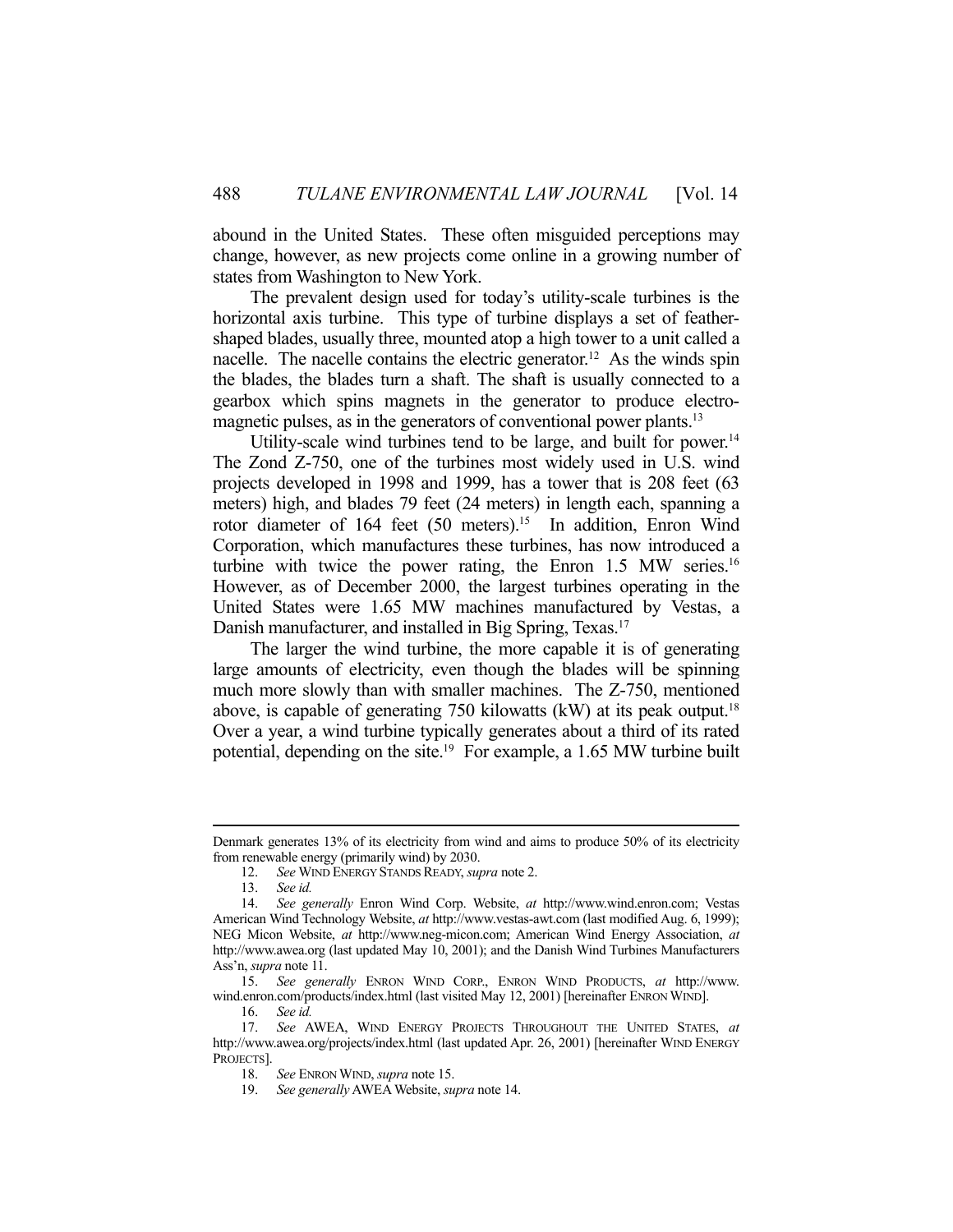today generates 120 times the energy, at only twenty times the cost, of a 25 kW machine built in the 1980s.<sup>20</sup>

 These new high-tech machines feature complex electronic controls, which monitor wind speed and direction, as well as relaying information about turbine performance to computer monitors. The monitors may be located as far away as Denmark.<sup>21</sup>

 Today's turbines are very quiet. The blades on these larger machines spin slowly, at around seventeen to thirty revolutions per minute (RPM) or less, an RPM that tends to be peaceful.<sup>22</sup> They are usually not heard above the sound of the wind itself. Thousands of turbines are squeezed into the San Gorgonio Pass, but tourists and residents downwind in Palm Springs would not be aware of the nearby existence of the turbines, even the older, noisier ones, if it were not for the local wind tour advertisements and the turbines' prominent position along the local highway.

 Finally, the wind turbines are very reliable. Most wind projects are available 99% of the time to generate electricity, an outstanding availability record for any energy source, as turbines can be serviced one at a time while the others continue to spin and generate electricity.23 In contrast, a nuclear or coal power plant goes off-line entirely when repairs and maintenance are needed, making many of them available for a lower percentage of the time than a wind farm. In California, for example, at the height of the energy crisis in January 2001, close to 11,000 MW of generating capacity, an amount equivalent to about a third of the power the state would need at peak demand, was out of commission for "required maintenance" or because of breakdowns.<sup>24</sup>

 Wind turbines can be sited in dispersed clusters that feed into local transmission lines, as is the case for projects developed in Minnesota by Navitas Energy, Inc., a Minneapolis-based company, for completion in

 <sup>20.</sup> *See id.* 

See id.

 <sup>22.</sup> Lucy Chubb, *Pennsylvania Inherits the Wind for Power*, *at* http://www.enn.com/ennnews-archive/2000/06/06212000/windfarm\_14062.asp (June 21, 2000) (writing that Arlene & Donald Decker, farmers in Pennsylvania who have four state-of-the-art 200-foot-tall wind turbines on their farm, told Environmental News Network "[the wind turbines] are clean and they are noiseless. We just love them. Everybody around here likes them as far as I know. I hope in the future that more people get them. The wind's free and it's here").

 <sup>23.</sup> Information on the availability of wind turbines is posted at http://www.awea.org/faq/ index.html/windturbines.

 <sup>24.</sup> *See* Renee Sanchez & William Booth, *Low Reserves Forced Early Decision to Power Down*, WASH. POST, Jan. 19, 2001, at A15. The article further notes that "[a]lthough some critics have suggested that out-of-state power companies might be keeping those plants out of commission to help drive up prices, ISO Chief Operating Officer Kellan Fluckiger said that ISO inspections have turned up nothing to support those allegations."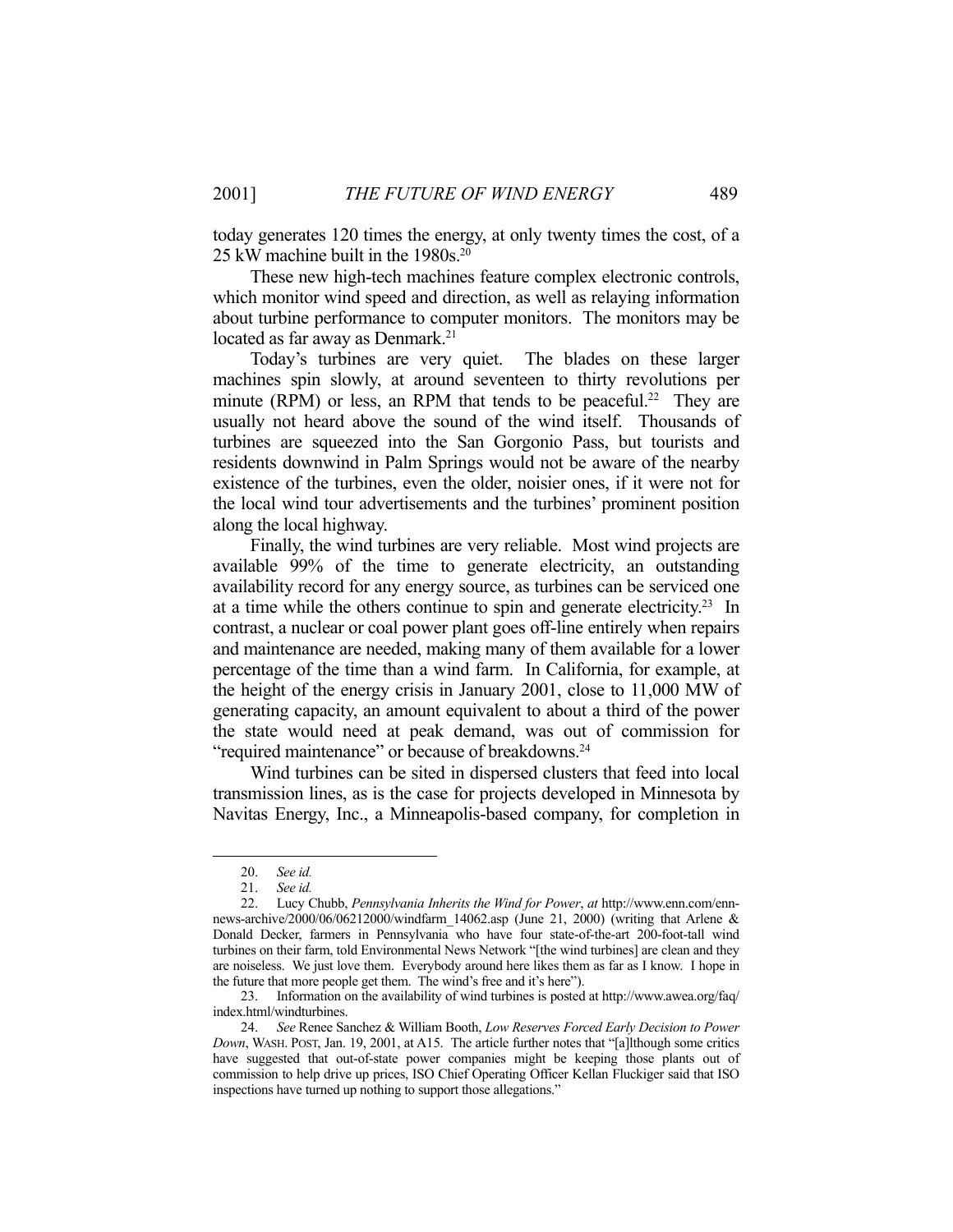early 2001<sup>25</sup> Turbines can also be sited in greater numbers and concentration to take advantage of a windy corridor, ridge, or pass, as in California's San Gorgonio and Altamont Passes, or spread out on flat, open terrain, as along Buffalo Ridge in Minnesota and Iowa.

#### III. WHY DEVELOP WIND ENERGY?

 A combination of factors makes wind energy an attractive source of electricity in the United States: the competitive cost of wind energy at good wind sites, the country's large, untapped wind potential, and wind energy's environmental benefits. The technology's drawback, its "intermittency," or the fact that power output varies with the force at which the wind is blowing, has proven to be more a psychological obstacle than a technical one.

## *A. The Competitive Cost of Wind Energy at Good Wind Sites*

 Wind energy is drawing attention primarily because of its competitiveness. In areas with a good wind resource, wind energy's costs are now competitive with electricity from conventional sources.

 Progress in design, increase in size and reliability, and breakthroughs in electronics have dramatically brought down the costs of utility-scale wind energy, from over  $35¢/kWh$  in 1980 to 4¢ to 6¢/kWh today.<sup>26</sup> A federal production tax credit, which acknowledges the benefits to the public in health and secures local energy supplies, further reduces that cost to a range of  $3¢$  to  $5¢/kWh.<sup>27</sup>$  For example, during 2000, electricity at new projects in Iowa and Texas were contracted at less than  $3¢/kWh.<sup>28</sup>$  That is considerably less than electricity from natural gas fired plants, which were running as high as  $15¢$  to  $20¢/kWh$  in January  $2001.^{29}$ 

 Wind energy's competitiveness is even more apparent if the levelized cost of energy is used to compare it to other energy sources. Levelized costing calculates in current dollars all capital, fuel, and operating and maintenance costs associated with the plant over its lifetime and then divides that total cost by the estimated output in kWh over the lifetime of the plant. Capital costs are thus amortized over the

 <sup>25.</sup> *See generally* Navitas Energy, Inc. Website, *at* http://www.windpower.com.

 <sup>26.</sup> *See* AWEA, WHAT ARE THE FACTORS IN THE COST OF ELECTRICITY FROM WIND TURBINES?, *at* http://www.awea.org/faq/cost.html (last visited May 12, 2001).

 <sup>27.</sup> *See* Rev. Rul. 94-31, 1994-1 C.B. 16 (May 23, 1994).

 <sup>28.</sup> *See generally* NEWS FROM AWEA, *supra* note 1.

 <sup>29.</sup> *See* Jim Carlton, *As Demands for Energy Multiply, Windmill Farms Stage a Comeback*, WALL ST.J., Jan. 26, 2001, at B1.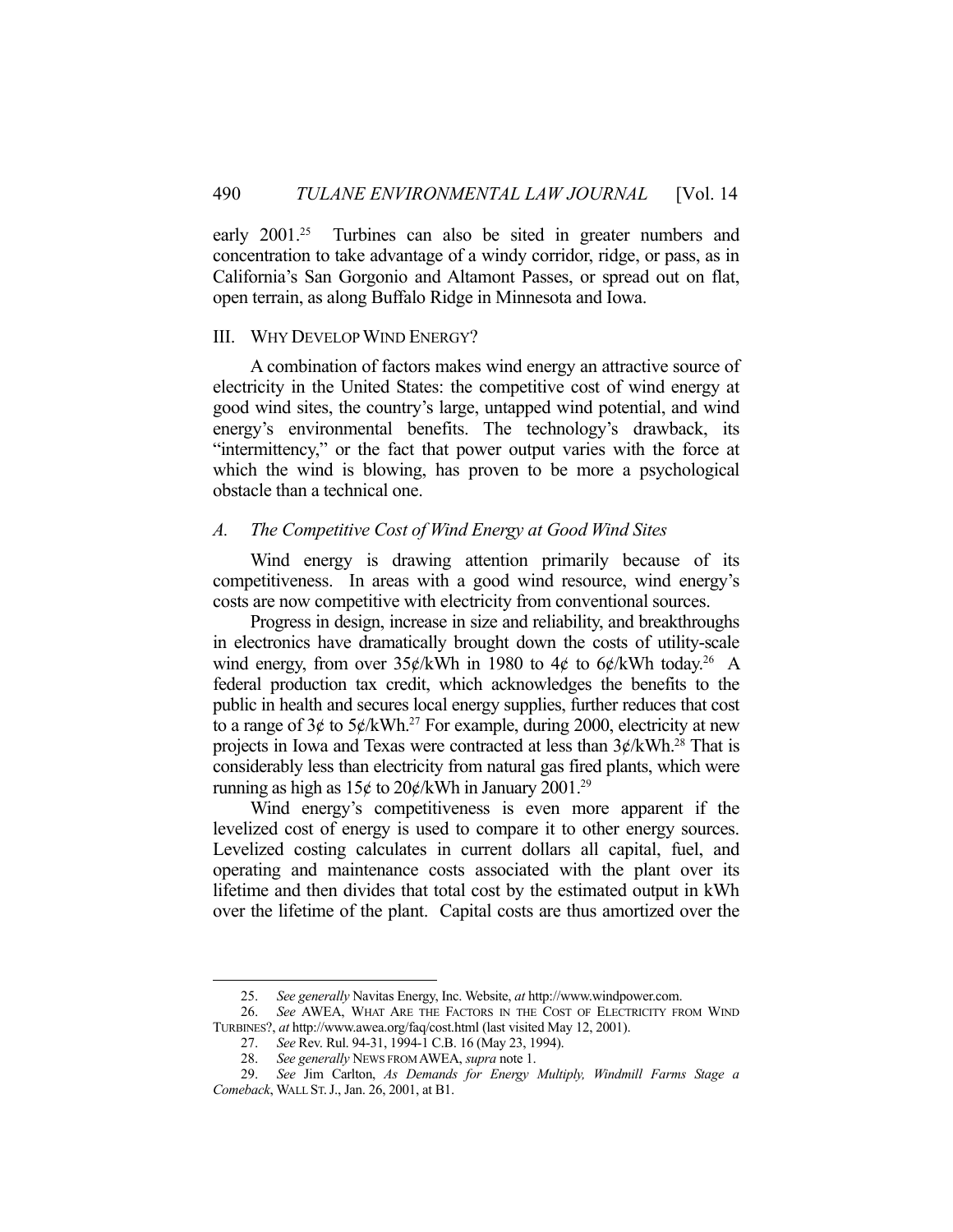expected power output for the life of the plant. $30$  Levelized costs are the costs that should be used when selecting the least-cost technology to use in constructing a new power plant.

 The following table, compiled by the American Wind Energy Association (AWEA), compares the levelized costs of major fuel types, as calculated by the California Energy Commission (CEC) in its *Energy Technology Status Report 1996*. 31 The CEC did not take into account the costs of pollution or subsidies.<sup>32</sup> While the levelized cost of hydroelectric, nuclear, and coal power remains about the same, the cost of natural gas has increased considerably since then, so that the levelized cost of natural gas would now be considerably higher.<sup>33</sup>

| Fuel               | Cost of New Capacity (cents/kWh) |
|--------------------|----------------------------------|
| Coal               | $4.6 - 5.5$                      |
| Gas                | $3.9 - 4.4$                      |
| Hydro              | $5.1 - 11.3$                     |
| <b>Biomass</b>     | 5.8-11.8                         |
| Nuclear            | $11.1 - 14.5$                    |
| Wind (without PTC) | $4.0 - 6.0$                      |
| Wind               | $3.3 - 5.3$                      |
| (with PTC)         |                                  |

 A study in Iowa found that investments in wind energy to meet 10% of the state's demand would save Iowa electric customers over \$300 million over a twenty-five-year period.<sup>34</sup> However, the study did not take into account environmental benefits, such as reduced pollution and increased human health, or other economic benefits, such as boosting income for local farms and creating local jobs.<sup>35</sup>

 In addition to the importance of including the cost of fuel over the long-term in the calculation of energy costs, three additional points about wind's economics should be considered when estimating its relative cost. First, the cost of wind energy is strongly affected by two factors: average

 <sup>30.</sup> *See* CALIFORNIA ENERGY COMM'N (CEC), ENERGY TECHNOLOGY STATUS REPORT 1996, *available at* http://www.energy.ca.gov/etsr/index.html (1997) [hereinafter CEC STATUS REPORT].

 <sup>31.</sup> *Id.* at 57. All CEC estimates are in constant dollars as of 1993, with costs "levelized over a typical lifetime (usually thirty years) beginning in 2000." *Id.* at 74 (estimating a wind cost of 4.6¢/kWh without the PTC).

 <sup>32.</sup> *See id.*

 <sup>33.</sup> *See* Carlton, *supra* note 29.

 <sup>34.</sup> Tom Wind, *The Electric Price Impact of an RPS in Iowa*, *at* http://www.awea.org/ policy/documents/oo9.pdf (May 1, 2000). The study found that the investment would result in an increase of about  $30¢$  per month per household for the first ten years, followed by a decrease of 66¢ per month for the following fifteen years. The calculations were made before the steep rise in the price of natural gas at the end of 2000.

 <sup>35.</sup> *See* WIND ENERGY STANDS READY, *supra* note 2.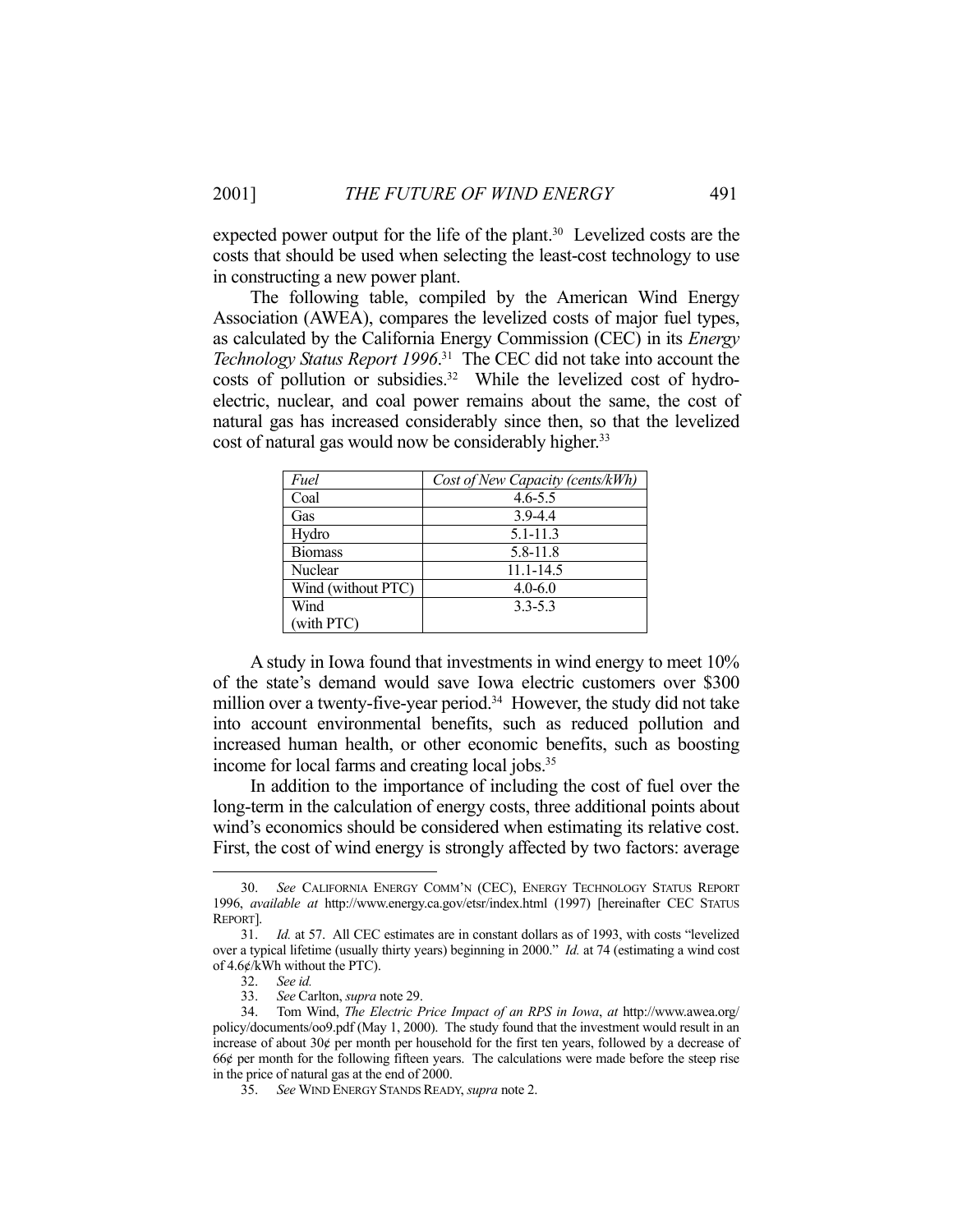wind speed and interest rates. "Since the energy that the wind contains is a function of the cube of its speed, small differences in average winds from site to site mean large differences in production and, therefore, in cost."36 Also, wind is a capital-intensive technology; there is no fuel cost for a wind plant, so most of its cost comes from the "capital required for equipment manufacturing and plant construction."<sup>37</sup> This in turn means that wind's economics are highly sensitive to the interest rate charged on that capital. One study found that if wind plants were financed on the same terms as gas plants, their cost would drop by nearly 40%.<sup>38</sup> However, the higher rate of interest charged for many wind energy projects seems to reflect a perception by investors that wind projects are more risky than other forms of power generation.

Second,

the cost of wind energy is dropping faster than the cost of conventional generation. While the cost of a new gas plant has fallen by about one-third over the past decade, the cost of wind has dropped by fifteen percent with each doubling of installed capacity worldwide, and capacity has doubled three times during the 1990s. Wind power today costs only about one-fifth as much as in the mid-1980s, and its cost is expected to decline by another 35-40% by 2006.<sup>39</sup>

 Third, when "environmental costs [are] included in the calculation of the costs of electricity generation, wind energy's competitiveness" increases even further, as wind energy's few environmental costs pale in comparison to those associated with conventional forms of electricity generation.40 Wind energy generates no emissions, so there is no damage to the environment or public health from emissions of sulfur dioxide, nitrogen oxide, carbon dioxide, particulate matter, mercury, and other toxic heavy metals, all of which are associated with the production of electricity from fossil-fueled power plants.<sup>41</sup> Additionally, wind energy also avoids the environmental costs of mining (including for uranium) or drilling, processing, and shipping the fuel.<sup>42</sup> There is no heavy use of

 <sup>36.</sup> *Id.*

 <sup>37.</sup> *Id.*

 <sup>38.</sup> Ryan Wiser & Edward Kahn, *Alternative Windpower Ownership Structures: Financing Terms and Project Costs* (Lawrence Berkeley Laboratory ed., May 1996).

 <sup>39.</sup> AWEA, THE COMPARATIVE COST OF WIND AND OTHER ENERGY SOURCES, *at* http://www.awea.org/pubs/factsheets.html (last updated Mar. 6, 2001).

 <sup>40.</sup> RICHARD OTTINGER ET AL., ENVIRONMENTAL COSTS OF ELECTRICITY 26 (1991).

 <sup>41.</sup> *See generally* AWEA, WIND ENERGY FACT SHEETS, *at* http://www.awea.org/pubs/ factsheets.html (last updated Mar. 6, 2001) (providing information on the comparative impacts of wind and other energy sources on wildlife and on comparative air emissions of wind and other energy sources); AWEA, MOST FREQUENTLY ASKED QUESTIONS ABOUT WIND ENERGY, *at* http://www.awea.org/pubs/factsheets/FAQ/1999.pdf (1999).

 <sup>42.</sup> *See id.*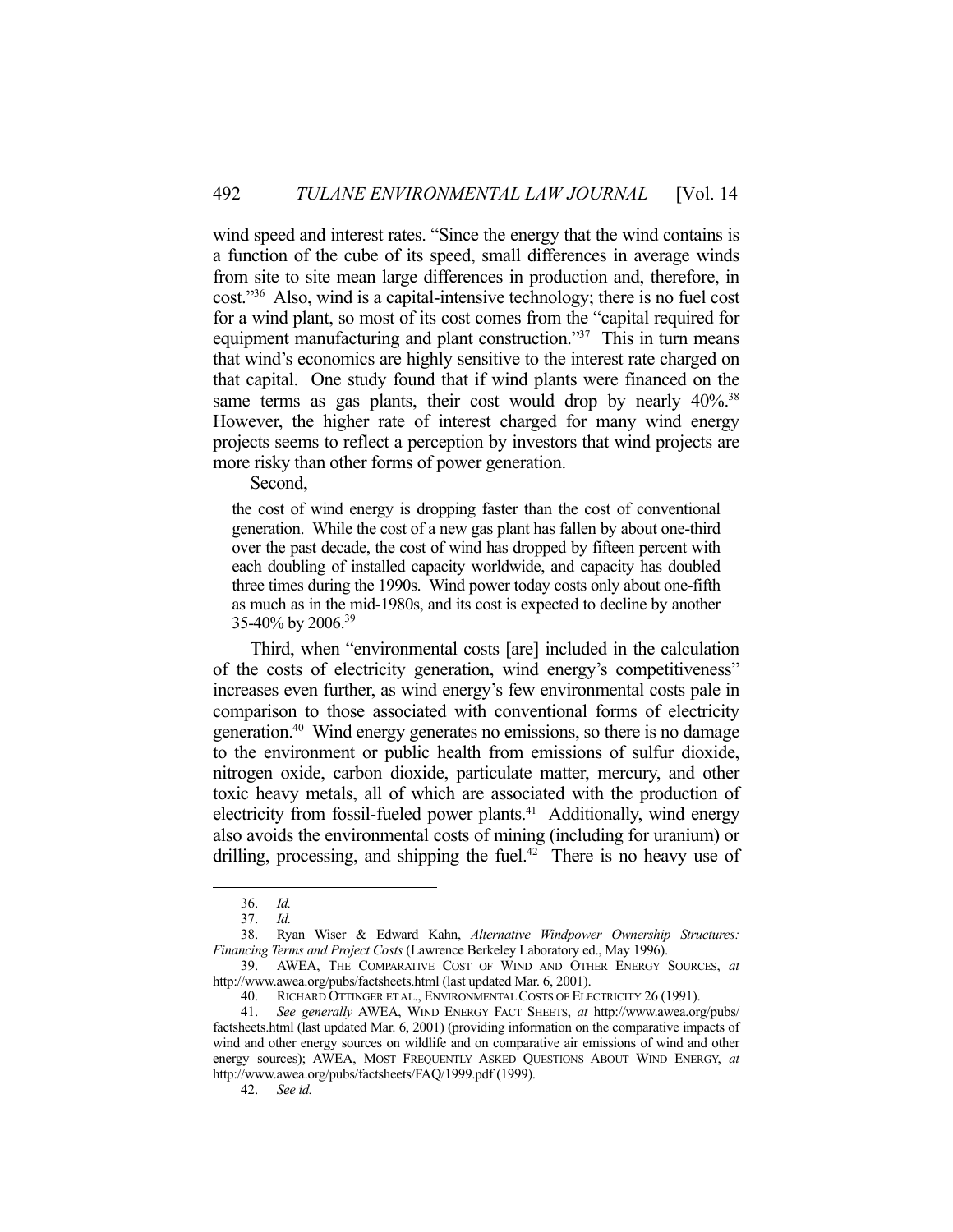water to cool generators.<sup>43</sup> Wind energy's only "footprint" is from the manufacturing and installation of the turbines, which requires no more cement, metal, wiring, or even land per kWh than conventional electricity generation.<sup>44</sup> Conventional electricity generation requires land not only for the power plant itself, but also for mining and transport of fuel, for storage of radioactive and other wastes, or for flooding of rivers behind a dam.<sup>45</sup> Wind turbines, on the other hand, operate while causing little to no disruption to previously existing land use. It takes energy to make energy, and wind energy is more cost-effective on that count than coal or nuclear power plants, which must consume large amounts of electricity in order to mine, transport, and process fuel, as well as to run reactors, generators, and cooling stations. Wind energy uses energy only to build and maintain the turbines and towers.<sup>46</sup>

# *B. Untapped Wind Energy Potential in the United States: Three Times Total United States Demand*

 The wind energy potential of the United States is very large, and remains untapped. A federal study places the amount of electricity that could be generated from wind in the United States at 10,777 billion kWh.47 That is more than the amount of electricity that would be needed to power the entire country, which in 1998, was 3620 billion kWh.<sup>48</sup> The top ten states for wind energy potential are North Dakota, which alone has an estimated annual potential of 1210 billion kWh, Texas, Kansas, South Dakota, Montana, Nebraska, Wyoming, Oklahoma, Minnesota and Iowa.<sup>49</sup> California, the state with the largest amount of wind energy generating capacity installed today, ranks seventeenth in wind energy potential and could generate a total of 59 billion kWh per year, according to the study. $50$ 

 <sup>43.</sup> *See id.*

 <sup>44.</sup> *See id.*

 <sup>45.</sup> *See generally* World Commission on Dams Website, *at* http://www.dams.org.

 <sup>46.</sup> Scott White, Energy Balance and Lifetime Emissions from Fusion, Fission and Coal Generated Electricity (1995) (unpublished M.S. thesis, University of Wisconsin-Madison) (on file with author). The study uses one consistent method to evaluate the energy payback of different energy sources. Midwestern wind farms were found to generate between seventeen and thirtynine times as much energy as they consume, while coal generates eleven times and nuclear energy sixteen times as much.

 <sup>47.</sup> *Id.*

 <sup>48.</sup> *See generally* U.S. ENERGY INFO. ADMIN., *supra* note 6 (discussing U.S. electricity consumption and generation).

 <sup>49.</sup> *See* AWEA, WIND ENERGY: AN UNTAPPED RESOURCE, *at* http://www.awea.org/pubs/ factsheets.html (last updated Feb. 22, 2001).

 <sup>50.</sup> *See id.*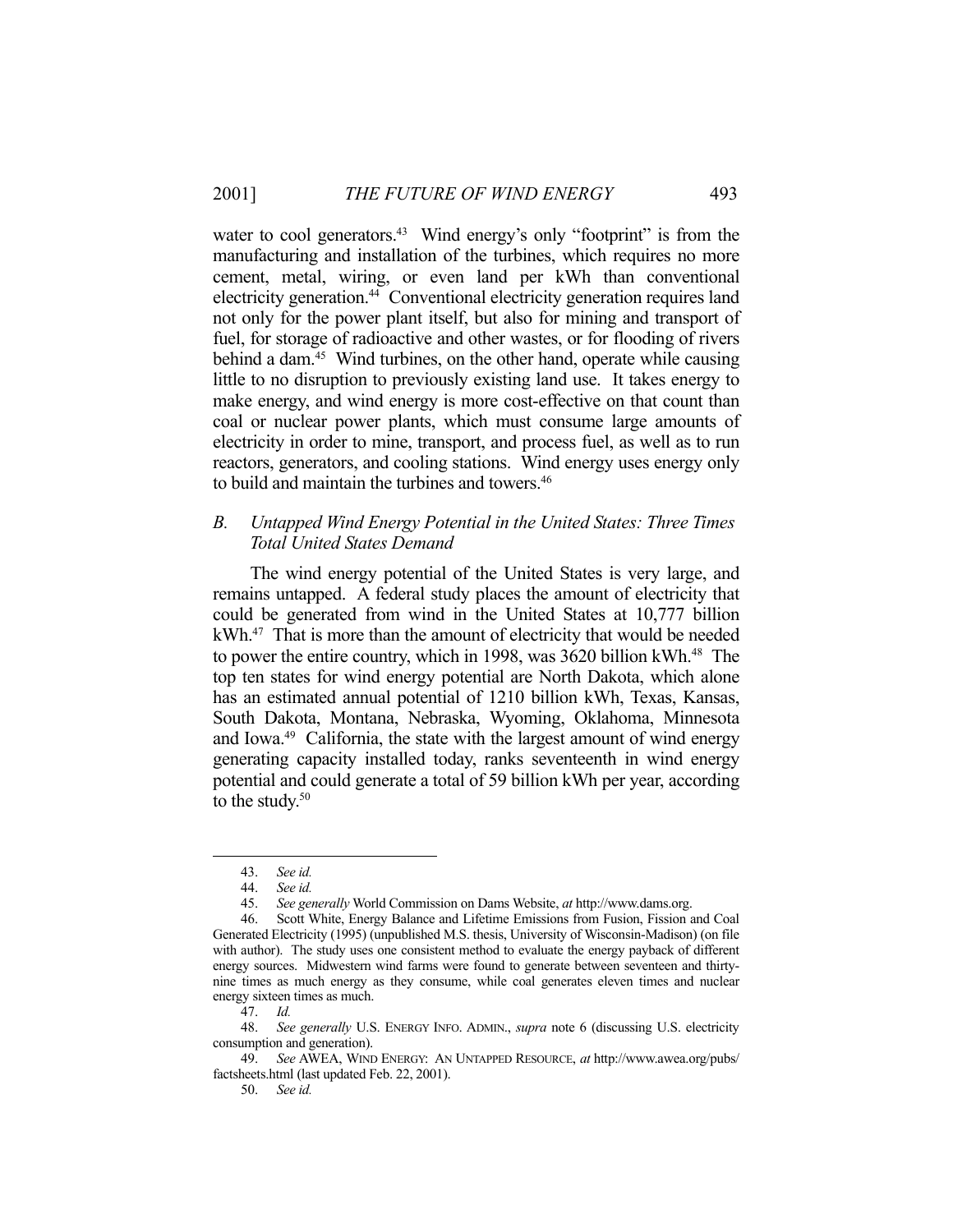These figures show that wind energy could easily play a much larger role in the United States' energy portfolio—much larger in any case than the 5.5 billion kWh, or 0.2%, that it generates today. 51 The study also shows that many states have an excellent wind resource.<sup>52</sup> New projects in upstate New York, Pennsylvania, West Virginia, Oregon, and Washington, among others, are proof that some investors and utilities are beginning to recognize that fact.<sup>53</sup>

#### *C. Wind Energy's Environmental and Human Health Benefits*

 The environmental and public health issues at stake in the development of wind energy in the United States are not negligible. Power plants are responsible for about three-fourths of the sulfur dioxide emitted in the nation, one third of carbon dioxide and nitrogen oxide emissions, and one-fourth of the particulate matter and toxic heavy metals such as lead and mercury released into the nation's environment.<sup>54</sup> These figures show the serious public health and environmental impacts from conventional energy plants.

 In May 2000, the Harvard School of Public Health released a study estimating that two coal-fired power plants in Massachusetts were responsible for an estimated 43,000 asthma attacks, 1710 emergency room visits, and 159 deaths per year.<sup>55</sup> The study looked at emissions of particulate matter and other criteria pollutants and their dispersion patterns, using a damage model developed at the school.<sup>56</sup> The study also estimated that by reducing current emissions to the lower levels that would be reached by using the best available control technologies required for newer power plants under the 1990 Clean Air Act (CAA), from these two plants alone, an estimated 124 premature deaths would be averted per year, along with 1300 fewer emergency room visits, and 34,000 fewer asthma attacks. $57$  Such data increases concerns among investors about liability risks and insurance costs of older, coal-fired, power plants, even if regulators do not require further clean-up.

 <sup>51.</sup> *See* U.S. ENERGY INFO. ADMIN., *supra* note 6. For electricity generation from wind, see generally AWEA Website, *supra* note 14.

 <sup>52.</sup> *See* NAT'L RENEWABLE ENERGY LABORATORY, WIND ENERGY RESOURCE ATLAS OF THE UNITED STATES, *at* http://www.nrel.gov/wind/pubs/atlas (last visited May 11, 2001).

 <sup>53.</sup> *See generally* AWEA Website, *supra* note 14.

 <sup>54.</sup> *See generally* U.S. ENERGY INFO. ADMIN., *supra* note 6; United States Environmental Protection Agency Website, *at* http://www.epa.gov.

 <sup>55.</sup> JONATHAN LEVY & JOHN D. SPENGLER, HARVARD SCHOOL OF PUBLIC HEALTH, ESTIMATED PUBLIC HEALTH IMPACTS OF CRITERIA POLLUTANT AIR EMISSIONS FROM THE SALEM HARBOR AND BRAYTON POINT POWER PLANTS (May 2000), *available at* http://www.hsph.harvard. edu/papers/plant/plant.pdf.

 <sup>56.</sup> *See id.* at 3.

 <sup>57.</sup> *Id.* at 6.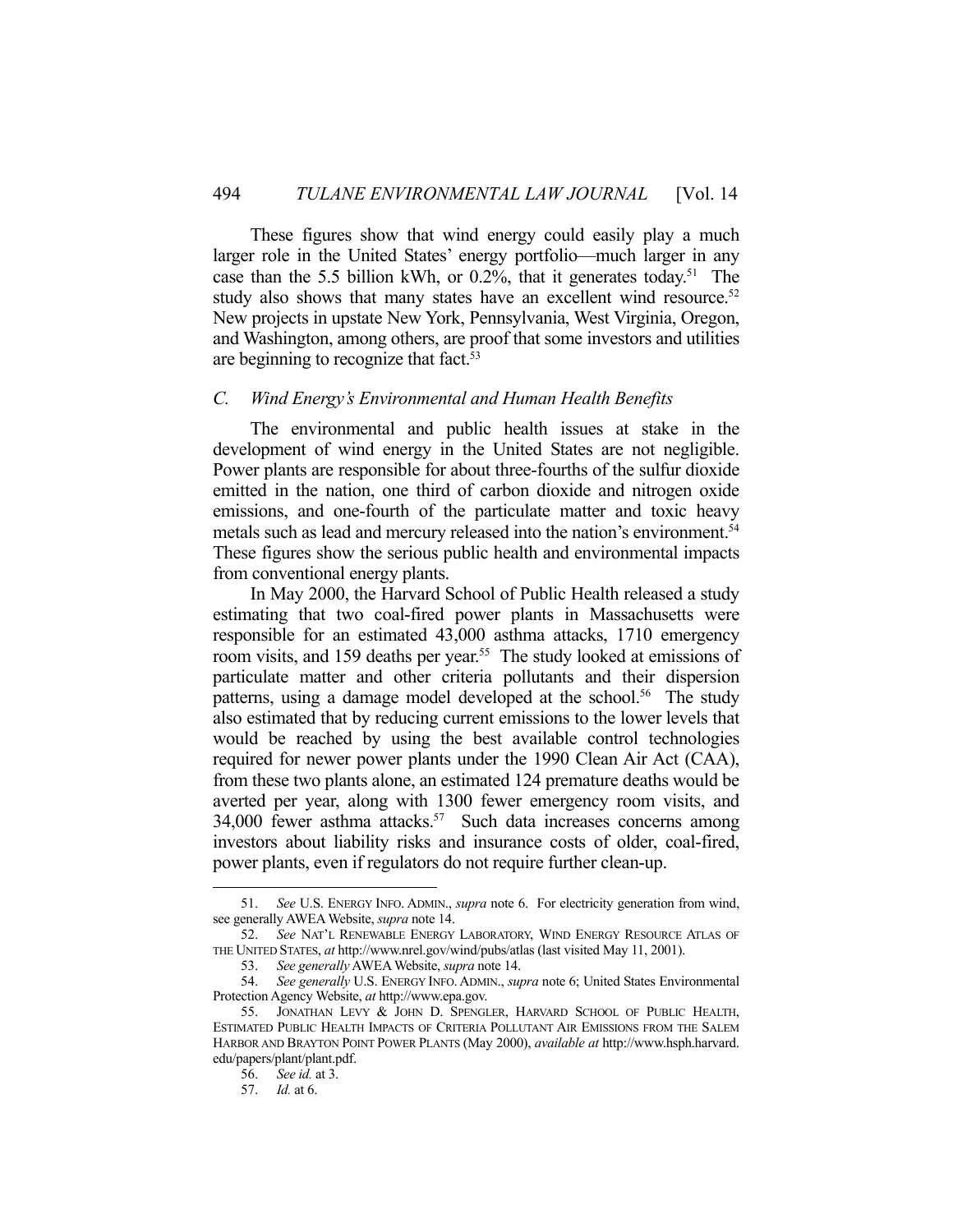The Harvard study is one dramatic example of the public health impacts of pollution from power plants, but the range of impacts is much larger. A comprehensive list would include, but not be limited to, damage to forests, lakes, rivers, and buildings from acid rain; damage to wildlife and loss of habitat from strip and mountaintop mining for coal and mining for uranium; drilling and transport of oil, natural gas, and associated risks of spills, leaks, and fires; damming of rivers, and intakes from rivers, to cool reactors; and damage to human and wildlife reproductive systems from toxic metals such as mercury.58

 As the nation faces the need for more power, it can turn to wind energy and new wind farms to help prevent further damage to air quality, human health, and ecosystems.<sup>59</sup> The following statistics<sup>60</sup> show the extent of the emissions that can be offset or prevented if wind energy is selected over fossil fuel generation: for carbon dioxide  $(CO<sub>2</sub>)$ , the leading greenhouse gas associated with global warming, comparative emissions during electricity generation are as follows:

 <sup>58.</sup> *See generally* NAT'L RESEARCH COUNCIL, NAT'L ACAD. OF SCI., TOXICOLOGICAL EFFECTS OF METHYLMERCURY (2000) (discussing dangerous effects of mercury). The National Academy of Science (NAS) study, requested by Congress, established that power plants that burn fossil fuels, particularly coal, generate the greatest amount of mercury emissions, which, once deposited in lakes, rivers, and oceans, is converted to methylmercury. *Id.* at 13-14. Humans are exposed to the chemical when they eat fish. *Id.* at 42. Fetuses are particularly vulnerable to methylmercury because of their rapid brain development, and some may currently be receiving exposures at levels that cause observable adverse neurological effects, according to the NAS. *Id.* at 162-63. Mercury emissions also pose a reproductive hazard to aquatic wildlife including frogs, rainbow trout, ducks, loons, and terns. *See* NAT'L WILDLIFE FED'N, MERCURY: IMPACTS ON WILDLIFE, *at* http://www.nwf.org/cleantherain/hginwildlife.html (last visited May 11, 2001).

 <sup>59.</sup> Wind energy, just like any other form of electricity generation, is not without its own environmental impact. That impact, potential harm to birds, has been highly publicized because of the deaths of federally protected golden eagles in the Altamont Pass in California, an area where several thousand turbines are concentrated. Other sites in California and wind farms elsewhere in the nation have not caused similar harm to protected species. Wind farm sites today are carefully evaluated for potential impacts on birds, and the farms are monitored during operation. Avian collisions at most sites are few in number and pose no threat to the populations of the species involved. Another potential concern is the visual impact of wind turbines—a concern frequently voiced by the public prior to the installation of a wind farm. When the turbines are up and operating, however, residents and visitors often find that the clean silhouette of wind turbines and their slowly turning blades is a peaceful and reassuring sight. Some farmers who have new wind turbines on their land in Pennsylvania find the turbines almost mystical. *See* Rick Steelhammer, *Winds of Change: Modern Clean PowerSource Popular in Pa., Coming Soon to Tucket County*, CHARLESTON GAZETTE, Dec. 17, 2000, at 1A.

 <sup>60.</sup> U.S. ENERGY INFO. ADMIN., ANNUAL ENERGY REVIEW 1998, *at* http://www.eia.doe. gov/aer (July 1999) [hereinafter ANNUAL ENERGY REVIEW]. The numbers for kWh generated and emissions for coal, natural gas, and oil are based on U.S. electric utility generation. The numbers for kWh generated and emissions for "U.S. Average Fuel Mix" are the totals for all U.S. generation.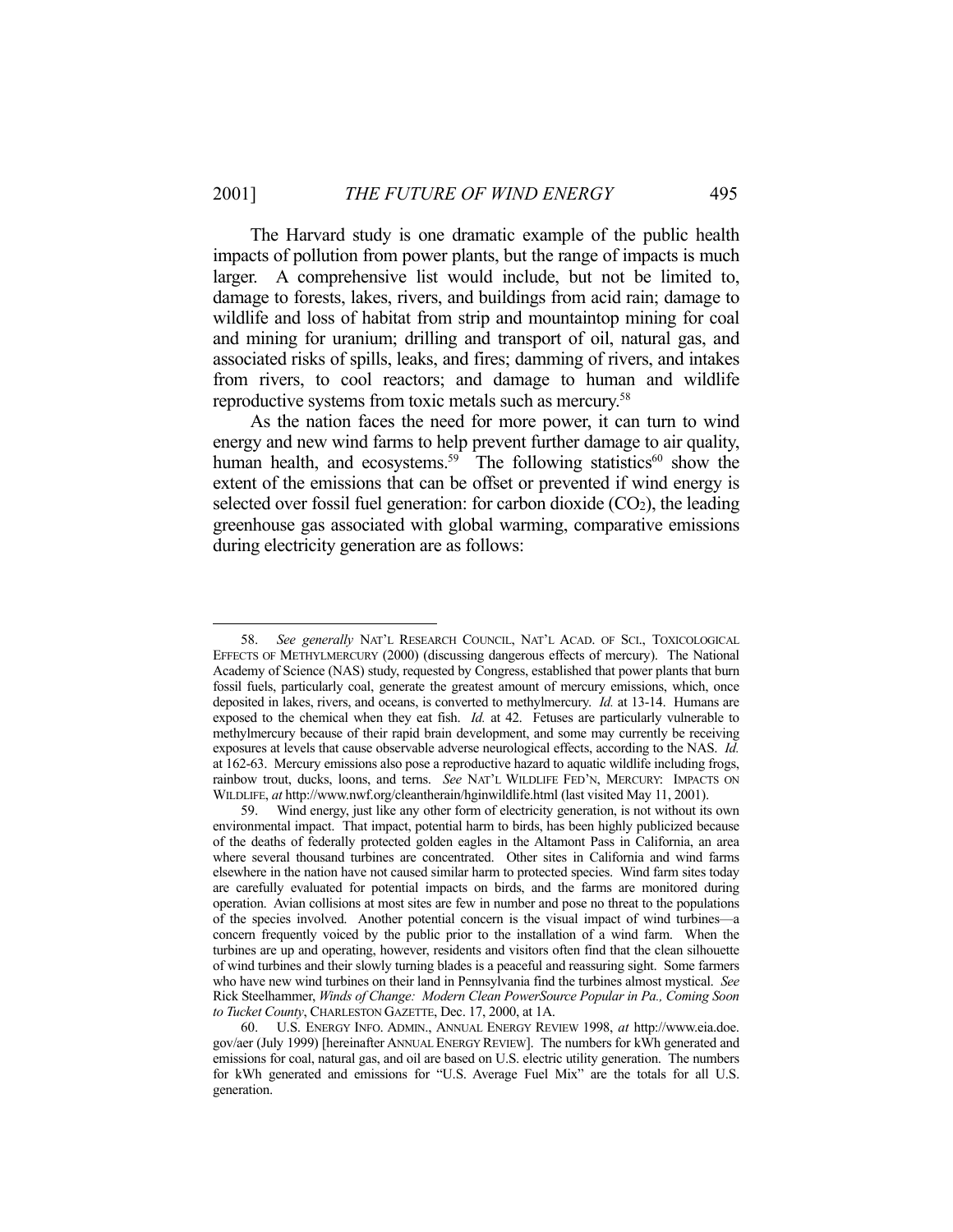| Fuel          | $CO2$ Emitted Per | KWh Generated, 1997 | CO <sub>2</sub> Emitted, |
|---------------|-------------------|---------------------|--------------------------|
|               | Kilowatt-hour     | (billions)          | Total                    |
|               | (kWh) Generated   |                     | Generation               |
|               | (in pounds)       |                     | (billion pounds)         |
| Coal          | 2.13              | 1804                | 3842                     |
| Natural Gas   | 1.03              | 283.6               | 292                      |
| Oil           | 1.56              | 77.8                | 121                      |
| U.S.          | 1.52              | 3494                | 5312                     |
| (Average Fuel |                   |                     |                          |
| Mix)          |                   |                     |                          |
| Wind          |                   | 3.5                 |                          |

For sulfur dioxide (SO2), the leading precursor of acid rain:

| Fuel          | SO <sub>2</sub> Emitted Per | KWh Generated,  | SO <sub>2</sub> Emitted, |
|---------------|-----------------------------|-----------------|--------------------------|
|               | Kilowatt-hour               | 1997 (billions) | <b>Total Generation</b>  |
|               | (kWh) Generated             |                 | (million pounds)         |
|               | (in pounds)                 |                 |                          |
| Coal          | 0.0134                      | 1804            | 24,173                   |
| Natural Gas   | 0.000007                    | 283.6           |                          |
| Oil           | 0.0112                      | 77.8            | 871                      |
| U.S. (Average | 0.0080                      | 3.494           | 27.952                   |
| Fuel Mix)     |                             |                 |                          |
| Wind          |                             | 3.5             |                          |

For nitrogen oxides  $(NO<sub>x</sub>)$ , another acid rain precursor and the leading component of smog:

| Fuel                  | NO <sub>x</sub> Emitted Per<br>Kilowatt-hour<br>(kWh) Generated<br>(in pounds) | KWh Generated,<br>1997 (billions) | NO <sub>x</sub> Emitted,<br><b>Total Generation</b><br>(million pounds) |
|-----------------------|--------------------------------------------------------------------------------|-----------------------------------|-------------------------------------------------------------------------|
| Coal                  | 0.0076                                                                         | 1804                              | 13,710                                                                  |
| Natural Gas           | 0.0018                                                                         | 283.6                             | 510                                                                     |
| Oil                   | 0.0021                                                                         | 77.8                              | 163                                                                     |
| U.S.                  | 0.0049                                                                         | 3.494                             | 17,120                                                                  |
| (Average Fuel<br>Mix) |                                                                                |                                   |                                                                         |
| Wind                  |                                                                                | 3.5                               |                                                                         |

 A single 750-kilowatt wind turbine, operated for one year at a site with Class 4 wind speeds (winds averaging 12.5 to 13.4 mph at 10 meters height), can be expected to displace a total of 2,697,175 pounds of carbon dioxide, 14,172 pounds of sulfur dioxide, and 8688 pounds of nitrogen oxides, based on the U.S. average utility generation fuel mix.

 So, with such competitiveness, untapped potential, and clear environmental benefits, why has wind energy not been developed at a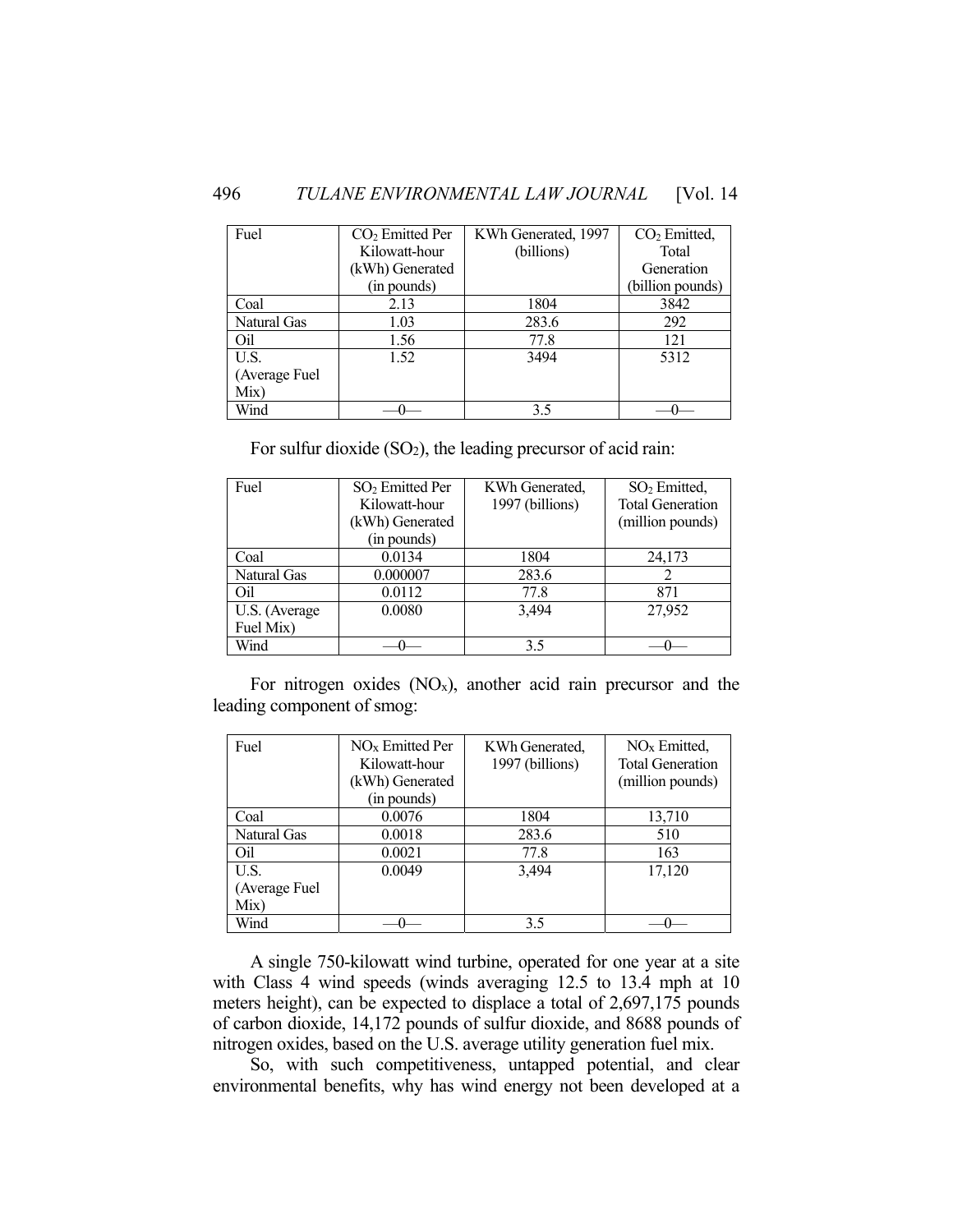higher rate? Part of the answer lies in the reluctance of utilities and power generators to invest in a form of generation that is intermittent and has a low capacity factor.<sup>61</sup> Examples from European countries show that there is no technical downside to wind energy's intermittency. Wind turbines provide between 10% and 20% of the electricity used in Denmark and certain regions of Germany and Spain, without causing reliability problems, and probably can provide an even larger proportion with greater annual investments.<sup>62</sup> Moreover, the low capacity factor is not considered a problem in Europe, where every additional source of electricity counts.<sup>63</sup> The efficiency with which wind turbines operate, in the sense that they are not using up fuel or generating emissions, largely makes up for the fact that they generate less than they could or stand idle when the winds are not propitious. As more wind projects are developed in the United States and the public becomes more aware of the technology's potential, investors may again consider wind energy when evaluating investments in new power plants.

 Up until now, however, the development of wind power in the United States has largely followed policy. The pattern of the development of wind energy in the United States suggests that federal and state policies can have a strong impact on the development of wind energy. The specific provisions of a policy and implementing regulations often spell success or failure in the achievement of the policy's intended goal. The Clean Air Act (CAA), at the federal level, and the Renewable Portfolio Standard, at the state level, as well as other policies, provide cases in point.

#### IV. FEDERAL POLICY DIRECTLY AFFECTING WIND ENERGY

#### *A. The Clean Air Act*

1

 The CAA, enacted in 1970, sought to establish a comprehensive statute and regulatory framework to curb air pollution.<sup>64</sup> The CAA was amended in 1977, and again in 1990.<sup>65</sup> Looking at patterns of electricity generation over the period from 1970 to the present, the CAA's enactment does not correlate with the development of wind energy

 <sup>61.</sup> Capacity factor compares a power plant's actual production over a given amount of time with the amount of power the plant would have produced if it had run at full capacity for the same amount of time. A capacity of 35% is typical for wind turbines; for conventional plants it ranges from 40% to 80%.

 <sup>62.</sup> *See* Flavin, *supra* note 4, at 56.

 <sup>63.</sup> *See generally* AWEA, WIND ENERGY OUTLOOK 2000, *at* http://www.awea.org/ outlook2000/index.html (2000) (describing wind energy's growth and potential worldwide).

 <sup>64.</sup> *See generally* Murray Tabb, *Twenty-five Years of the Clean Air Act in Perspective*, NATURAL RESOURCES AND THE ENVIRONMENT 13 (American Bar Association ed., Fall 1995).

 <sup>65.</sup> *See id.* at 15-16.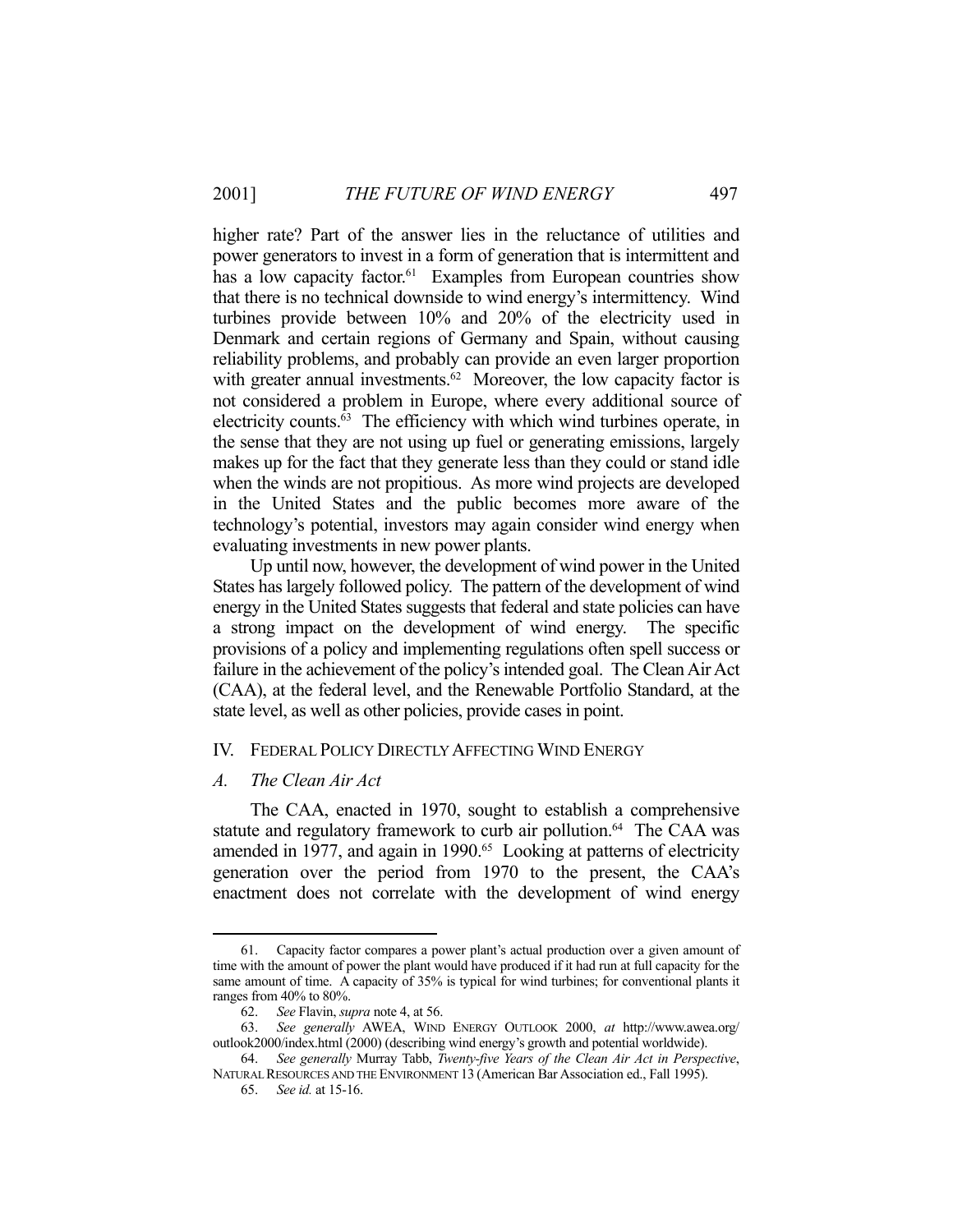nationwide. For example, the growth of wind energy in California was triggered by an aggressive state policy, while states with a much larger wind energy potential have yet to begin to tap that resource.<sup>66</sup> Nor does the enactment of the CAA correlate with decreased use in the most polluting electricity generating technology, namely coal, which continues to be a leading cause of atmospheric pollution, even as the levels of certain pollutants have been successfully capped under the statute.<sup>67</sup>

 The main reason for the continued high use and low price of electricity produced from coal in the United States is that the older power plants remain exempt from the performance standards applied to the new power generators regarding regulated pollutants. These exemptions, and the fact that some emissions have remained unregulated altogether until now, undercut the basis for fair competition between electricity sources, whether utilities enter into long-term contracts with power generators or purchase electricity from competing generators in the context of restructured electricity markets.

 Moreover, renewable energy sources have not clearly benefited from the CAA's credit trading mechanisms. The CAA amendments of 1990 rely heavily on emissions trading, marketable permits, early reduction credits, and other market-based mechanisms to achieve its airpollution control goals.<sup>68</sup> These mechanisms are designed to give industry greater flexibility in complying with the air pollution standards and allow industry to reduce pollution where the cost is lowest.<sup>69</sup> Although the increase in costs to polluting generators should, in theory, make wind energy economically more attractive, wind and other renewable energy projects do not benefit from the trade in pollution credits.70

 The reason is that, while details in the mechanisms vary, credits are typically allocated according to formulas based on fuel inputs.71 For example, if the currency used in a cap-and-trade system is an "allowance" after the cap is set, allowances are allocated to emissions sources on an annual basis.<sup>72</sup> Under the CAA acid rain provisions, a power plant in Ohio may thus be allowed to emit 2000 tons of sulfur

 <sup>66.</sup> *See id.* at 19.

 <sup>67.</sup> *See* ANNUAL ENERGY REVIEW, *supra* note 60. *See generally* EPA Website, *supra* note 54.

 <sup>68.</sup> *See* David Wooley, *A Guide to the Clean Air Act for the Renewable Energy Community*, ISSUE BRIEF NO. 15 (Feb. 2000), *at* http://www.repp.org/articles/issuebr15/caaRen. pdf.

 <sup>69.</sup> *See id.*

 <sup>70.</sup> *See id.*

 <sup>71.</sup> *See id.* at 15-18.

 <sup>72.</sup> *See id.*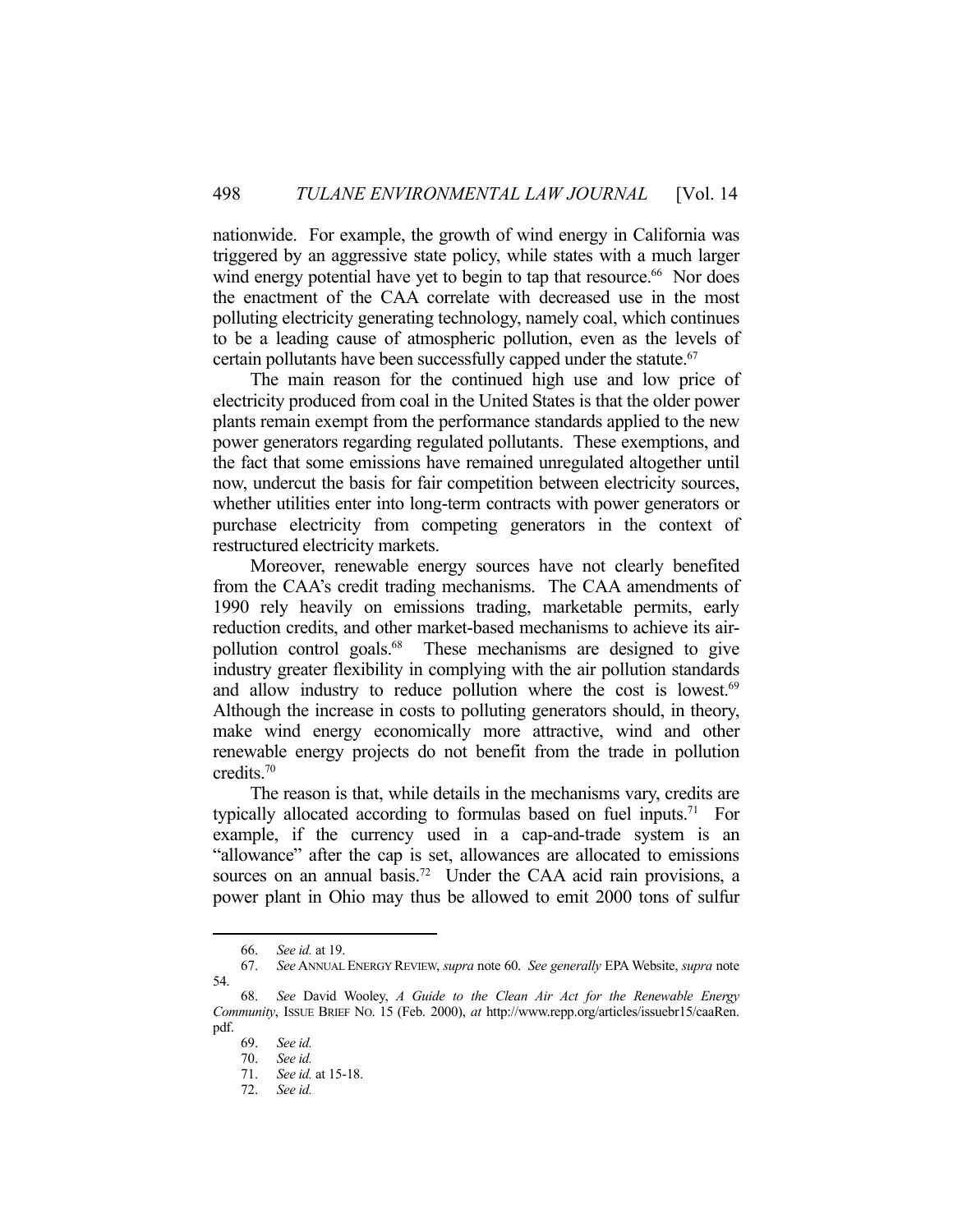dioxide over a year, based on an emission rate (1.2 lbs/mmBtu) applied to the plant's annual power production. The larger the polluting generator, the more allowances it receives.<sup>73</sup> If the plant exceeds its allowed emissions, it can then purchase emissions allowances from another plant that has emitted less than its assigned allowance. 74 In contrast, wind energy and other renewables, which do not generate emissions, typically do not receive tradable allowances unless there is a specific provision in the legislation requiring an allocation. Attempts to include renewables in credit trading schemes have not been successfully designed so far.75 The environmental attributes in this case, the contribution to emissions reductions of wind energy and other renewables, remain uncompensated even in credit markets specifically set up under the CAA to achieve a pollution reduction goal.<sup>76</sup>

# *B. The Federal Wind Energy Production Tax Credit Helps Level an Uneven Playing Field*

 The federal government first adopted an investment tax credit for wind energy in 1978, as part of the Energy Tax Act, one of the five bills that made up the National Energy Act of 1978.77 The business tax credit did not apply to public utility property, so it benefited nonutility investors.78 Combined with California's wind energy investment incentives, the credit resulted in a rush to invest in California, leading to some 1200 MW of wind energy installed in the state by 1986.<sup>79</sup>

 By the mid-1980s, after the energy crisis had abated and the California wind rush of the 1980s had run its course, federal legislators allowed the investment credit for wind energy to expire. A federal tax incentive for wind energy was not adopted again until 1992, when legislators were careful to design it as a production, rather than an investment credit.80

 The federal wind and closed-loop biomass energy Production Tax Credit (PTC) was included as part of Title XIX of the Energy Policy Act

<u>.</u>

79. *See supra* Part III.A.

 <sup>73.</sup> *See id.*

 <sup>74.</sup> *See id.*

 <sup>75.</sup> *See* Acid Rain Program; General Provisions and Permits, 58 Fed Reg. 3590, 3695 (Jan. 11, 1993) (codified at 40 C.F.R. pt. 73).

 <sup>76.</sup> *See* Wooley, *supra* note 68. Wooley explains ways in which the cap-and-trade regulation of pollutants can be modified to allocate emission credits directly to wind and other renewables.

 <sup>77.</sup> *See* Consolidated Appropriations-FY2001, Pub. L. No. 106-554, 114 Stat. 2763 (2000) [hereinafter Consolidated].

 <sup>78.</sup> *See id.*

 <sup>80.</sup> *See* Consolidated, *supra* note 77; AWEA, THE WIND ENERGY PRODUCTION TAX CREDIT: AUSER'S GUIDE 32 (2000) [hereinafter USER'S GUIDE].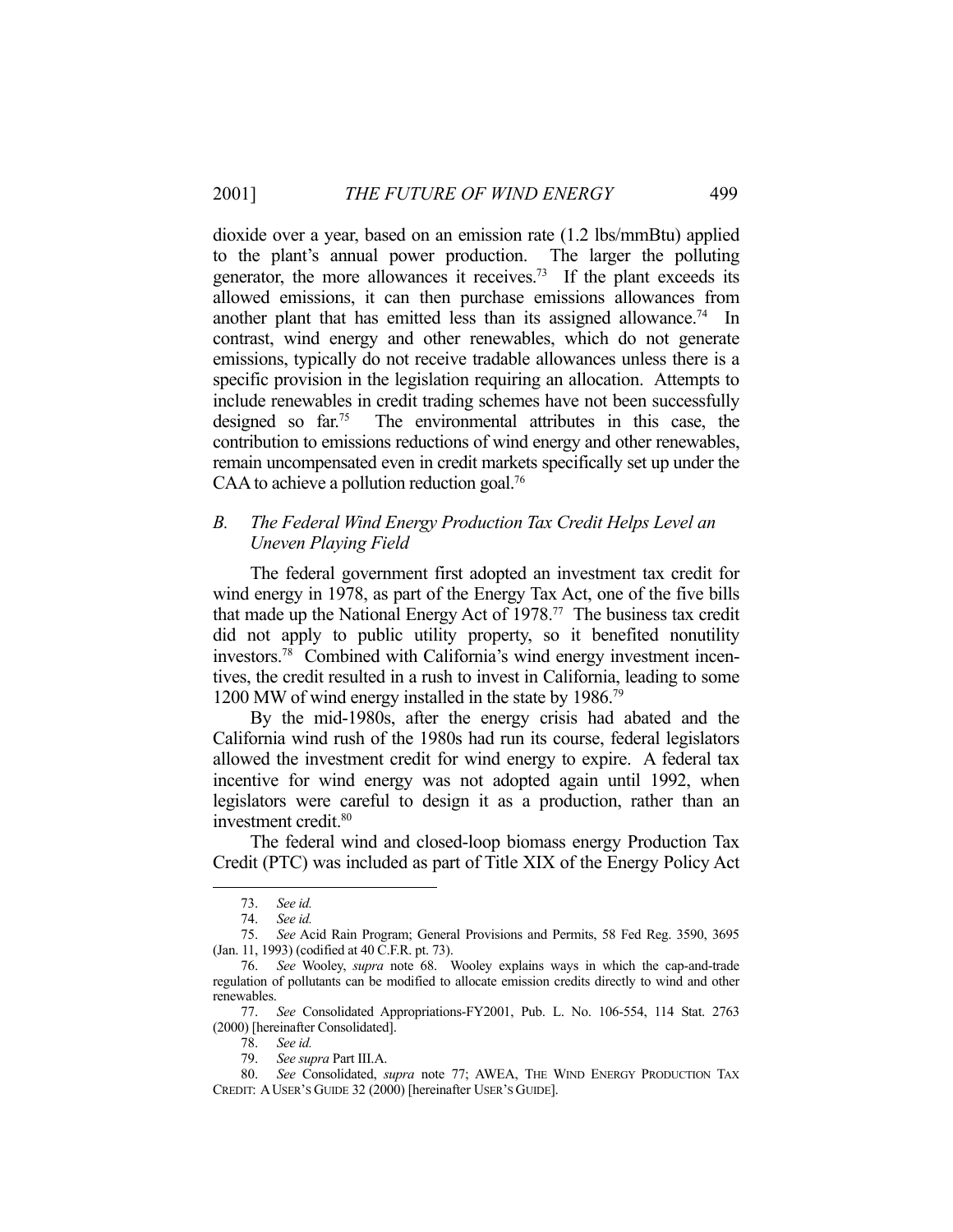of 1992.<sup>81</sup> The credit was an acknowledgement of the role that wind energy can play in the nation's energy mix. It also served as recognition that the federal energy tax code and other government statutes are skewed in favor of conventional energy technologies.

The PTC provides a  $1.5¢/kWh$  credit for electricity generated from wind at qualifying facilities. $82$  The PTC is a business credit, and can be claimed by a taxpaying business that owns and operates an eligible wind turbine and sells the power to an unrelated party. $83$  The credit can be claimed during the ten-year period beginning on the date the facility was placed in service.84 Qualifying facilities are wind energy facilities placed in service after December 31, 1993, and before June 30, 1999.<sup>85</sup> In December 1999, President Clinton signed into law an extension of the tax credit allowing facilities placed in service through December 31, 2001, to qualify as well as allowing facilities that burn poultry waste to generate electricity to qualify.<sup>86</sup> The extension signed by President Clinton also included a provision preventing the PTC from applying to "repowering" wind plants in California under certain conditions.<sup>87</sup> The tax credit is adjusted for inflation every year.<sup>88</sup>

 The passage of the PTC did not immediately result in the development of new wind farms in the United States. During the period from 1993 to 1998, U.S. wind energy generating capacity, concentrated in California, stagnated at about 1700 MW.<sup>89</sup> There are several reasons for this stagnation. First, bids for a full 1000 MW of new wind energy generating capacity in California under the state's Biennial Resource Plan Update (BRPU) were overturned by the Federal Energy Regulatory Commission (FERC)in 1995 upon petition by Southern California

 <sup>81.</sup> *See* USER'S GUIDE, *supra* note 80, at 1, 7.

 <sup>82.</sup> *Id.* at 5.

 <sup>83.</sup> *Id.*

 <sup>84.</sup> *See id.* Like most credits, this is not refundable, therefore it can be used only to the extent that the holder owes other taxes; some wind energy producers do not claim all the credit they would be entitled to for that reason.

 <sup>85.</sup> *See id.* at 6-7.

 <sup>86.</sup> *See id.*

 <sup>87.</sup> *See id.* at 19-20. The Tax Relief Extension Act of 1999 includes section 507(7), that in effect caps the price for electricity at the lower of avoided cost or stated contract price, in return for PTC eligibility for "repowering" wind plants (that is, wind plants where new wind turbines replace older ones). As California utilities do not own wind generating facilities (or any generating facilities), they cannot claim the PTC, so they sought inclusion of this provision to guarantee that they will pay a low price for electricity from repowering wind plants.

 <sup>88.</sup> *See id.* at 14. The inflation adjustment factor is published every year by the Internal Revenue Service.

 <sup>89.</sup> *See* AWEA, WIND POWER: U.S. INSTALLED CAPACITY (MEGAWATTS) 1981-2001, *at* http://www.awea.org/faq/instacap.html (last visited May 12, 2001).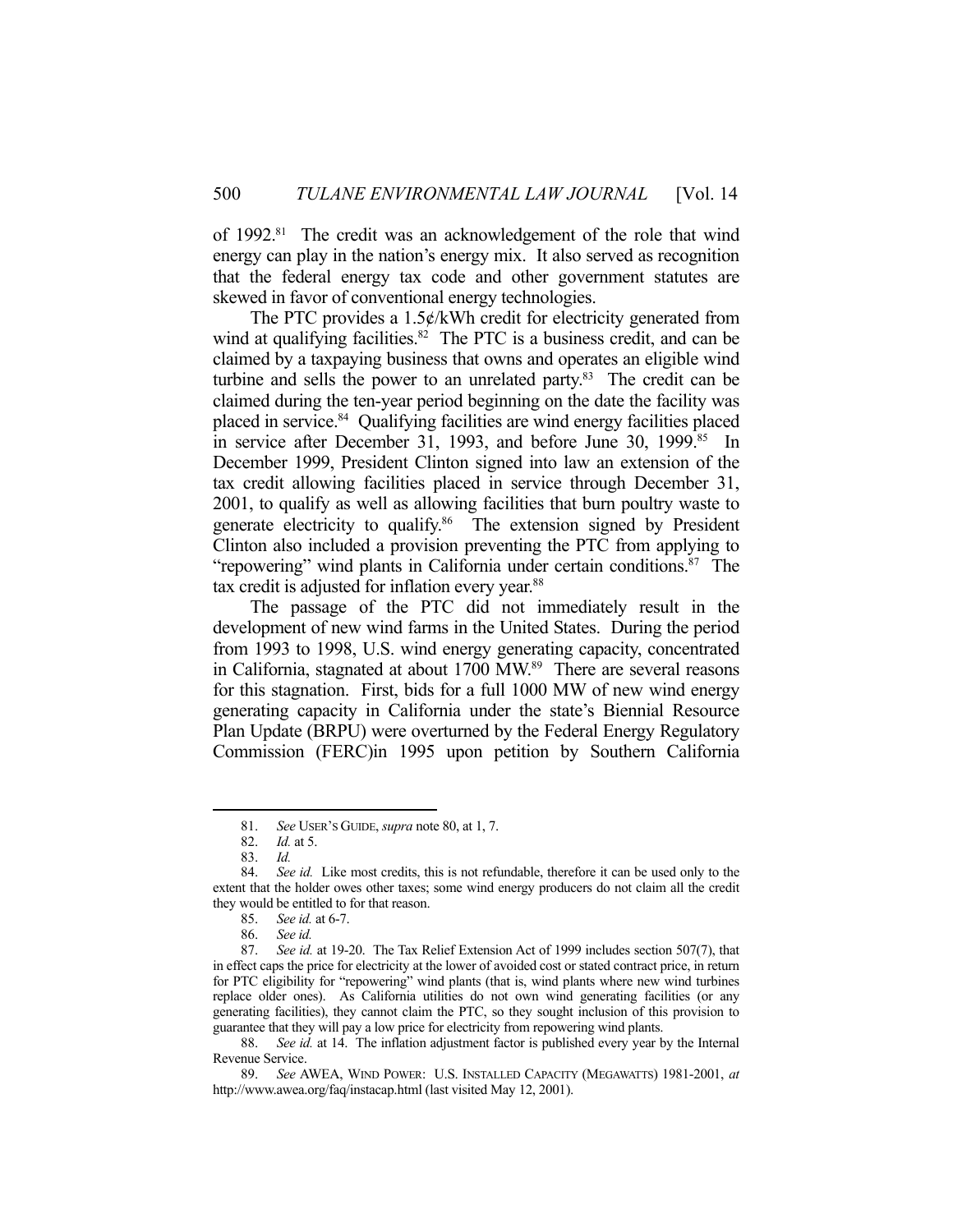Edison.<sup>90</sup> The details of this event are further discussed below. It should be noted, however, that the PTC allowed wind energy producers to bid competitively for the California contracts, at a low cost that took utilities by surprise.<sup>91</sup> Second, the fact remained that wind energy, while close to being competitive with conventional generating technologies due to the progress in the technology and to the PTC, was still not competitive enough to win all-source bids from utilities in the absence of policies that either created a steady assured market for renewable energy, or ensured that its environmental attributes were adequately captured and valued in the marketplace.<sup>92</sup>

 It was only as the PTC's expiration date of June 1999 approached that it served as an accelerator for proposed projects that had been languishing in the offices of utilities in Iowa and Minnesota, and for other projects in Texas, Wyoming, Colorado, Oregon and Wisconsin.93 Between June 1998 and June 30, 1999, the date of the expiration of the PTC, a total of more than \$1 billion worth of new wind turbines were installed, bringing a total of 892 megawatts (MW) of new projects and 181 MW of repowering projects on-line.<sup>94</sup> Minnesota's 247 MW of new wind generating capacity resulted from a 1994 law requiring the state's largest utility to install 425 MW of wind energy by 2002 in return for the right to store nuclear waste from its power plants in the state.<sup>95</sup> Iowa's 240 MW of new wind energy resulted from a 1983 law requiring utilities to obtain two percent of their total electricity from renewable energy, the implementation of which had been successfully delayed by utilities.<sup>96</sup> Texas ranked third in the installation of new projects with 146 MW.97 The new projects in Texas, Wyoming, Colorado, Oregon, and Wisconsin were driven not by state mandates, but mainly by growing customer demand for "green" power.98

 A similar deceleration-acceleration effect is being felt in anticipation of the expiration of the PTC's extension on December 31, 2001. During the latter part of 1999, very few projects were proposed for

 <sup>90.</sup> *SCE Asks Federal Commission to Overturn California's BRPU*, WIND ENERGY WKLY., Jan. 16, 1995, at 1 [hereinafter *California's BRPU*].

 <sup>91.</sup> *See Wind Receives Large Share of BRPU Preliminary Bid Auction*, WIND ENERGY WKLY., Dec. 20, 1993, at 1.

 <sup>92.</sup> *See* WIND ENERGY PROJECTS, *supra* note 17. The clickable state-by-state map of wind projects shows date of completion of projects in those states.

 <sup>93.</sup> AWEA, U.S. WIND INDUSTRY FINISHES BEST YEAR EVER BY FAR, *at* http://www.awea. org/news/wpa14.html (July 3, 1999).

 <sup>94.</sup> *Id.*

 <sup>95.</sup> *Id.*

 <sup>96.</sup> *Id.* 97. *Id.*

 <sup>98.</sup> *Id.*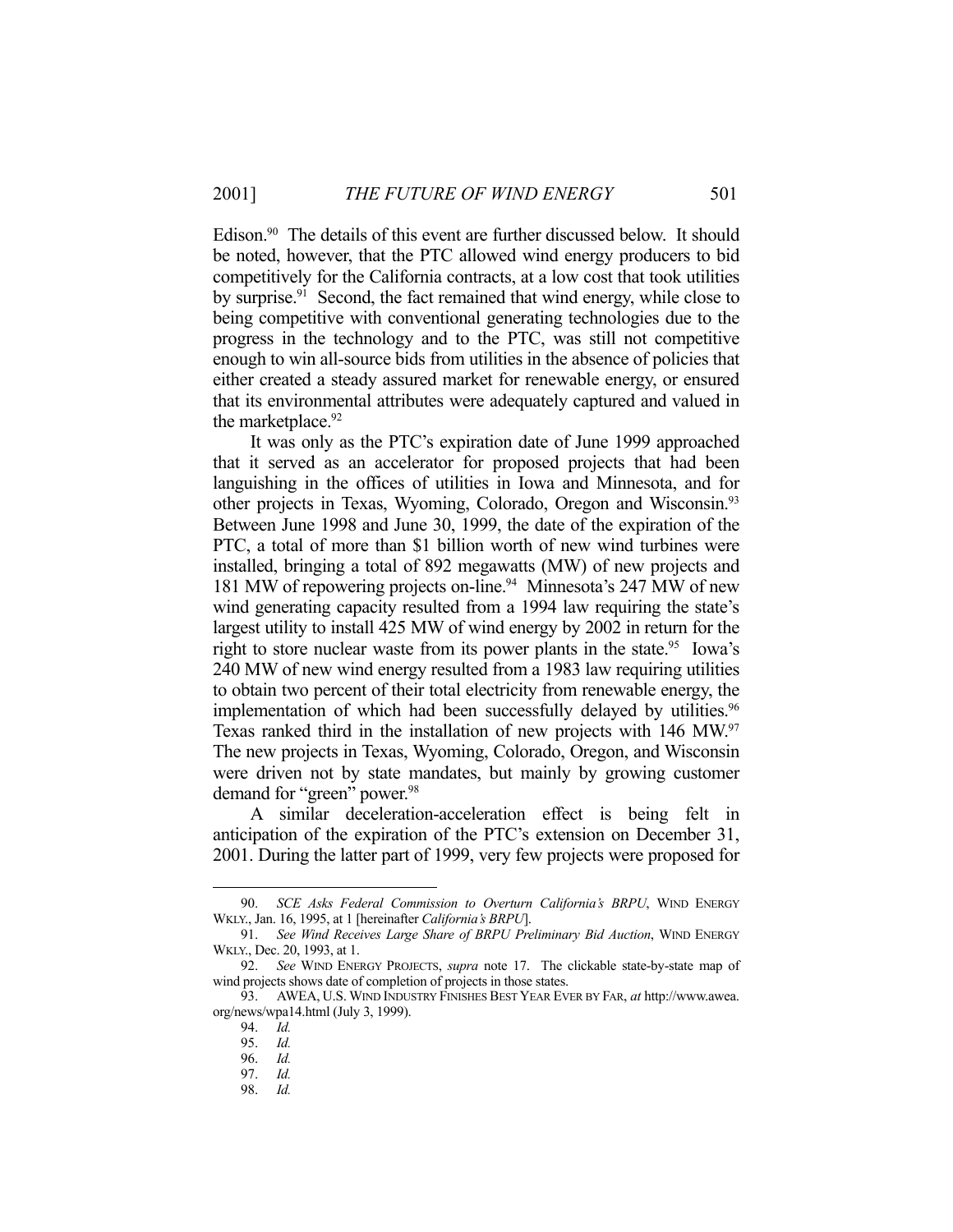construction during 2000 because it was unclear until the end of October 1999 whether the PTC would be extended or not. As a result, only 53 MW of new generating capacity were installed in 2000, mainly in New York, Pennsylvania, Minnesota, and Wyoming.<sup>99</sup> In 2001, however, the United States wind energy industry will set a record for new installed capacity as a total of 1500 MW of proposed projects are in the pipeline and are expected to boost total generating capacity from wind energy to 4000 MW by the end of the year.<sup>100</sup>

 The federal wind energy PTC enjoys solid bipartisan support. A PTC extension bill was sponsored in the Senate in the 106th Congress by Senators Grassley (R-IA), Jeffords (R-VT), Conrad (D-ND), and in the House by Representatives Thomas (R-CA) and Matsui (D-CA).<sup>101</sup> Extension of the PTC was one of the very few specific environmental provisions included in both the Democratic and the Republican Party platforms in the 2000 Presidential elections.<sup>102</sup> Although the outlook for an extension appears good, the vagaries of the political process, particularly in the divided 107th Congress, are likely to prevent an extension of the PTC from being adopted early in the legislative process, thereby casting uncertainty once again upon proposals for the installation of new wind plants in 2002.

*Forbes Magazine* is of the opinion that wind energy in the U.S. market "would still be a loser but for the federal subsidy of 1.5 cents per kWh in the form of a tax credit given since 1994."<sup>103</sup> There is no doubt that the PTC enhances wind energy's competitiveness. But such critics of the wind energy federal subsidy fail to note that other forms of electricity generation have received generous taxpayer support over the years, and still do today even though they are mature energy technologies. In fact, wind energy has delivered swift, high returns on the taxpayer dollars that have supported its development.104 For example, cumulative subsidies for nuclear, wind, photovoltaic, and solar thermal energy totaled almost \$151 billion from 1943 to 1999.<sup>105</sup> Of that

 <sup>99.</sup> *See* AWEA, GLOBAL SURVEY FINDS WIND ENERGY'S EXPLOSIVE EXPANSION CONTINUING, *at* http://www.awea.org/news/news010209.html (Feb. 9, 2001) (explaining why so little new generating capacity was installed in the United States while growth continued worldwide).

 <sup>100.</sup> *See id.* (including projections for 2001).

 <sup>101.</sup> S. 414, 106th Cong. (2000); H.R. 750, 106th Cong. (2000).

 <sup>102.</sup> Christine Real de Azua, *Texas Wind Rush*, RENEWABLE ENERGY WORLD 34 (Jan.-Feb. 2001).

 <sup>103.</sup> David Armstrong, *Blow Hard Wind-generated Power Is Back: Will It Make Money This Time Around?*, FORBES, Jan. 2001, at 217.

 <sup>104.</sup> *See* Marshall Goldberg, *Federal Energy Subsidies: Not All Technologies Are Created Equal*, REPPRESEARCH REPORT NO. 11 (July 2000), *at* http://www.repp.org.

 <sup>105.</sup> *Id.*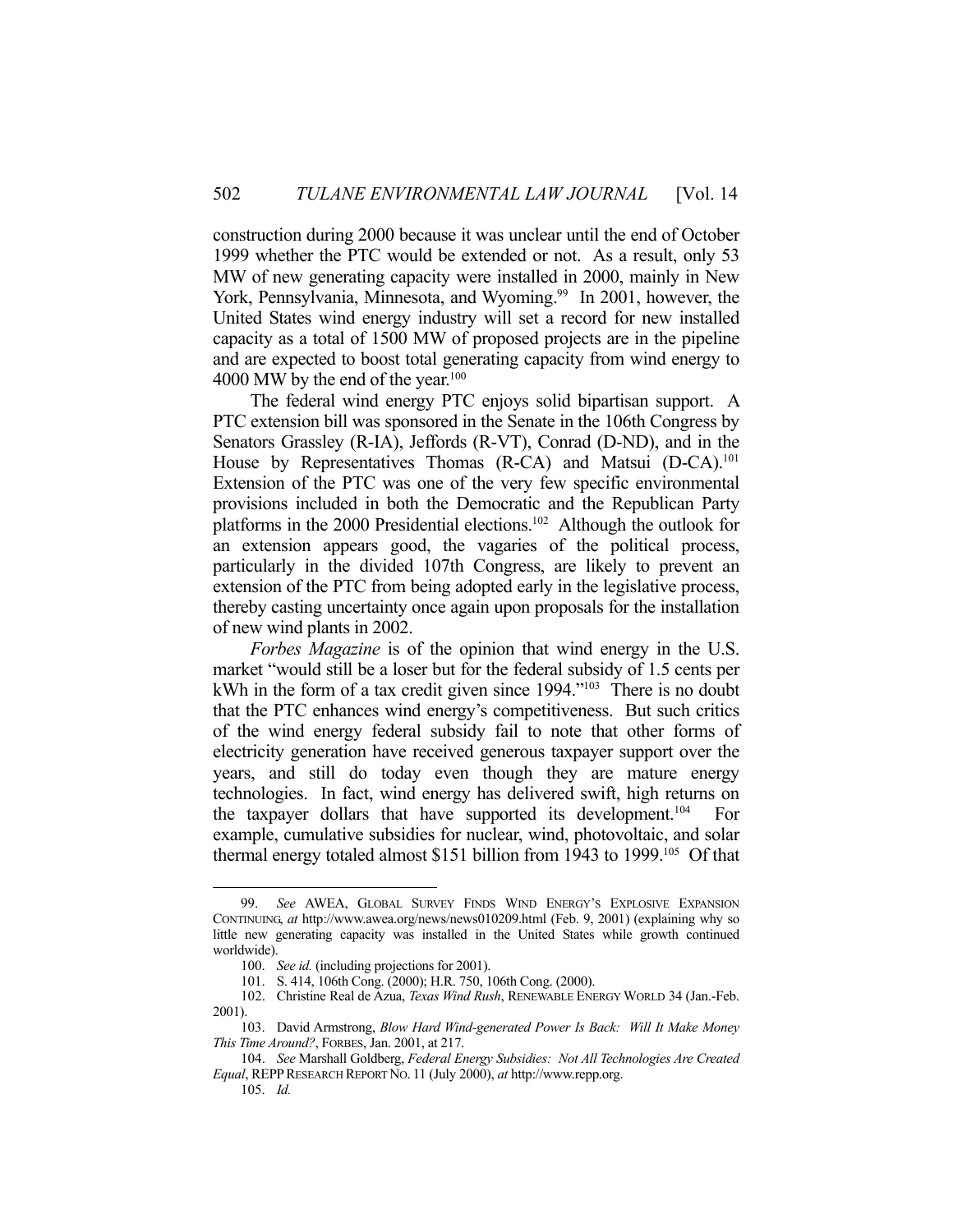amount, \$145.4 billion, amounting to over 96%, supported nuclear energy.106 Yet, as the California Energy Commission Energy Technology Status Report shows, the levelized cost of nuclear energy remains at  $11¢$ to  $14\frac{\mathrm{d}}{\mathrm{d}x}$  (KWh, more than twice that of wind energy today.<sup>107</sup>

#### *C. Accelerated Depreciation*

 In order to cushion the impact of the recession, the federal government enacted the Economic Recovery Tax Act in 1981. This act allows most capital investment to qualify for accelerated depreciation under the Accelerated Cost Recovery System for personal and business income tax purposes.108 Although it is not specifically targeted to wind energy, accelerated depreciation makes the economics of a capitalintensive technology like wind more favorable. Some members of Congress supported a targeted application of accelerated depreciation, to investments in renewable energy, upgrades beyond minimal environmental performance standards, and in areas of high unemployment.<sup>109</sup>

# *D. The Public Utility Regulatory Policies Act of 1978: Not As Effective As Intended*

The Public Utility Regulatory Policies Act (PURPA)<sup>110</sup> was enacted by Congress as part of the 1978 National Energy Act, which itself was enacted in response to the energy crisis triggered by spiraling oil prices.<sup>111</sup> PURPA was designed to encourage the development of independent electric producers to reduce dependence on foreign fuel sources and ensure energy security through greater diversity, as well as through the development of renewable energy sources.<sup>112</sup> PURPA broke the utility monopoly over power generation by establishing a framework allowing independent power producers to sell their electricity and by establishing the conditions under which utilities were required to purchase that electricity.<sup>113</sup> Prior to the enactment of PURPA, purchase

 <sup>106.</sup> *Id.*

 <sup>107.</sup> *See* CECSTATUS REPORT, *supra* note 30.

 <sup>108.</sup> *See* 26 U.S.C. § 168 (1994).

 <sup>109.</sup> H.R. 3, 97th Cong. (1981).

 <sup>110. 16</sup> U.S.C. § 824 (1994).

 <sup>111.</sup> Thomas Starrs, *Legislative Incentives and Energy Technologies: Government's Role in the Development of the California Wind Energy Industry*, 15 ECOLOGY L.Q., 103, 103-04 (1998).

 <sup>112.</sup> AWEA, PURPA HANDBOOK FOR INDEPENDENT ELECTRIC POWER PRODUCERS 5 (1992) [hereinafter PURPAHANDBOOK].

 <sup>113.</sup> *See id.*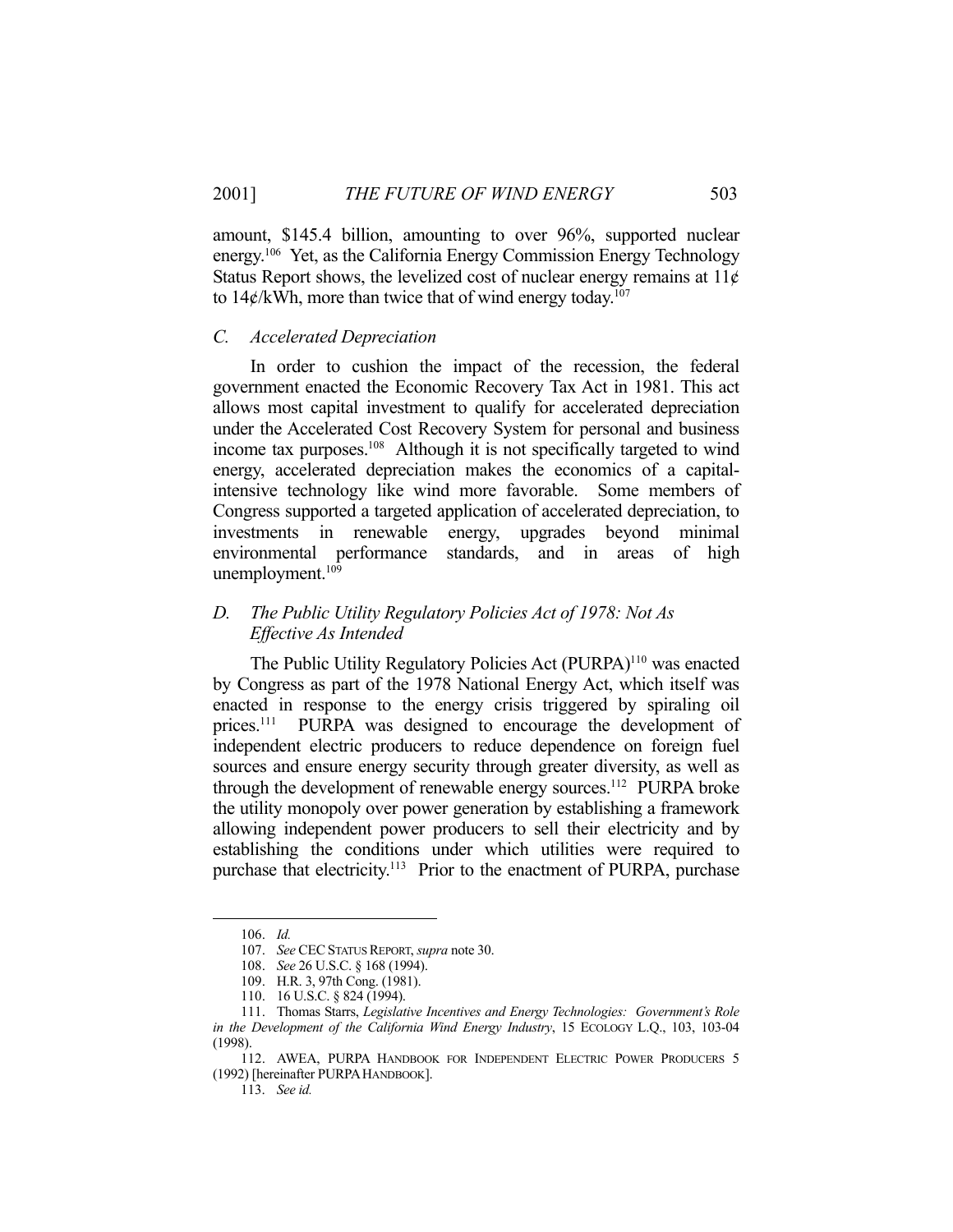of power from an independent producer was at the discretion of the utility.114

 PURPA encourages two types of energy producers, or "qualifying facilities" (QF): (1) cogenerators, which are steam-producing plants that use the excess heat created from generating electricity to power an onsite industrial process; and (2) small power producers, which generate electricity from one or any combination of renewable resources including wind, solar, biomass, geothermal, hydro, and waste.<sup>115</sup>

 According to section 201 of PURPA, size, fuel use, and ownership determine which small power producers "qualify."116 Size was originally limited to 80 MW, but Congress temporarily removed that size limit for wind, solar, geothermal, and waste projects temporarily for QFs installed before  $2000$ .<sup>117</sup> A QF is allowed to generate power using nonqualifying sources, such as coal or natural gas, for up to 25% of the energy produced.118 This provision was intended to allow QFs to use such fuels to "firm up" their renewable resources, which could as in the case of wind, be intermittent.<sup>119</sup> "However, despite clear language in the regulations implementing PURPA, FERC [has interpreted this provision] to deny use of nonqualifying fuels to firm up generation except in the case of solar thermal energy."120 In addition, "[n]o electric utility, utility holding company, or utility subsidiary can own more than a 50% interest in a QF."121

 Section 210 of PURPA established the rules under which QFs can operate and sell electricity to utilities. It requires FERC to establish rules under which electric utilities are required to interconnect with QFs.<sup>122</sup> The intent of PURPA's interconnection requirement is to ensure that a QF can request and receive a connection with any rural electric cooperative, municipal utility, investor-owned utility, or federal power marketing agency.<sup>123</sup> This was to avoid the possibility that a utility may discriminate against potential competitors by refusing an interconnection.

 Section 210 of PURPA also requires FERC to set standards for the state regulatory commissions to use in determining the rates that utilities

 <sup>114.</sup> *Id.*

 <sup>115.</sup> *See* 16 U.S.C. § 824a-3.

 <sup>116.</sup> *See* 16 U.S.C. § 796(17)(C)(D).

 <sup>117.</sup> *See* PURPA HANDBOOK, *supra* note 112, at 5.

 <sup>118.</sup> *See id.* at 5-6.

 <sup>119.</sup> *Id.* at 6-7.

 <sup>120.</sup> *Id.*

 <sup>121.</sup> *Id.*

 <sup>122.</sup> *See id.*

 <sup>123.</sup> *Id*.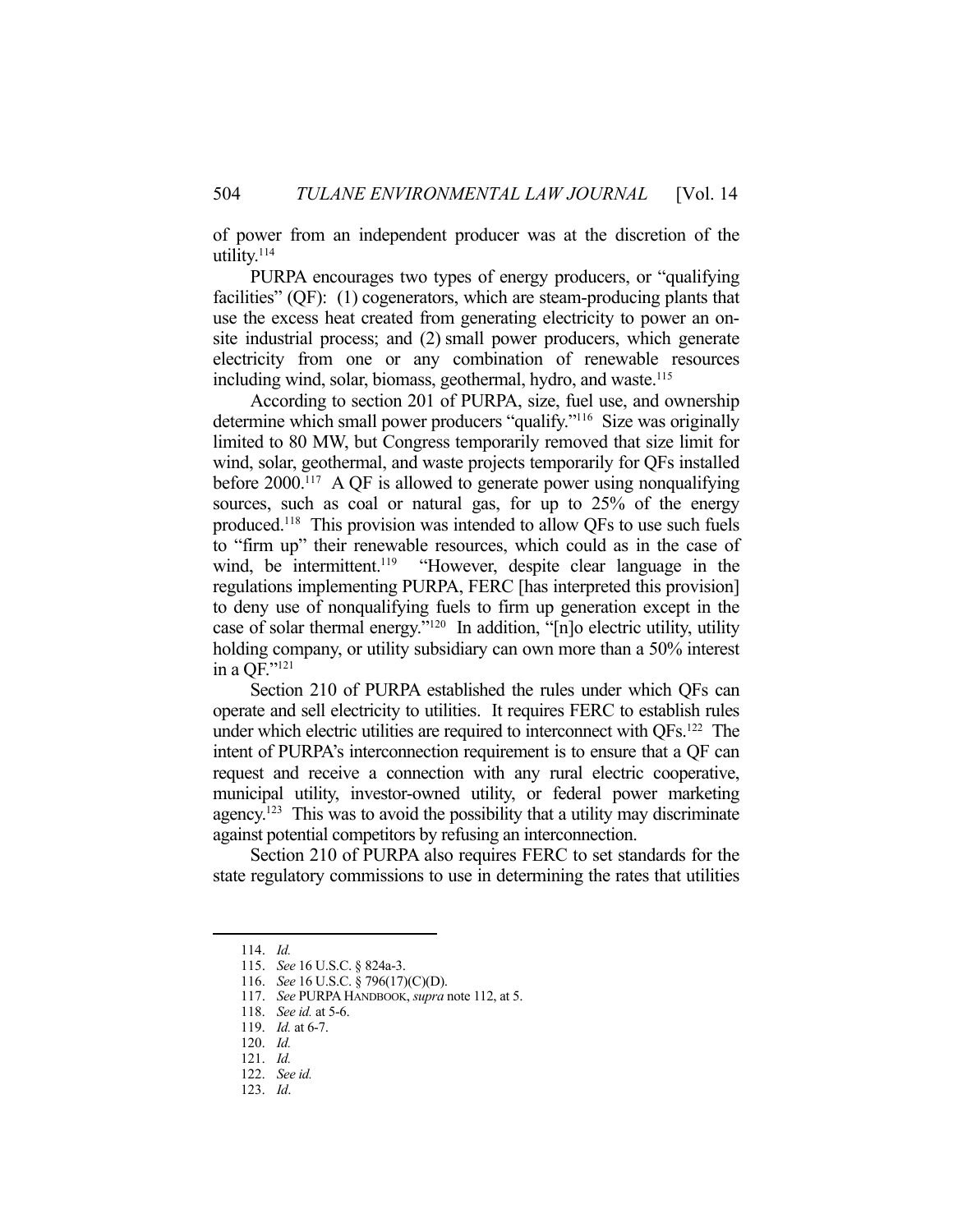must pay for the power generated by QFs.<sup>124</sup> The intent of PURPA's purchase rate requirement is to ensure that a QF can sell its power to a utility at a rate that meets the following three criteria: (1) the purchase rate must be just and reasonable to the consumer and utility; (2) it must be in the public interest; and (3) it must not discriminate between cogenerators and small power producers.125 To implement this provision of PURPA, "FERC created a benchmark for the rate called 'avoided cost,' the cost a utility would have incurred to purchase power from another source, or to construct and maintain a generation project if a QF did not supply the power."<sup>126</sup> State regulatory authorities determine the method for avoided cost calculation.<sup>127</sup> Utilities calculate the rate from the method set forth by the state, and submit it to the state regulatory commission.128

 PURPA specifies that a utility shall sell power to a QF as if it were any other customer.129 Prior to PURPA, some utilities charged small power producers high rates for low use in an effort to discourage their operations.130 Furthermore, PURPA exempts QFs from utility regulatory laws, in particular from the majority of the Federal Power Act, the Public Utility Holding Company Act, and state laws, all aimed at regulating a utility's corporate structure and their rate of return on investment.<sup>131</sup> Together, these provisions were intended to offer QFs a guaranteed market for their electricity, at a set price, and without the regulatory constraints imposed on utilities as a counterpart for their monopoly position.132

 Electric utilities were swift to challenge PURPA, and two of these challenges reached the Supreme Court: *FERC v. Mississippi* in 1982133 and *American Paper Inst. v. American Electric Power Service Corp.* in 1983.134 The Supreme Court upheld PURPA in both cases.135 However, the challenges initially succeeded in delaying the development of QFs for several years, as investors and utilities alike were unwilling to commit to investments or contracts as long as issues surrounding the implementation of PURPA were not resolved. The issues surrounding

 <sup>124.</sup> *See id.*

 <sup>125.</sup> *Id.*

 <sup>126.</sup> *Id*. 127. *Id.*

 <sup>128.</sup> *Id.*

 <sup>129.</sup> *Id.* at 7.

 <sup>130.</sup> *Id*.

 <sup>131.</sup> *Id.*

 <sup>132.</sup> *See generally* PURPA HANDBOOK, *supra* note 112.

 <sup>133. 456</sup> U.S. 742 (1982).

 <sup>134. 461</sup> U.S. 402 (1983).

 <sup>135.</sup> *See FERC*, 456 U.S. at 758; *Am. Paper*, 461 U.S. at 423.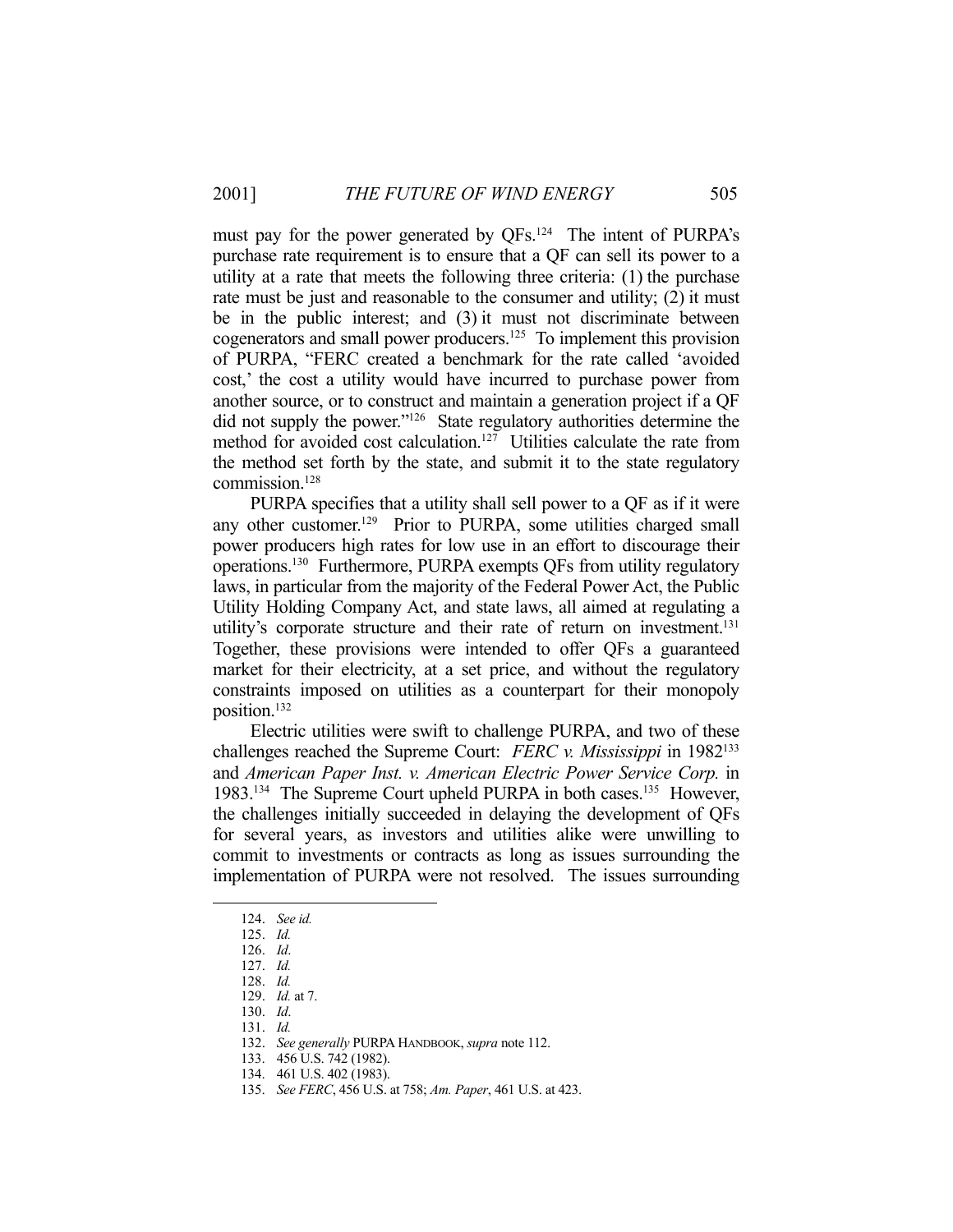the implementation were also a signal of difficulties to come in the application of PURPA.

 In spite of the Supreme Court rulings, PURPA has not resulted in the widespread development of renewable energy and independent producers that was intended by Congress. This has been due to inadequate regulatory oversight, problems in determining the level of avoided cost, and institutional barriers to utility adoption of new technologies like wind energy.136 In some instances these problems have altogether turned the intent of PURPA on its head causing the legislation to be used not to promote, but to strike down state policies promoting renewable energy.137

 The issue of the rate at which power must be purchased from QFs is the central issue on which PURPA design and implementation has failed in its intent to promote the development of an indigenous renewable energy source. Because each jurisdiction uses a different calculation and each utility has different costs for purchasing and building power plants, avoided costs vary widely, and the rate at which they are set are open to challenge.138 Many of the avoided costs submitted by utilities and approved by state public utility commissions are very low, which do in effect create a strong incentive for the development of QFs.

 The low avoided cost, which PURPA thus established for renewable power from QFs, can be contrasted to the guaranteed "tariff" that some European countries have established for renewable power from independent power producers. In Germany, for example, the federal electricity "feed-in" law seeks to guarantee a market for renewable energy sources by ensuring that up to 90% of the retail cost is paid to the renewable energy power producer.<sup>139</sup> Combined with aggressive regional incentives, this policy has turned Germany into the world's largest wind energy market to date.<sup>140</sup> Germany overtook the United

 <sup>136.</sup> *See* PURPA HANDBOOK, *supra* note 112, at 3-4.

 <sup>137.</sup> *See id.*; *see also, e.g.*, *FERC Overturns Largest Wind Acquisition of the Decade*, WIND ENERGY WKLY., AWEA, Feb. 27, 1995, at 1. Edison and other California utilities challenged the state's Biennial Resource Planning Update, which required them to develop new generating capacity and auction a certain amount of this capacity to renewable energy bidders, by claiming that the bids offered were higher than their avoided cost. In Iowa, utilities have used PURPA to challenge a ruling by the Iowa Utilities Board requiring them to provide net metering for customers who had requested such an arrangement. *See* IES Utils. Inc., No. TF-00-19, 2000 WL 373962 (Iowa Utils. Bd. 2000).

 <sup>138.</sup> *See* PURPA HANDBOOK, *supra* note 112, at 13-14.

 <sup>139.</sup> For more information on the German wind energy market, see the website of the German Wind Energy Association at http://www.wind-energie.de (last updated Apr. 26, 2001).

 <sup>140.</sup> *See* MARKET REPORT, *supra* note 11; *see also* German Wind Energy Association Website, *supra* note 139; BTM CONSULT APS, WORLD MARKET UPDATE 1999, *at* http://www. btm.dk (last updated Apr. 1, 2000).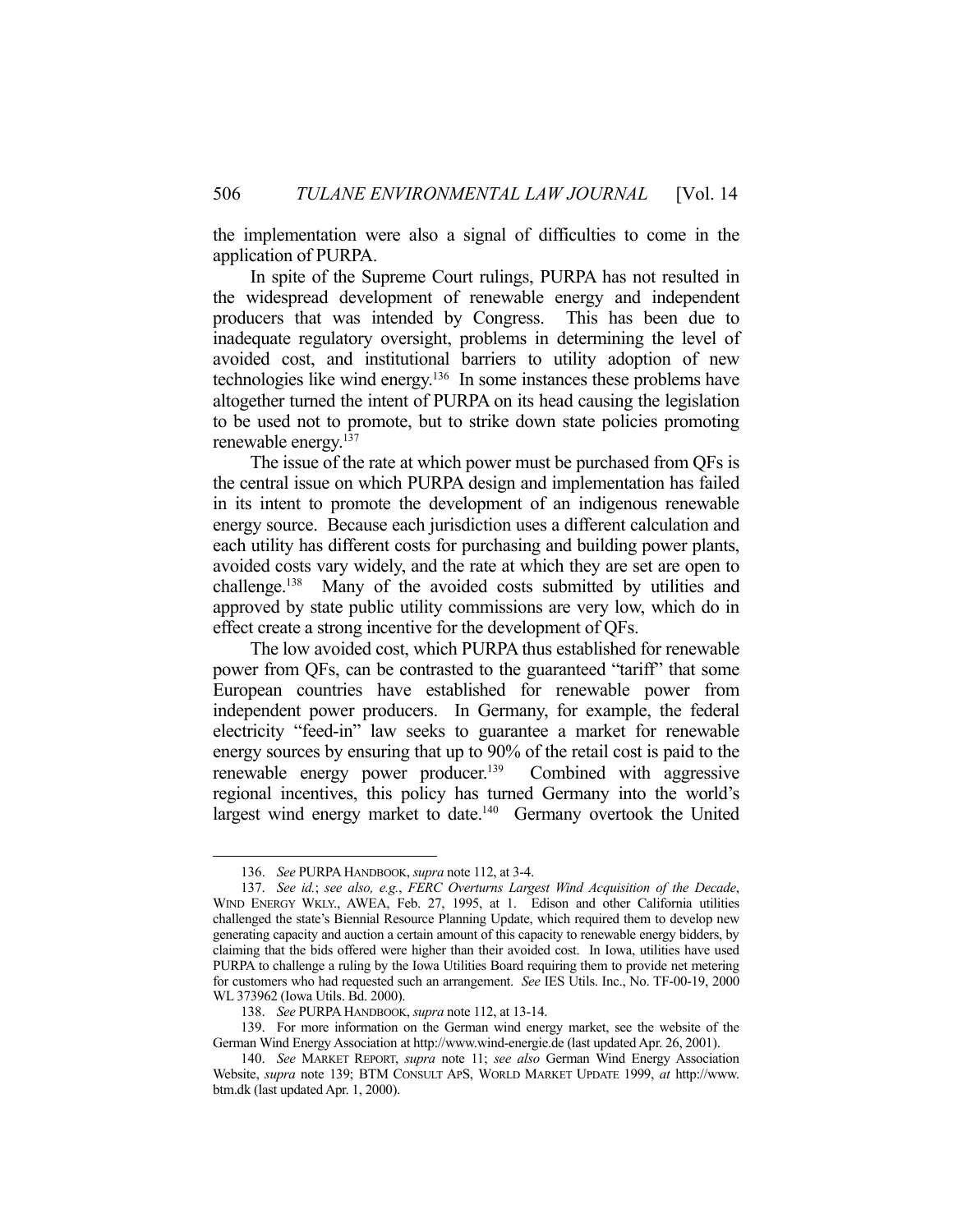States in 1997 as the country with the largest installed wind capacity in the world and its total installed generating capacity at the end of 2000 came close to reaching 6000 MW.141 Similarly, Spain adopted in 1994, and revised in 1998, a policy similar to the German feed-in law ensuring a payment equivalent to 80% to 90% of the retail rate to wind energy producers.142 Spain has since evolved into one of the world's fastest growing wind energy markets. At the end of 2000, Spain's installed wind energy capacity totaled some 2250 MW, which is very close to the U.S. total of 2550 MW.<sup>143</sup> The Spanish government intends to continue to foster the development of wind energy, primarily to diversify its energy portfolio and to hedge against costly fuel imports.<sup>144</sup>

 Combined with aggressive state incentives adopted in California, PURPA was a major factor in creating the market for renewable energy projects in California in the 1980s. When those incentives expired, however, it became apparent that neither PURPA, nor the CAA, as designed and implemented, would stimulate further growth in the wind energy industry. The loopholes in the CAA and slow enforcement of the clean air standards continued to ensure that electricity from grandfathered power plants would out-compete cleaner power in the market. Meanwhile, in 1995, PURPA's avoided cost provisions would be used by utilities to overturn an aggressive plan to develop renewable energy power plants in California for the 1990s.

#### V. STATE POLICIES: WHY CALIFORNIA WAS BUILT UP IN THE 1980S, AND WHY TEXAS IS LEADING TODAY'S WIND POWER SURGE

 State laws and regulations play a determining role in the development of wind energy in the United States. An overlay of a map of the nation's wind resources with that of the locations of existing wind farms provides a clear demonstration of that point. California, the state with the largest installed wind energy generating capacity today, is the state with the seventeenth largest wind energy potential.<sup>145</sup> California has obtained its leading position because of an aggressive renewable energy state policy beginning in the 1980s. Texas is the hottest wind energy market in the United States, expected to leap into the number two

 <sup>141.</sup> *See id.*

 <sup>142.</sup> *See id.*

 <sup>143.</sup> *See id.*

 <sup>144.</sup> PLAN DE FOMENTO DE LAS ENERGIAS RENOVABLES EN ESPANA, MINISTERIO DE INDUSTRIA Y ENERGIA, Y INSTITUTO PARA LA DIVERSIFICACION Y AHORRO DE LA ENERGIA (Madrid, Dec. 1999).

 <sup>145.</sup> *See generally* AWEA, SHOCKED IN CALIFORNIA?, *at* http://www.awea.org/faq/ ca\_shock.html (2001).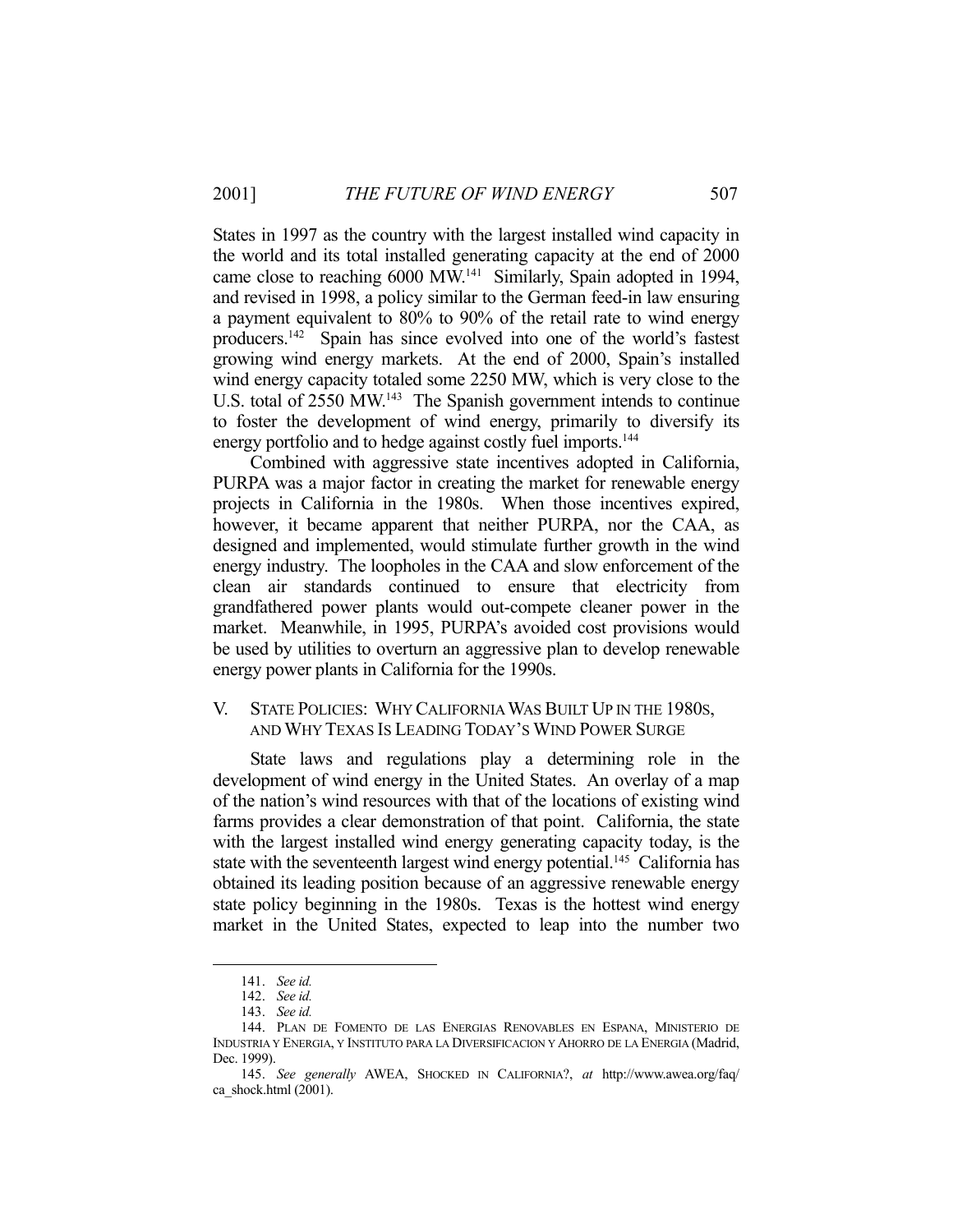position after California by the end of 2001, as a result of an effective renewable energy provision included in its electricity restructuring legislation signed in 1999 by then-Governor George W. Bush.146 Iowa and Minnesota, the states with the third and fourth largest installed capacity, saw large new wind farms come into existence in 1998 and 1999 as the result of legislation passed in 1983 in Iowa and in 1993 in Minnesota.<sup>147</sup> States have used different policies over the years, in different combinations and with varying degrees of effectiveness.

# *A. Before Restructuring: State Integrated Resource Planning and Renewables Set-Asides*

 Until they started debating electricity-restructuring legislation, most states sought to promote energy efficiency and the development of renewables through integrated resource plans and set-asides.<sup>148</sup> An integrated resource planning (IRP) process requires utilities to evaluate supply and demand options on a consistent basis to meet future demand reliably at the lowest system cost.<sup>149</sup> IRPs typically require or provide incentives for utilities to invest in demand side management of electricity and to consider the benefits of the diversification of energy sources.<sup>150</sup> In the case of set-asides, a certain percentage of new power purchases are required to be reserved for renewable resources.151 However, few states have successfully introduced an aggressive renewable energy development plan through set-asides largely because utilities have been successful in fending off implementation of renewable energy mandates.152 California

 <sup>146.</sup> *See* Goal for Renewable Energy, TEX.CODE ANN. § 39.904 (2001).

 <sup>147.</sup> *See* IOWA CODE ANN. § 476.41-476.45; *see also* MINN. STAT. ANN. § 216B.2423, 24. In Minnesota, the legislature has required Northern States Power (NSP) to build or contract out for 225 MW of wind power by Dec. 31, 1998. NSP must build or contract out an additional 200 MW by Dec. 31, 2002, and NSP must build or purchase 50 MW of electric energy from farm grown closed-loop biomass systems by Dec. 31, 1998 and an additional 75 MW by Dec. 31, 2002. MINN. STAT.ANN. § 216B.2423, 24.

 <sup>148.</sup> *See* AWEA, WIND ENERGY IN THE U.S., A STATE BY STATE SURVEY 9-10 (1994), *available at* http://www.awea.org/pubs/st.html.

 <sup>149.</sup> *See* U.S. ENERGY INFO.ADMIN., *supra* note 6.

 <sup>150.</sup> *See id.*

 <sup>151.</sup> *See id.*

 <sup>152.</sup> *See* Jeff Smith, *More Pressure on Xcel*, ROCKY MOUNTAIN NEWS, Jan. 30, 2001. For example, efforts by local organizations and citizens to require Public Service of Colorado (PSCo, now Xcel) to develop wind energy were successfully blocked during the 1990s. Only when a local organization, the Land and Water Fund of the Rockies, proposed to partner with PSCo to market wind energy at a higher price to interested customers did the company agree to develop some wind energy. The green power product, WindSource, even though it is sold at a premium, has been popular with Colorado customers and has resulted in about 20MW of wind energy generating capacity. The Colorado Public Utilities Commission is currently looking into whether to order Excel to develop a 162 MW wind farm along with its plan to purchase power from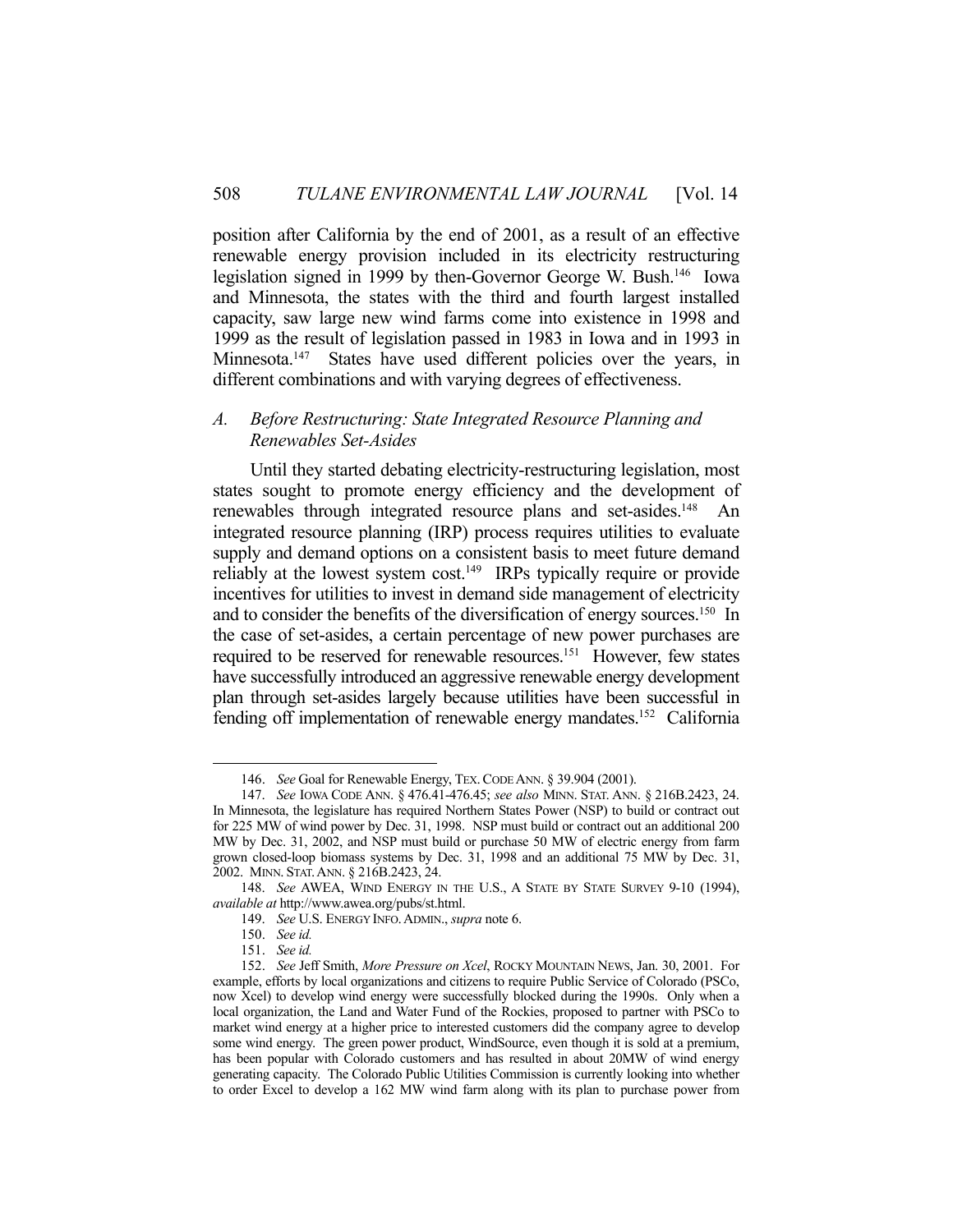provides an example of how an ambitious state renewable energy plan was overturned by a utility, which in its efforts, invoked federal legislation (PURPA) ironically intended to foster the development of renewable energy.

 California developed in the early 1990s what was one of the most ambitious plans for the development of renewable energy as part of its integrated resource planning process. This planning process resulted in the BRPU set forth by the state's Public Utility Commission (CPUC).153 The BRPU that was finalized and adopted in 1993, after more than a year of delay caused by reluctant utilities, called for utilities to issue bids for more than 1000 MW of renewable energy.<sup>154</sup> The resulting bids provided a powerful demonstration of wind energy's newly found competitiveness. Wind power projects ranked high among renewable bidders in resource auctions held by Pacific Gas & Electric Co. and San Diego Gas & Electric (SDG&E), which awarded contracts for approximately 690 MW of wind energy, while Southern California Edison suspended its bid allocation for 624 MW due to concerns about the bidding process.155

 Utilities focused on concerns about the bids, despite their low cost, out of concern about mandatory set-aside policies and, in their view, the questionable value of investments in renewable energy.156 Throughout the process Edison, the biggest player in the auction, also claimed that it had no need for new generating capacity until the year 2005, a position that would haunt them in 2001, when rolling blackouts hit California because of a shortage of in-state power plants.<sup>157</sup> The process was delayed again by the utilities until the CPUC decided in December 1994 to proceed with all "firm" BRPU contracts.<sup>158</sup>

 At that point, Edison petitioned FERC to overturn California's BRPU, raising the avoided cost issue.<sup>159</sup> "[D]espite bids from independent power producers that are significantly lower than its benchmark identified deferrable resources, the utility claimed that the

natural-gas power plants, in spite of Xcel's opposition. Colorado has a wind energy potential of 480 billion kWh. *Id.*

 <sup>153.</sup> *See California PUC Calls for 1,451 MW, 572 MW in Renewable IDRs*, WIND ENERGY WKLY., Mar. 22, 1993, at 1.

 <sup>154.</sup> *See id.*

 <sup>155.</sup> *Wind Receives Large Share of BRPU Preliminary Bid Auction*, WIND ENERGY WKLY., Dec. 20, 1993, at 1.

 <sup>156.</sup> *See* Andy Pasztor, *Who Will Make Electric Power in California?*, WALL ST. J., Feb. 17, 1994, at B1 (providing a summary of the opposing views in the BRPU controversy).

 <sup>157.</sup> *See* Susan Sward, *A Lost Opportunity That Worsened Crisis: Utilities and Federal Regulators Shut the Door on Renewable Power in California*, S.F.CHRON., Feb. 12, 2001, at A1.

 <sup>158.</sup> *See* Michael Parrish, *Electric Power Auction 'Last Stand' for Renewables*, L.A. TIMES, Feb. 14, 1994, at D1.

 <sup>159.</sup> *See California's BRPU*, *supra* note 90, at 1-2.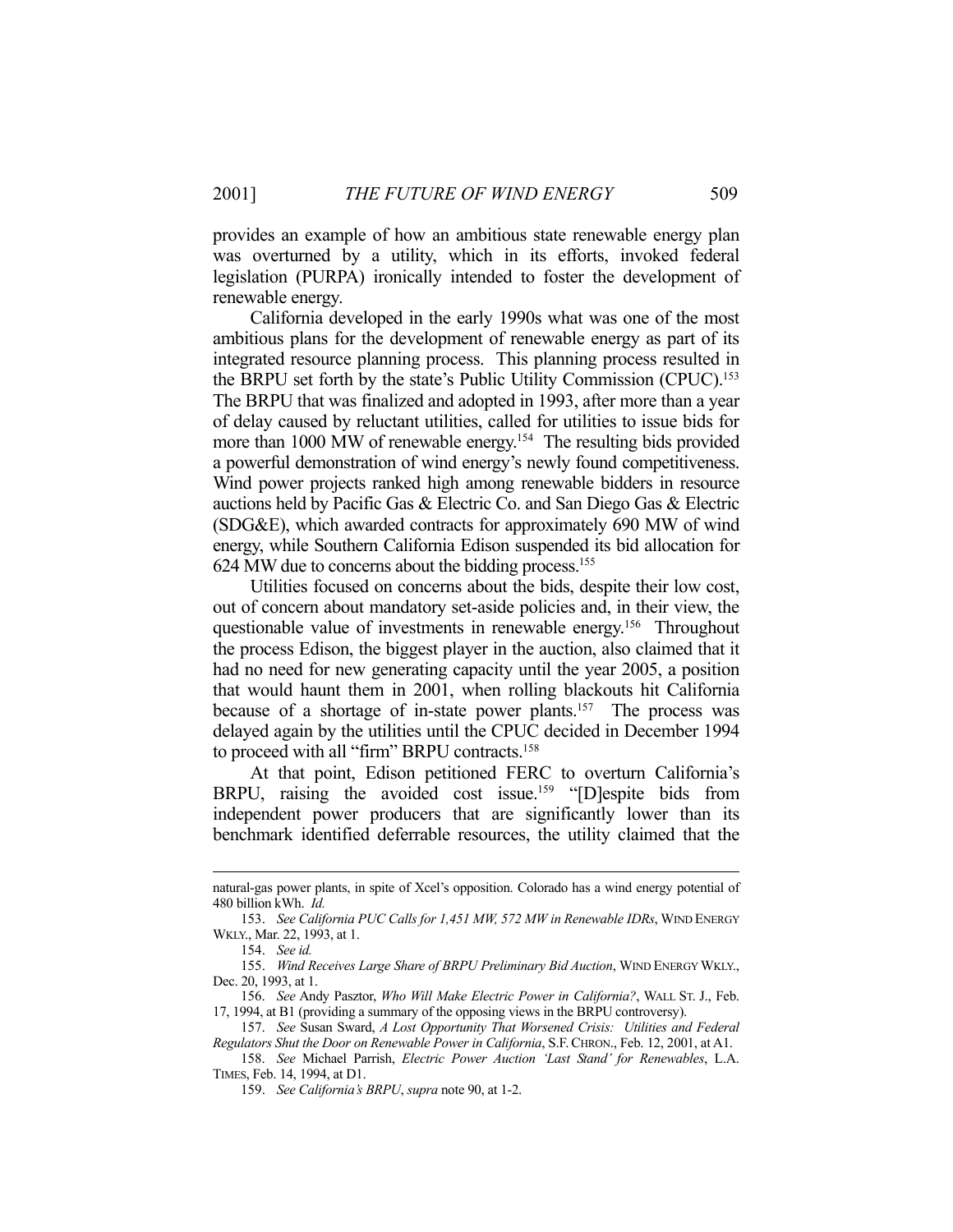prices for winning power contracts under the BRPU will exceed its avoided cost."160 The FERC ruled February 22, 1995, that California's BRPU violated PURPA because the CPUC did not properly determine avoided cost.<sup>161</sup> Legislation that was intended to encourage the use of renewable energy was, ironically, being used to throttle the domestic market for wind and other renewables.<sup>162</sup>

 Regulators and independent power producers immediately challenged the controversial decision. "Sources close to the issue argued that winning BRPU bid prices were not above avoided cost."163 Furthermore, "[s]ince winning QF bidders uniformly underbid the avoided cost benchmarks, the resulting second prices are clearly not above the utilities' avoided cost.'"164 The Independent Energy Producers Association (IEP) found that the BRPU auction not only complied with the rules, but that the results of the competitive auction were "unequivocally spectacular."<sup>165</sup> The IEP, the National Association of Regulatory Utility Commissioners, and the United States Department of Energy filed comments in opposition to the petitions by Southern California Edison and SDG&E.166

 FERC stood by its decision. As a result, virtually no new power plants and no new wind energy plants were developed in the following two years.167 California lives with the consequences of that 1995 FERC decision to this day, because no new power plants were added after the electricity restructuring legislation was passed in 1997, leading to the energy crisis that grabbed state and national headlines in 2000 and 2001. Few states have adopted ambitious renewable energy set-asides since the overturn of the California BRPU, either because they were discouraged by California's example and the powerful role played by the utilities in the process, or because they were themselves preparing to restructure their electricity market.

 <sup>160.</sup> *Id.* at 2.

 <sup>161.</sup> *FERC Overturns Largest Wind Acquisition of the Decade*, *supra* note 137, at 1.

 <sup>162.</sup> *See id.*

 <sup>163.</sup> *Id.* at 3.

<sup>164.</sup> *See id.* (quoting Jerry Bloom, an attorney with Morrison & Foerster).

 <sup>165.</sup> *Id.*

 <sup>166.</sup> *See FERC Reaffirms Decision Overturning California BRPU*, WIND ENERGY WKLY., June 5, 1995, at 1.

 <sup>167.</sup> *See* U.S. ENERGY INFO. ADMIN., STATE ELECTRICITY PROFILES, *at* http://www.eia.doe. gov/cneaf/electricity/st\_profiles/california.pdf (1999).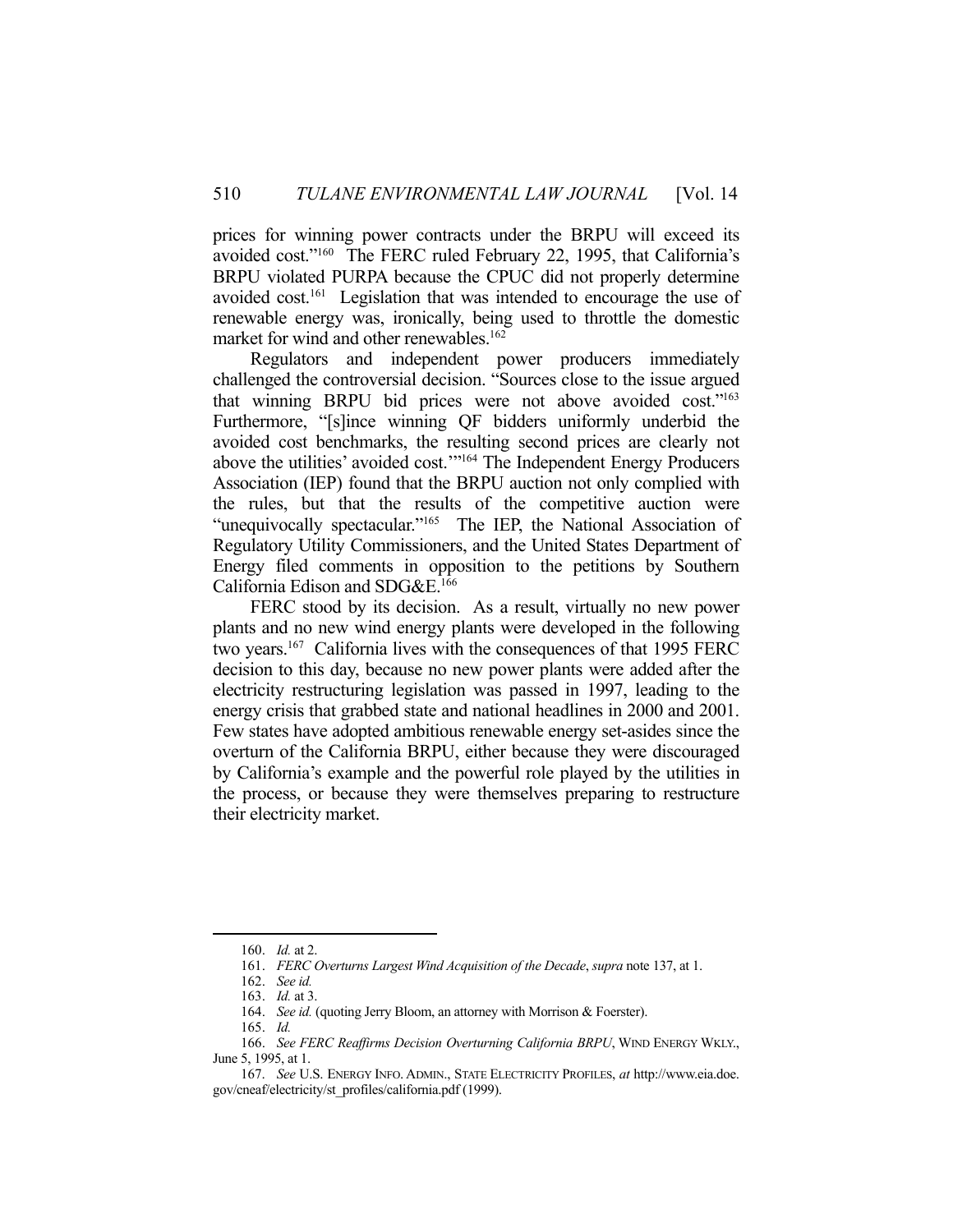# *B. Economic and Financial Incentives: A Panoply of Potentially Effective Tools*

 Economic and financial incentives, effectively designed and applied, provide one set of tools for states to use to level a playing field skewed in favor of conventional power technologies. Financial incentives for wind and renewable energy have waxed and waned over the years, with many of the incentives adopted in response to the energy crisis of the late 1970s being allowed to lapse in subsequent years. The funding basis for such incentives usually comes from system benefit charges, or small charges levied on electricity sales to consumers.168

 More than twenty states currently provide some form of tax incentive or low interest loan for wind energy.<sup>169</sup> The majority of these incentives are targeted towards small wind systems, and usually take the form of an income tax credit, a sales tax credit, or a low-interest loan.<sup>170</sup> These incentives begin to offset the cost of a residential wind system, which, like that of solar systems and energy-saving appliances, is higher up-front even if it generates savings over the long term. The most effective incentive for small wind systems remains the rebates, or "buydowns," currently offered in California and Illinois, which cut the cost of a new wind system by up to 50% in California and 60% in Illinois.171 However, few states currently provide economic or financial incentives for utility-scale wind energy, in spite of their potential effectiveness.

 California provides perhaps the most dramatic example of the results that can be obtained with such incentives.<sup>172</sup> The wind energy investment tax credit adopted in the early 1980s, combined with a federal investment tax credit, triggered the California wind rush that brought 1200 MW of wind energy generating capacity to the state in a period of

 <sup>168.</sup> *See generally* Kevin Porter & Ryan Wiser, *A Status Report on the Design and Implementation of State Renewable Portfolio Standards and System Benefits Charge Policies*, Windpower 2000 Conference (2000) (explaining and survey of system benefits charge policies) [hereinafter Windpower 2000].

 <sup>169.</sup> *See* AWEA, INVENTORY OF STATE INCENTIVES FOR WIND ENERGY IN THE U.S.: A STATE BY STATE SURVEY, *at* http://www.awea.org/pubs/inventory.html (Mar. 2001).

 <sup>170.</sup> *See* ARIZ. REV. STAT. §§ 43-1083 (2000) (providing a credit against the state's personal income tax in the amount of 25% of the cost of a solar or wind energy device; the credit has a maximum allowable limit of  $$1000$ ); VT. STAT. ANN. tit. 32,  $§$  9741(46)(1991) (exempting the purchase of small renewable energy systems for homes and businesses from the state's five percent sales tax); MO. REV. STAT. § 640.653 (2000) (Missouri makes available low-cost loans for energy efficiency and renewable energy projects including wind energy to schools, local governments, small businesses, and hospitals).

 <sup>171.</sup> CALIFORNIA ENERGY COMM'N, EMERGING RENEWABLES BUYDOWN PROGRAM, *at*  http://www.energy.ca.gov/greengrid/background.html (last updated Sept. 1, 1999); ILLINOIS DEP'T OF COMMERCE & COMMUNITY AFFAIRS, RENEWABLE ENERGY RESOURCES PROGRAM, *at* http://www.commerce.state.il.us/resource\_efficiency/Energy/rerp.htm (2001).

 <sup>172.</sup> *See* Starrs, *supra* note 111, at 103-10, 119.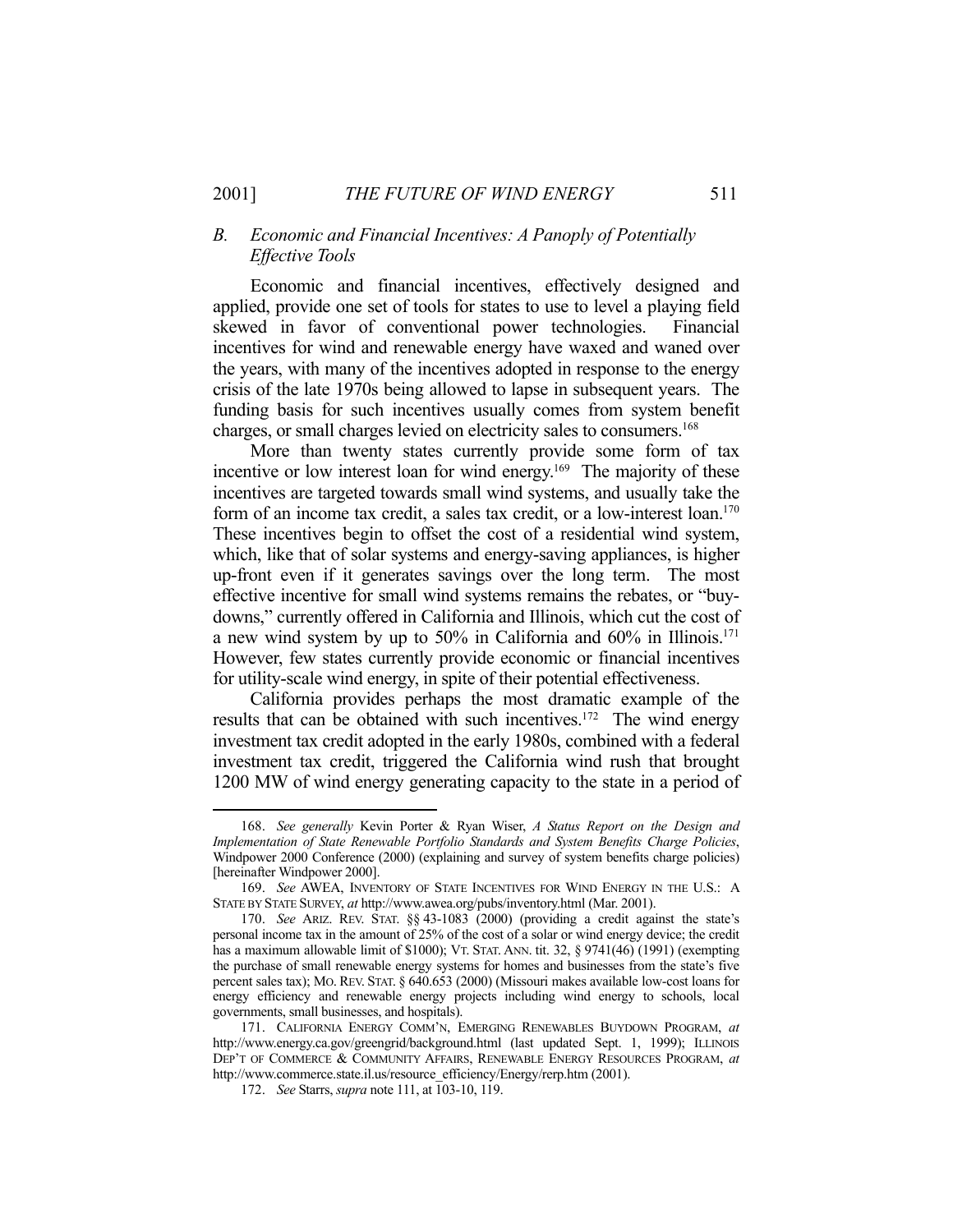only three to four years.<sup>173</sup> While investments often flowed into the installation of machines that were not yet ready to go to market and sometimes failed, the rush did in effect create the U.S. wind energy industry and establish the United States as the country with the leading wind energy market during that period. Some companies launched at the time have since disappeared, but others have grown into American and worldwide leaders.<sup>174</sup> For example, Zond continued to develop projects in California, developed its own wind turbine design, opened a manufacturing facility in Tehachapi, and started bidding out-of-state.<sup>175</sup> The growing company was purchased by Enron and is now known as Enron Wind Corporation. Enron Wind's turbines accounted for close to half of the generating capacity installed in the United States at the end of 1999 and the company is actively investing in overseas markets.<sup>176</sup> SeaWest, another company that owes its initial growth to the California wind rush, is now the nation's third largest developer, with operations that remain concentrated in California.<sup>177</sup>

 Shaken perhaps by the sight of wind turbines that were not generating electricity as expected, and failing to acknowledge the overall positive legacy of the rush, other states have not adopted incentives on a similar scale. Existing incentives for utility-scale energy include a production tax credit in Minnesota that mirrors the federal PTC.178 The Minnesota credit of 1.5¢/kWh of electricity generated from wind over a period of ten years goes to qualifying projects of less than 2 MW in capacity.179 The incentive is intended to promote distributed, or dispersed, wind generation rather than single large wind farms.

 Another form of economic incentive at the disposal of state governments is the requirement placed on investor-owned utilities to consider and monetize environmental externalities in the evaluation of the costs of a potential resource. Requirements to consider monetized externalities were adopted in a variety of forms in about seventeen states

 <sup>173.</sup> *See* CALIFORNIA ENERGY COMM'N WIND ENERGY IN CALIFORNIA: FAST FACTS, *at*  http://38.144.192.166/wind/windfacts.html (last updated Sept. 1, 1998).

 <sup>174.</sup> *See generally* PETER ASMUS, REAPING THE WIND, HOW MECHANICAL WIZARDS, VISIONARIES, AND PROFITEERS HELPED SHAPE OUR ENERGY FUTURE 174-83 (2000). Kenetech Windpower, a leading developer and manufacturer and the only wind energy company to be publicly traded, filed for bankruptcy in 1997. There were several reasons for the company's demise, including the overturning of California's BRPU, which cancelled about 1000 MW of new projects for which Kenetech was a leading bidder. *Id.*

 <sup>175.</sup> *See id.* at 203-04.

 <sup>176.</sup> Kenneth C. Karas, President and CEO of Enron Wind Corp., Presentation at Windpower Conference (June 21, 1999) (on file with author).

 <sup>177.</sup> *Id*.

 <sup>178.</sup> *See* MINN. STAT. § 216C.41 (2000).

 <sup>179.</sup> *Id.*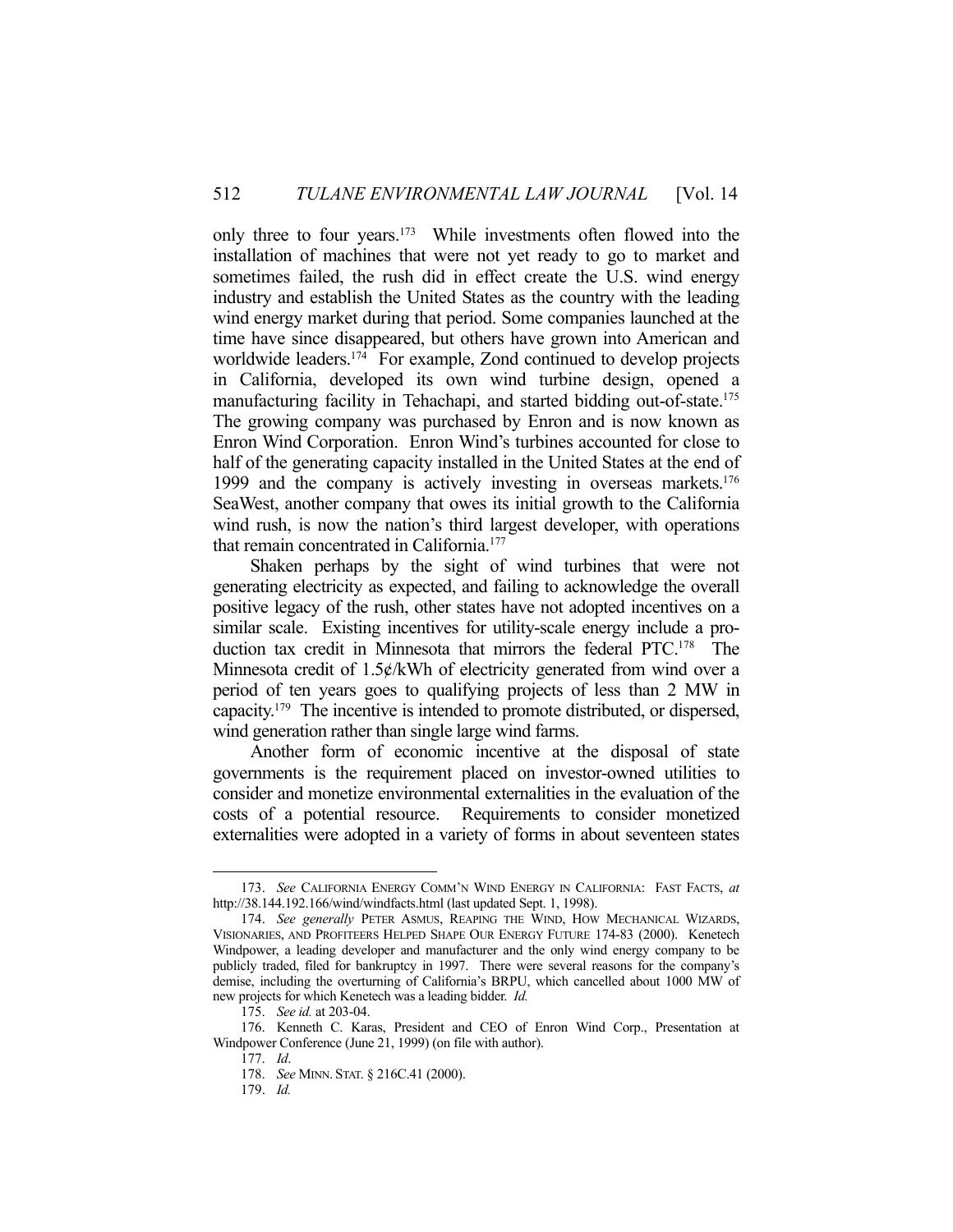by the early to mid-1990s.<sup>180</sup> The requirements were usually incorporated within the framework of the integrated resource planning process. Externalities requirements were opposed vigorously by utilities and organizations representing the interests of fossil fuels producers and the rules issued by state Public Utility Commissions often were either void of provisions that would have made such a requirement effective, or were overturned.181

 Massachusetts provides a case in point. In December 1989, the Massachusetts Department of Public Utilities directed electric utilities to include environmental externalities for certain pollutants in their criteria for evaluating all-source solicitations.<sup>182</sup> Monetized values were set in 1990 and reaffirmed in 1992 after a challenge.183 Electric utilities filed their first integrated resource management plan using the externalities requirement in 1994, which resulted at the time in a shift toward natural gas.184 The process was nonetheless challenged, and the new integrated resource management procedures issued in 1995 no longer included the externality requirement.<sup>185</sup> Massachusetts has since restructured its electricity markets and has not sought to incorporate an externalities requirement into that process.<sup>186</sup>

 Minnesota provides an example of a state that has adopted a monetized externality requirement that is still in effect today and has resulted in a wind energy project being selected as the least cost option for new power generation in an all-source bid. In 1993, Minnesota passed a law requiring the state's Public Utility Commission (PUC) "to the extent practicable, quantify and establish a range of environmental costs associated with each method of electricity generation," develop interim values by 1994, and requiring each utility to use the values in conjunction with other external factors when evaluating resource options.187 Reaching consensus proved an arduous process, with various parties raising constitutional challenges to the statute, objecting to the inclusion or exclusion of elements of the record and to specific values proposed. The PUC decided not to attempt to quantify full upstream and downstream costs (such as costs to the environment from the extraction

 <sup>180.</sup> *See* U.S. ENERGY INFO. ADMIN., ELECTRICITY GENERATION AND ENVIRONMENTAL EXTERNALITIES: CASE STUDIES (Sept. 1995) (conducting a survey of externalities requirements), *available at* http://www.eia.doe.gov/cneaf/electricity/external/external\_sum.html.

 <sup>181.</sup> *Id.*

 <sup>182.</sup> *Id.* at 31.

 <sup>183.</sup> *Id.* at vi.

 <sup>184.</sup> *Id.*

 <sup>185.</sup> *See id.*

 <sup>186.</sup> *Id.*

 <sup>187.</sup> MINN. STAT. § 216B.2422 (1993).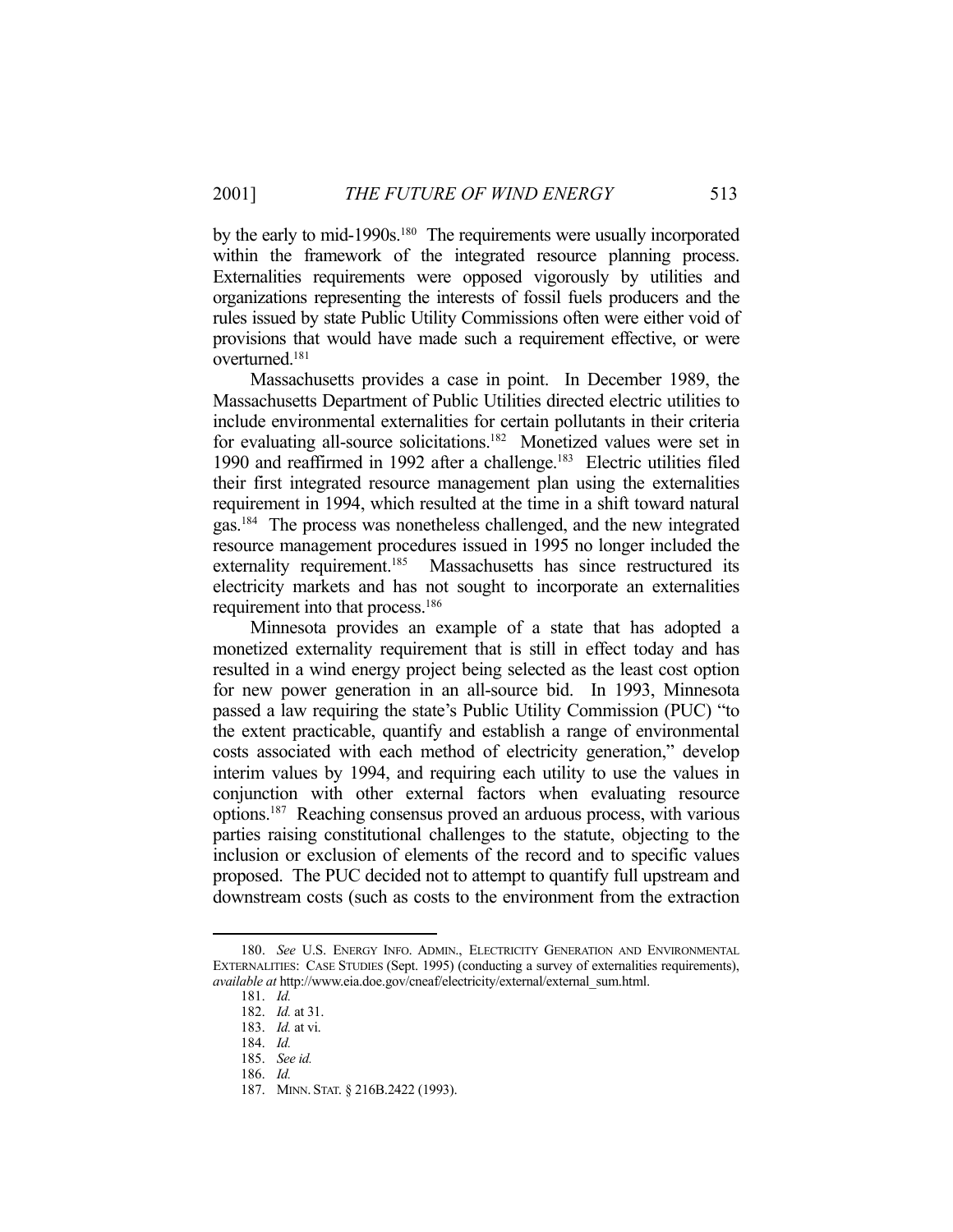and transportation of fuel, or cost to the environment of disposal wastes) and to focus only on the damage cost of certain emissions.188 The PUC issued an order in 1997 establishing the following values for the following emissions:189

| <b>Environmental Cost</b>     |               | Metropolitan  |               | Within 200 miles of |
|-------------------------------|---------------|---------------|---------------|---------------------|
| Values                        | Urban         | Fringe        | Rural         | Minnesota           |
| Sulfur dioxide \$/ton         | 112-189       | $46-110$      | $10 - 25$     | 10-25               |
| Particulate Matter 10         |               |               |               |                     |
| $\frac{\text{S}}{\text{ton}}$ | 4462-6423     | 1987-2886     | 562-855       | 562-885             |
| Carbon monoxide               |               |               |               |                     |
| \$/ton                        | 1.06-2.27     | $0.76 - 1.34$ | $0.21 - 0.41$ | $0.21 - 0.41$       |
| Nitrogen oxide \$/ton         | 371-978       | 140-266       | 18-102        | 18-102              |
| Lead \$/ton                   | 3,131-3,875   | 1652-1995     | $402 - 448$   | 402-448             |
| Carbon dioxide                |               |               |               |                     |
| \$/ton                        | $0.30 - 3.10$ | $0.30 - 3.10$ | $0.30 - 3.10$ | $0.30 - 3.10$       |

 The values largely reflect those established in a Triangle Economic Research Study sponsored by Northern States Power, Minnesota's largest utility.<sup>190</sup> Environmental cost values for mercury were not established, although the PUC in its order acknowledged that coal burning is the leading source of mercury emissions in the air in Minnesota.<sup>191</sup>

 The ruling did not initially result in a significant shift in the resource planning process toward renewable energy like wind. However, the requirement is beginning to make a difference now that wind energy is more competitive and there is an increased demand for new generating capacity. In 1999, two wind energy companies were among seven finalists in an all-source bid for new power by Northern States Power, and one of the two was awarded a contract.<sup>192</sup> Enron Wind Corp. proposed an all-wind project and Northern Alternative Energy proposed a combination of natural gas and wind power plants to provide the requested generation.<sup>193</sup> Northern Alternative Energy won a contract for a 350 MW natural gas and wind energy project.<sup>194</sup> Ironically, the recent

 <sup>188.</sup> MINN. PUB. UTIL. COMM'N, IN THE MATTER OF THE QUANTIFICATION OF ENVIRONMENTAL COSTS PURSUANT TO THE LAWS OF MINNESOTA, No. E-999/CI-93-583, 12 (Jan. 3, 1997).

 <sup>189.</sup> *See id.* at 5.

 <sup>190.</sup> *See id.* at 17-18.

 <sup>191.</sup> *See id.* at 28-31.

 <sup>192.</sup> *Enron Wind Corp., Northern Alternative Energy Among NSP All-Source Finalists*, WIND ENERGY WKLY., Dec. 16, 1999, at 1.

 <sup>193.</sup> *See id.*

 <sup>194.</sup> *See* AWEA, WIND GROUP WELCOMES SELECTION OF WIND-GAS PLANT IN BIDDING COMPETITION, *at* http://www.awea.org/news/new000407wng.html (Apr. 7, 2000).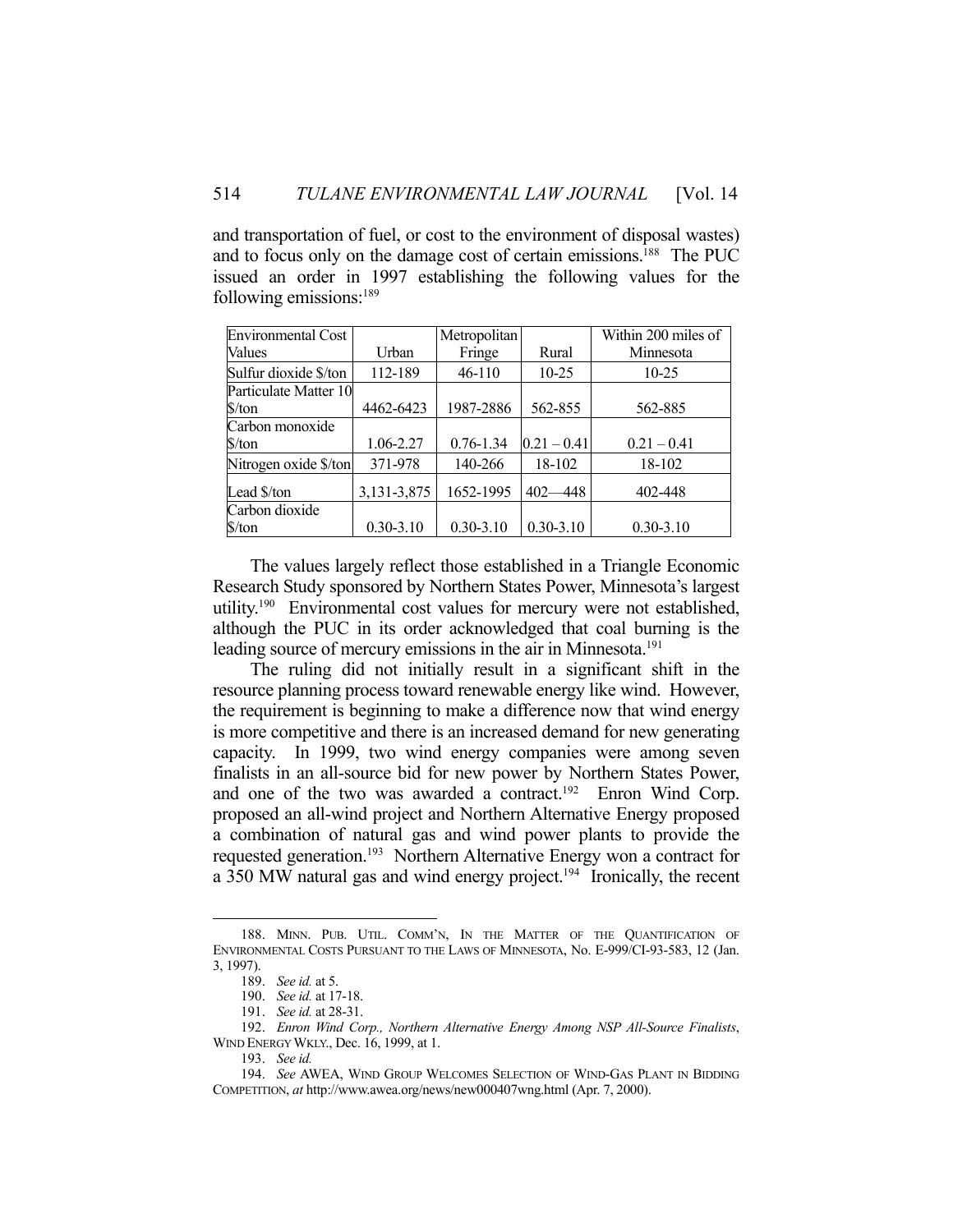spike in the price of natural gas now constitutes that company's biggest risk in this investment.

 As evidence of damage from mercury accumulates and as the federal government prepares to regulate emissions of mercury from power plants, it is possible that the Minnesota PUC will feel bound to revisit its externalities ruling to incorporate an environmental cost value for mercury. Requirements to internalize externalities can provide a powerful marketfriendly tool to ensure fair competition among electricity sources. A requirement to consider externalities in a restructured market could be designed and applied in various ways, such as a surcharge by pollutant on the electricity supplied by power providers. Requirements for power providers to disclose electricity sources and emissions could provide a simple basis on which to apply such surcharges and make such surcharges readily understood by the public.

# *C. The Renewables Portfolio Standard: An Effective Tool to Promote Renewable Energy*

 Midway through the 2000 presidential campaign, the *Wall Street Journal* published, on its front page, a short news item indicating that "an electricity law in Texas partially engineered by Governor Bush created the nation's largest collection of wind farms."195 That law is the renewable energy section, or Renewables Portfolio Standard (RPS), of the state's electricity restructuring legislation.<sup>196</sup> Six other states have adopted an RPS as part of restructuring or other legislation, but none so far with the stunning results of Texas. By the end of 2001, high-tech wind turbines there may be reaping well over three billion kWh annually from the state's high winds, close to the 3.5 billion kWh generated in California today, according to estimates from AWEA.

 Texas' electricity restructuring legislation, intended to open the state's electricity market to competition, and includes a requirement that a RPS (a requirement that 2000 megawatts (MW) of new renewable energy capacity generating approximately three percent of the state's power), be developed by 2009. Eligible technologies include wind, solar, geothermal, wave or tidal energy, biomass, and methane gas from landfills, and, tallied in a separate category, hydropower.

 The RPS is essentially a minimum content requirement that grows over time and allows the market to choose which renewable energy

 <sup>195.</sup> *Blowing Less Smoke*, WALL ST.J., Sept. 1, 2000, at A1.

 <sup>196.</sup> The following discussion of Texas's electricity restructuring legislation is excerpted from a prior article by the author. Christine Real de Azua, *Texas Wind Rush*, RENEWABLE ENERGY WORLD 34 (Jan.-Feb. 2001).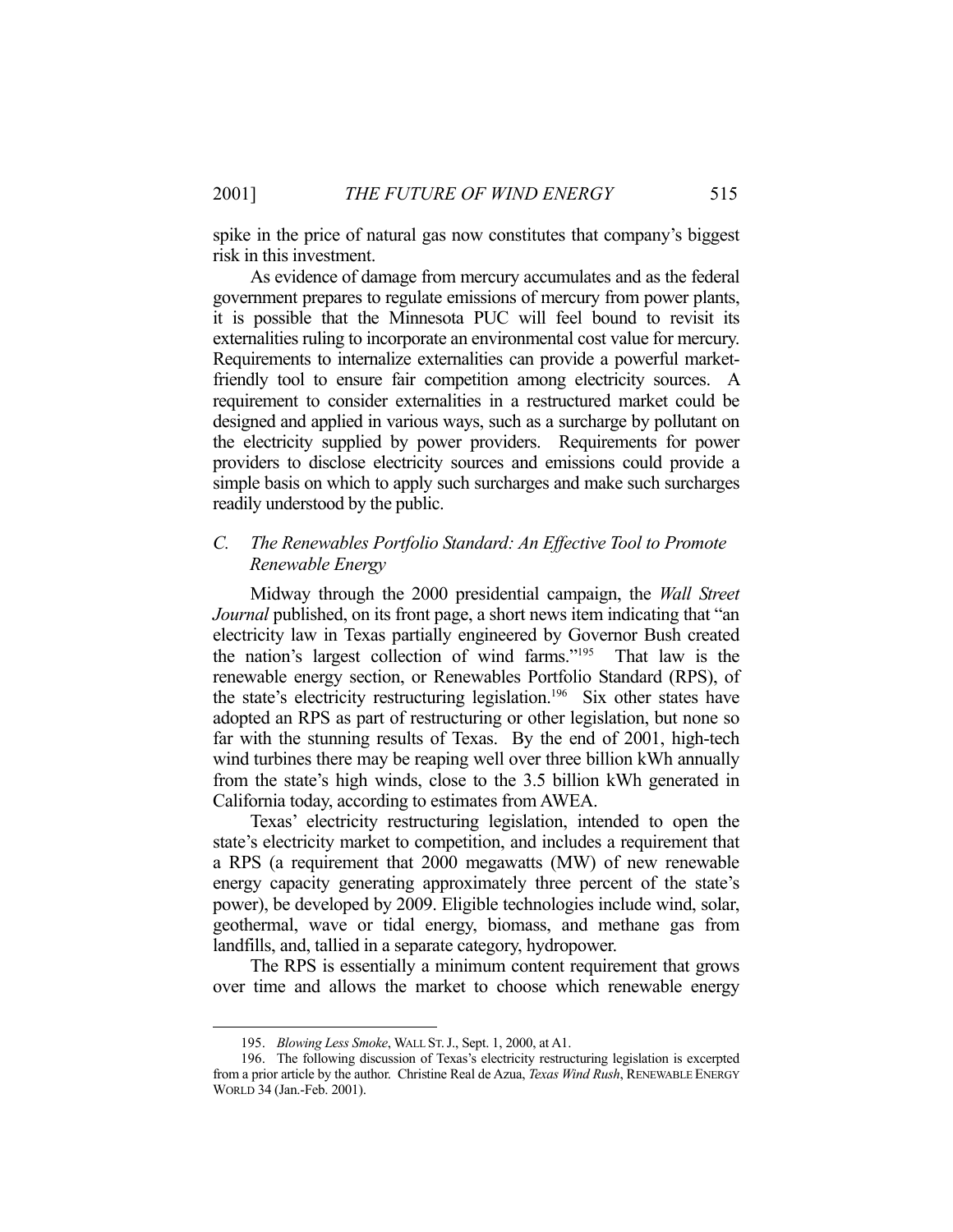technologies are the most cost-effective. Specifically, the Texas RPS calls for 400 MW of new renewables by 2003, another 450 MW by 2005, another 550 MW by 2007, and a final installment of 600 MW by 2009.

 Texas started by paying attention to both process and product as it developed the legislation. The process ensured from the outset that consumer opinion would be taken into account. Utilities were required by the state's Public Utility Commission to undertake in-depth consumer surveys, or "deliberative polling," with customer focus groups. Extensive polling effort revealed to utility management and to policymakers the extent of public support for renewable energy, throughout the state and among Texans from all walks of life. Utilities realized that they would do better in a competitive retail market if they were delivering a product that was closer to meeting their customers' expectations and that the RPS could be a cost-effective way of creating the larger renewable energy market desired by consumers.

 Legislators then worked with a variety of organizations, interested utilities, and the renewable energy industry to resolve problems such as how to account for existing renewable energy capacity and which sources would qualify as renewable. The negotiations resulted in legislation that included the following key provisions, which AWEA recommends for any RPS:

- First, that the requirement for renewable energy as defined in the Texas RPS is set high enough (2000 MW of new renewable energy) above the existing level of such energy (880 MW) to trigger market growth. Setting an ambitious yet achievable level for an RPS is a critical first step, and this should be done taking into consideration both the RPS's definition of renewable energy and its existing level. Failure to do so can result in a meaningless requirement. For example, Maine's 30% RPS may sound ambitious, but about 50% of Maine's electricity already comes from hydropower, a form of energy that qualifies as renewable under that state's RPS.
- Second, that the Texas requirement applies across the board to all retail electricity providers. However, municipal and cooperative utilities can opt out. Failure to include an universality requirement distorts the very markets that are to be opened to competition. For example, in Connecticut, default service providers, companies providing electricity to customers who decide not to choose once a choice of power providers is available, are exempt from the RPS. The RPS applies only to new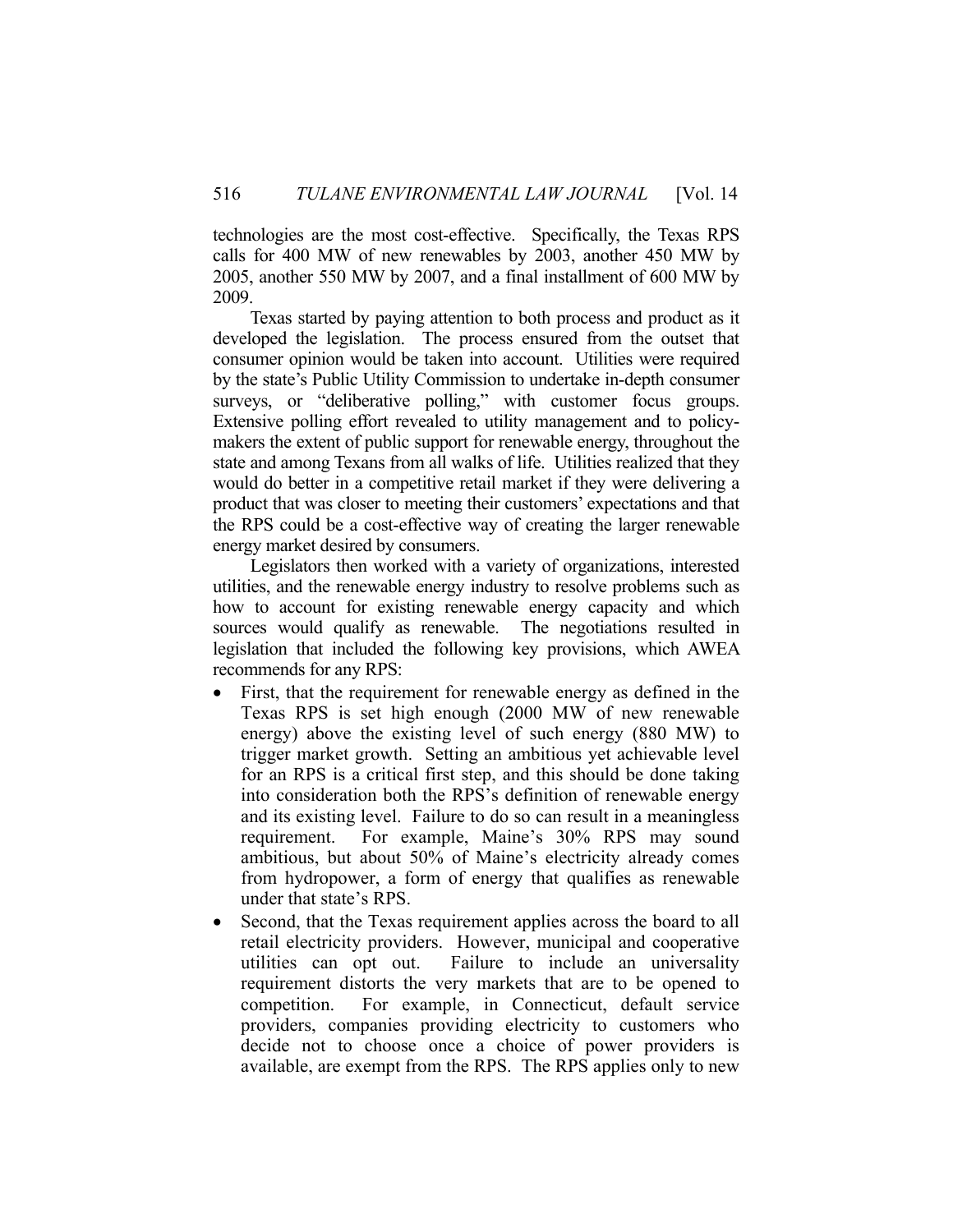competitors, in effect discouraging new energy providers from entering the market.

- Third, that the Texas requirement is in the form of tradable renewable energy credits, which ensure flexibility and least-cost implementation of the requirement. Credits favor development of the least-cost renewable energy source. They allow utilities to meet the RPS at the lowest cost to them. Credits also provide a simple accounting system for tracking new generating capacity and monitoring compliance with the RPS. Texas is the only state so far to clearly base the RPS obligation on credit trading from the outset.
- Fourth, that there is an effective, automatic penalty. Electricity providers in Texas will have three months after each compliance period during which they can make up any shortfall in the required credits, but there is an automatic penalty for noncompliance after that period and it is set high enough to at least exceed estimated compliance costs. Penalties are absent from other states' RPS legislation, although some may eventually be set as part of implementing regulations.

 In Texas, this effective RPS, superb wind energy potential, low technology costs, and fair transmission policy have come together to create a vibrant new market for wind energy. As a result, several utilities are investing in wind energy at a pace that exceeds all initial expectations, even before the first phase of the RPS requirement goes into effect in 2003.

 In July 1999, six months after RPS implementing regulations were finalized, Dallas-based TXU Electric & Gas (TXU) announced it would purchase electricity from a 160 MW wind farm (larger than the recordbreaking 107 MW wind farm of Storm Lake, Iowa) to be developed with the nation's largest wind energy producer, FPL Energy LLC, and Renewable Energy Systems (RES). The project, scheduled for completion in July 2001, is located in Pecos County, south of Odessa. Reliant Energy followed suit in August with the announcement of plans for a 208 MW wind farm to be built by RES. The plant will consist of 160 wind turbines of 1.3 MW each.

 Project announcements have cascaded since then, with a total of close to 800 MW of new wind energy generating capacity being proposed for completion by the end of 2001. The surge in investments puts Texas on track to becoming the state with the second-largest installed wind energy generating capacity by the end of 2001.

 Wisconsin provides the example of a state that has adopted an RPS without restructuring its electricity market. The state adopted a require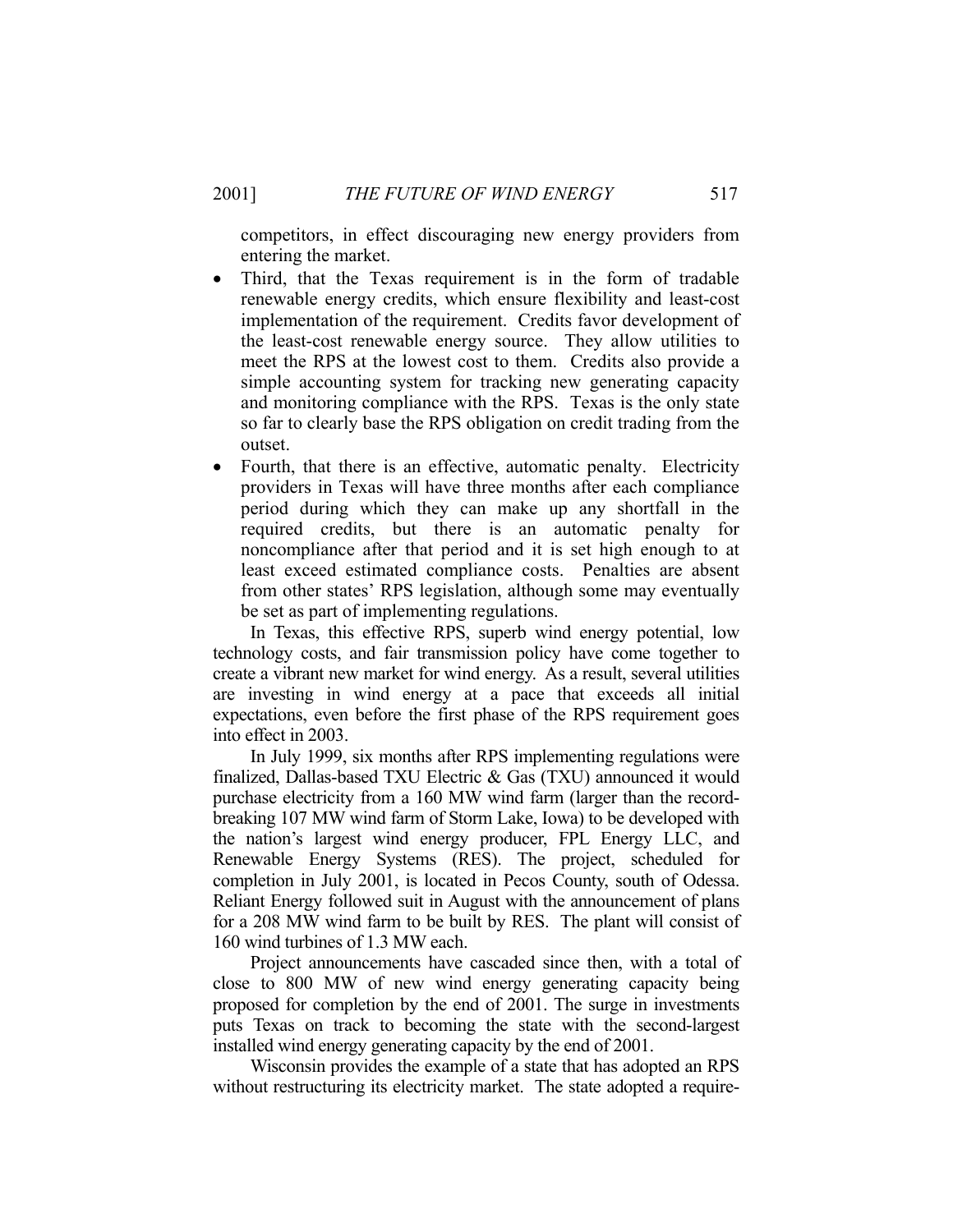ment that 2.2% of the state electricity demand in 2011 be met by renewable energy resources as part of a law to increase electricity reliability.197 This RPS could lead to the development of 400 MW of new renewable generating capacity—a very achievable amount given the state's renewable energy resource potential.<sup>198</sup> Wisconsin's wind energy potential is estimated at 58 billion kWh per year, or some 6000 MW of average power.<sup>199</sup>

 Minnesota is considering a plan to pass an RPS without enacting restructuring legislation. Three major energy bills are set to be introduced in the 2001 session.200 While no single bill is likely to be adopted as introduced, a new coalition, People Organized for Workers, the Environment and Ratepayers (POWER) is hopeful that many elements of its version, the "Energy Reliability and Affordability Act of 2001," will become law.<sup>201</sup> The proposal includes an RPS for Minnesota, which would require that 10% of the state's electricity come from renewable energy sources by the year 2010.<sup>202</sup> Current projections are that Minnesota will be short 3000 MW of capacity by 2006, and the additional capacity could be provided by a mix of renewable energy (primarily wind power), energy efficiency, distributed generation and by repowering old coal plants with cleaner fuels.<sup>203</sup>

#### VI. UNLEASHING CONSUMER DEMAND FOR GREEN POWER

 When restructuring legislation does not include provisions like an RPS, or a minimum renewable energy requirement, is retail competition sufficient to unleash consumer preference for clean power and to create a niche market for wind energy and other renewables? Conversely, is electricity restructuring necessary to tap those consumer preferences? The evidence from the states that have restructured and those that have not indicates that it all depends on a number of factors. Pennsylvania shows that restructuring can, if care is given to encourage fair competition and market rules, provide customers with an opportunity to switch to "clean energy" providers. Colorado provides the example of a local utility offering a green power product in the absence of retail competition. In many other states, neither regulated or restructured

 <sup>197.</sup> *See* WIS. STAT.ANN. § 196.378(z)(6) (2000).

 <sup>198.</sup> *See* AWEA, WIND ENERGY: AN UNTAPPED RESOURCE, *at* http://www.awea.org/pubs/ factsheets/top202001.pdf (last updated Feb. 22, 2001).

 <sup>199.</sup> *Minnesota Coalition Backs Renewables Portfolio Standard of 10% by 2010*, WIND ENERGY WKLY., Jan. 26, 2001.

 <sup>200.</sup> *Id.*

 <sup>201.</sup> *Id.*

 <sup>202.</sup> *Id.*

 <sup>203.</sup> *Id.*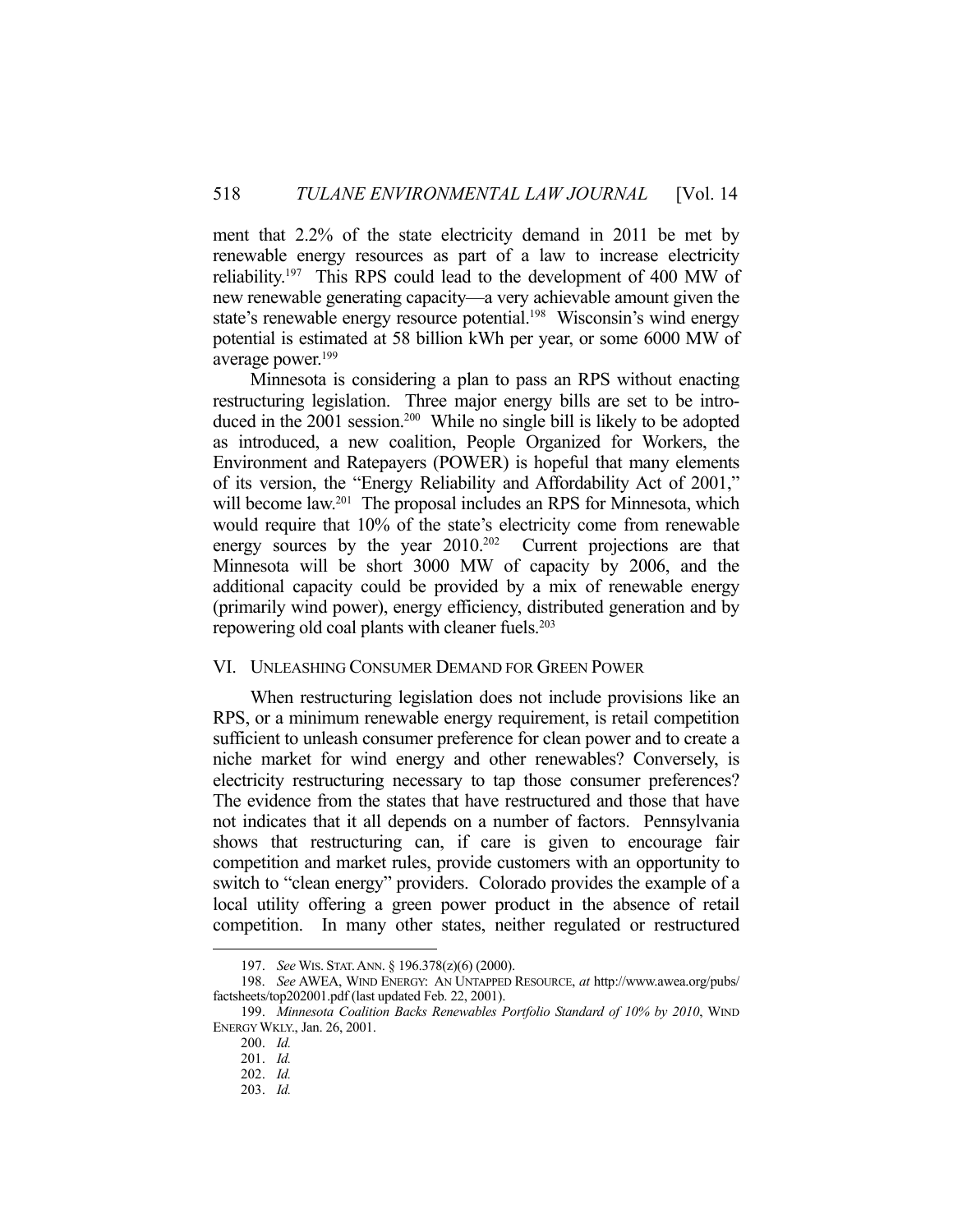electricity markets have facilitated the marketing and development of green power.

 The growth of green power marketing tends to benefit wind energy. Because wind power is the least-cost renewable energy resource, it often provides the bulk of renewable energy in a green power offering. Some green power marketers offer an all-wind product instead of, or along with, a green power "mix."

# *A. A Patchwork of Restructured Markets and Green Power Offerings at the State Level*

 Electricity restructuring is proceeding in a patchwork fashion in the nation. Those states that have enacted restructuring legislation have often chosen to accomplish the transition over a period of several years. In those states that have proceeded with electricity market restructuring, the impact on the development of green power marketing has been mixed.204

 California and Pennsylvania are the states with the most active competitive green power marketing. Other states that restructured electricity markets at about the same time, such as Massachusetts and Rhode Island, have not seen growth in green power marketing, largely because low-priced "default" service and other factors have discouraged competition and limited the ability of green power providers to offer competitively priced products. California, a state that did not include an RPS or minimum requirement for renewable energy in its restructuring legislation, has had growth in renewable energy sources driven by consumer demand for green power. Approximately 2% of customers there have switched to a green power provider. $205$ 

 In Pennsylvania, customers believe that electricity choice is succeeding in contrast to customers in California hit by rolling blackouts and rising prices. Moreover, as they shop around for electricity services, about one-fifth of those who switch opt for green power, according to a recent study of green power marketing by Xenergy.<sup>206</sup> "If the name of the game is customer satisfaction, then Pennsylvania is winning," according to a survey undertaken by Power Perceptions, a firm specializing in electricity

 <sup>204.</sup> *See* Blair Sweezey & Lori Bird, *Green Power Marketing in the United States: A Status Report*, NAT'L RENEWABLE ENERGY LABORATORY, Aug. 2000, at 8. Green power marketing refers to the sale of green power in competitive markets, where multiple and differentiated suppliers and service offerings generally exist. *Id.*

 <sup>205.</sup> *See id.* at 9-12.

 <sup>206.</sup> *See* POWER PERCEPTIONS, THE ENERGY CONSUMER, SUMMER 2000, *at* www. powerperceptions.com/ec2000/ec2000home.htm (2000).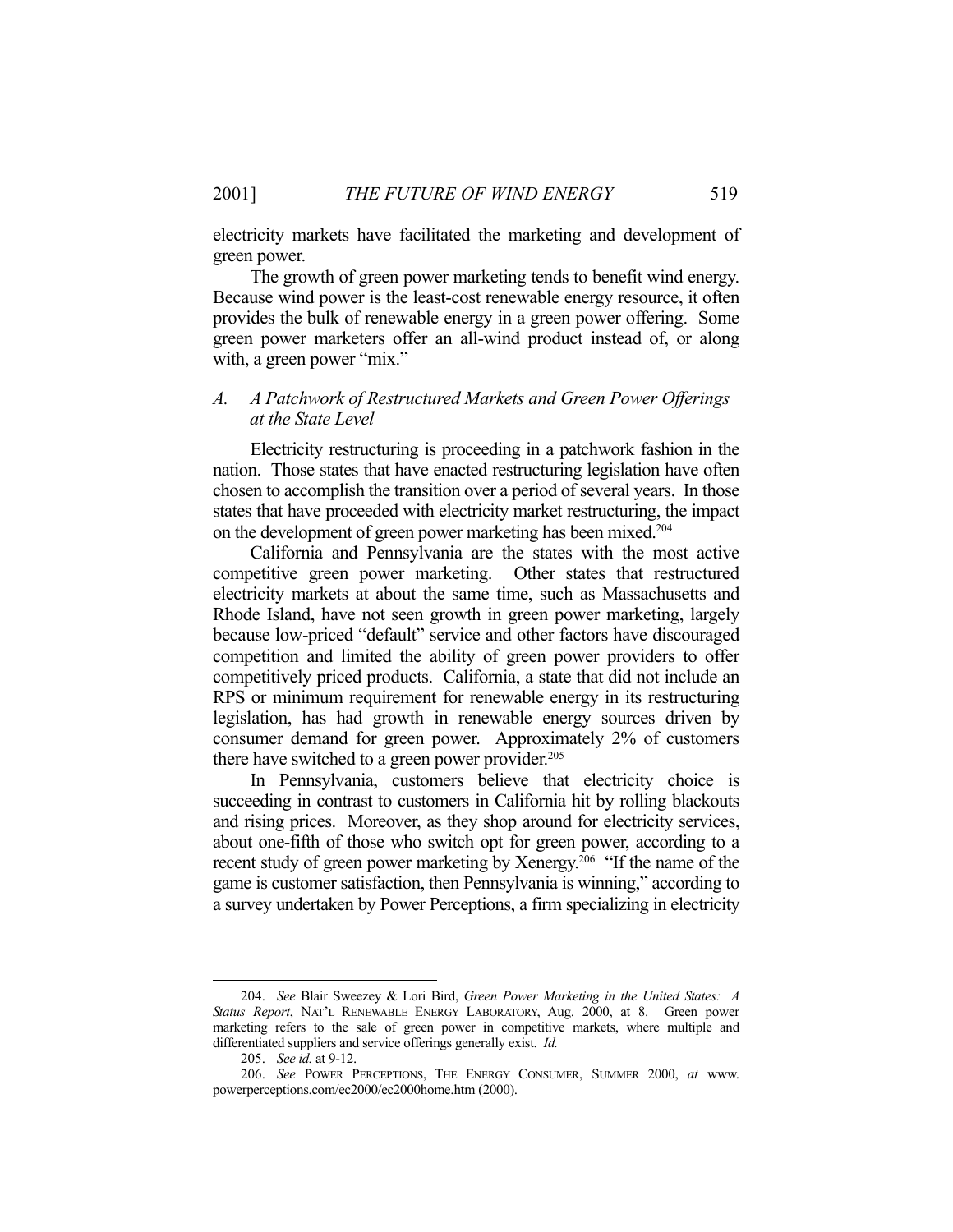consumer research.207 Nearly a third of Pennsylvanians declared themselves completely satisfied with their electric service in a survey of over 2000 residential customers, compared to 24% nationwide.208

 One of the reasons for this success lies with Pennsylvania's default service pricing. The default price, the price charged to customers who remain with the previously existing supplier, is set high enough to make it worthwhile for companies to compete against that supplier.<sup>209</sup> By contrast, many other states, including California, have set the default price so low that it discourages customers from switching and companies from competing, unless there is additional, targeted support for green power.210

 Even in states that have not proceeded with restructuring, utilities are waking up to the potential of green power marketing. Many utilities now offer green pricing (an optional service, offered at a premium price, that gives customers the opportunity to support renewable energy) to build customer loyalty and enhance their public image. To date, 193 utilities in twenty-three states, including states that have restructured, offer green pricing for renewable energy including or entirely comprised of wind energy.<sup>211</sup>

 Green power marketing and pricing tend to set the price of electricity from wind and other renewables at a price that is higher than that of electricity from conventional sources in spite of the public benefits it offers. Such pricing turns sound economics on its head, as a correct pricing system would internalize to the extent possible the environmental costs, or externalities associated with electricity production, thereby increasing the cost and price of conventional power sources. State and federal policies that seek to bring down the cost of green power, as in California, or impose surcharges on the electricity from polluting sources, help eliminate such distortions in the market and ensure fair competition among electricity sources.

#### *B. Small Wind Systems and Net Metering: Sleeping Giant*

 This Essay focuses on utility-scale wind energy, but a mention of small-scale wind energy systems (under 100 kW in nameplate capacity)

 <sup>207.</sup> POWER PERCEPTIONS, ELECTRICITY DEREGULATION SUCCEEDING IN PENNSYLVANIA, ACCORDING TO NEW STUDY, *at* http://www.powerperceptions.com/news/prpenn.htm (Nov. 30, 2000).

 <sup>208.</sup> *Id.*

 <sup>209.</sup> *Id.*

 <sup>210.</sup> *Id.*

 <sup>211.</sup> AWEA maintains a database of green pricing programs. For information contact Kathy Belyeu at AWEA, (202) 383-2520.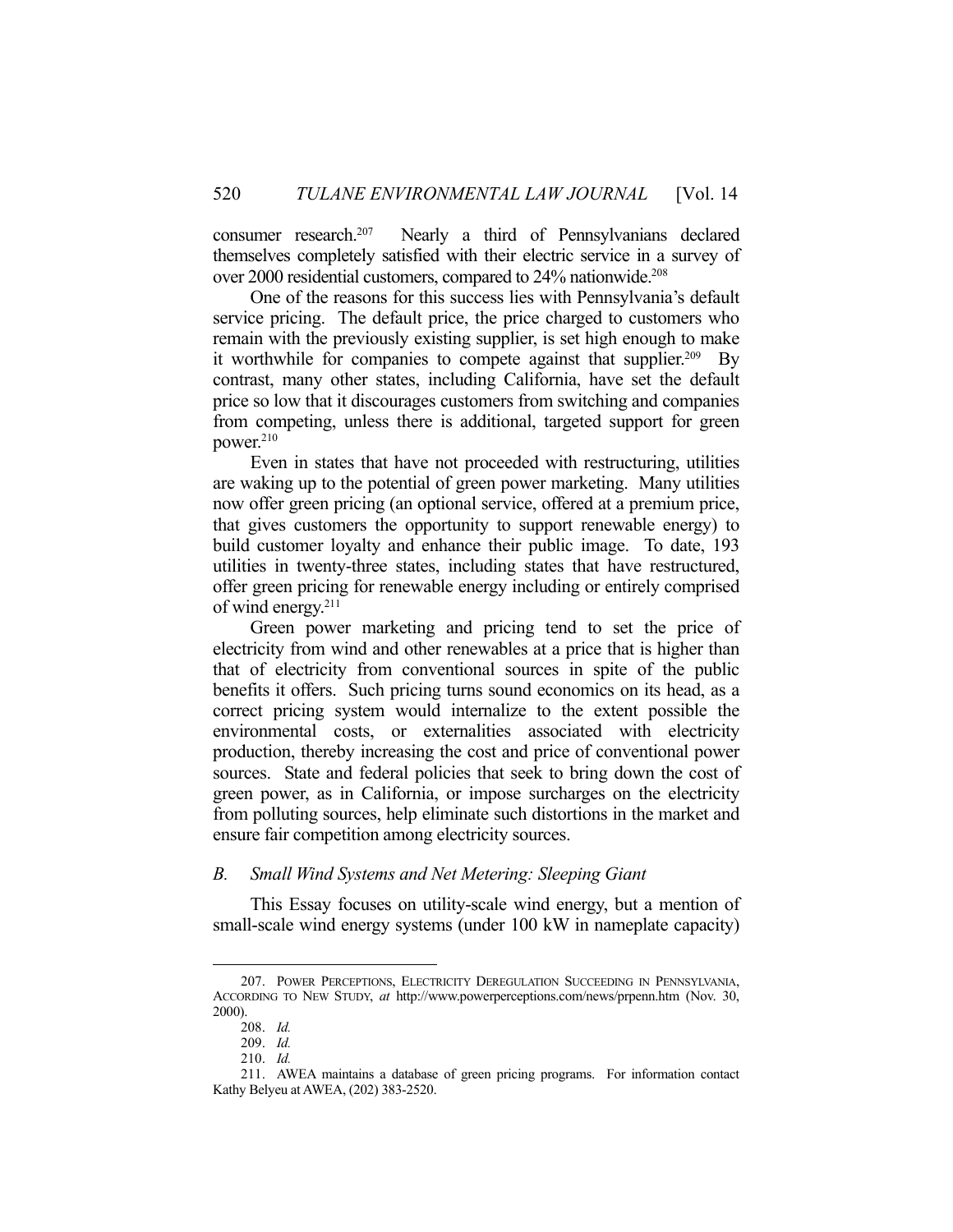and net metering must be made again here, in the context of customer demand.

 The rolling blackouts in California and the rising cost of electricity have whipped up nationwide consumer interest in and demand for residential and small business energy systems, such as solar panels and small wind energy systems. Many consumers can become discouraged from investing in a small wind system because of high up-front costs, local zoning ordinances, and difficulties in securing an interconnection and net metering agreement with their local utility. As a result, the large potential demand for small wind turbines has scarcely been tapped.

 Unless a customer lives off-grid or seeks to disconnect his home or business from the grid, a home or business can be served simultaneously by the wind turbine it installs and a local utility. If the wind speeds are below cut-in speed (7 to 10 m.p.h.) there will be no output from the turbine and all of the needed power is purchased from the utility.<sup>212</sup> As wind speeds increase, turbine output increases and the amount of power purchased from the utility is proportionately decreased.<sup>213</sup> When the turbine produces more power than the house needs, the extra electricity is fed to the utility.<sup>214</sup> All of this is done automatically. There are no batteries in a modern residential wind system.

 The up-front capital costs of a small wind system can be high. These can be off-set by rebates or "buy-downs," such as the ones that already exist in California and Illinois. Such state or federal rebates can be justified by the public service rendered in terms of reduced demand on the local electricity system and clean power generation. Wind turbines produce no pollution and by using wind power they offset pollution that would have been generated by the utility. Over its life, a small residential wind turbine can offset approximately 1.2 tons of air pollutants and 200 tons of carbon dioxide and other gases that cause climate change.<sup>215</sup>

 In addition, "net metering" can improve the payback of the investment in a small wind system. "Net metering" is a simplified method of metering the energy consumed and produced at a home or business that has its own renewable energy generator, such as a wind turbine. Under net metering, excess electricity produced by the wind turbine will spin the existing home or business electricity meter backwards, effectively banking the electricity until the customer needs

 <sup>212.</sup> *See* AWEA, SMALL WIND: STATE BY STATE, *at* http://www.awea.org/smallwind/ index.html (last updated July 14, 2000).

 <sup>213.</sup> *Id.*

 <sup>214.</sup> *Id.*

 <sup>215.</sup> *Id.*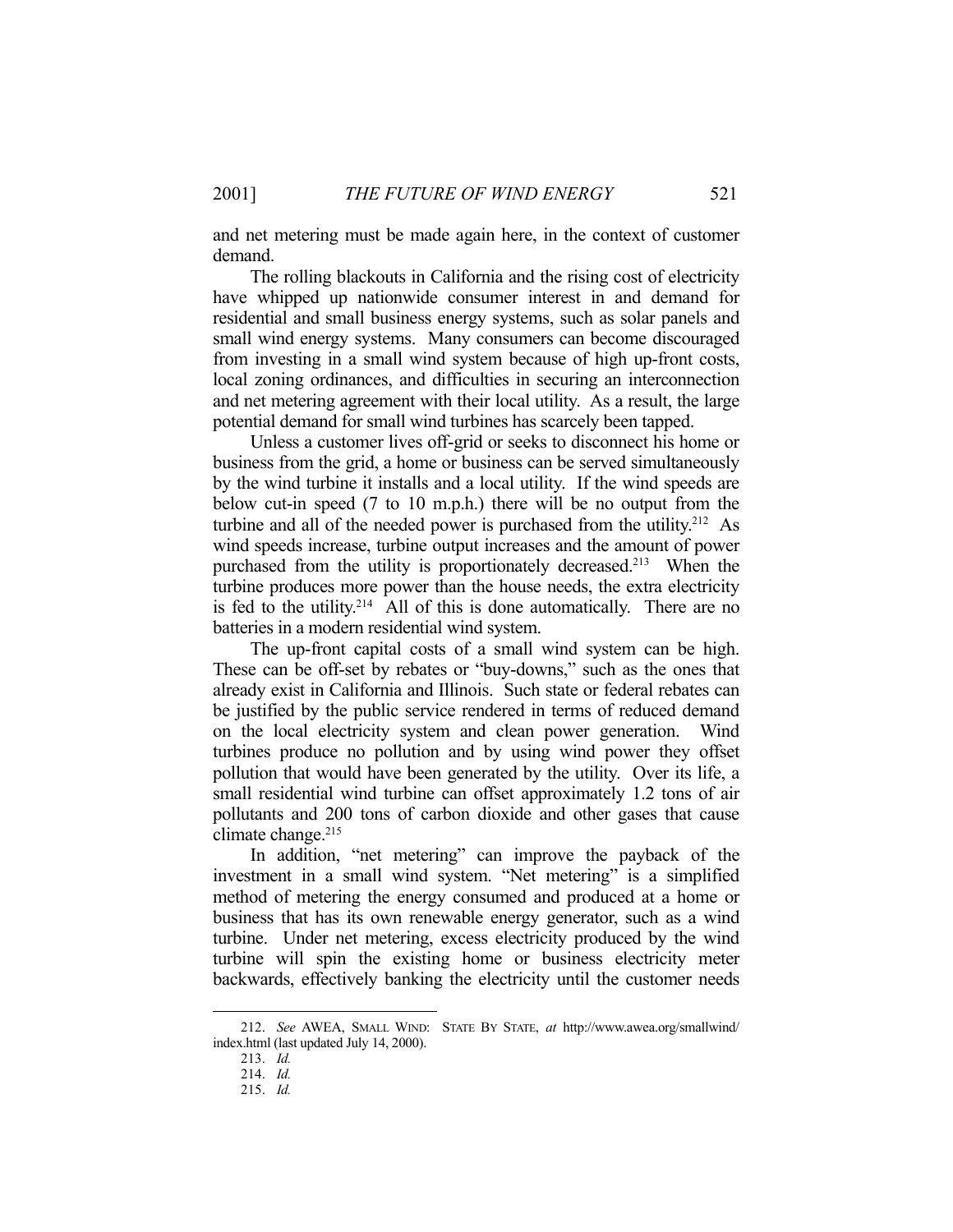it.216 This provides the customer with the full retail value for all the electricity produced.

 Under existing federal law (PURPA section 210) utility customers can use the electricity they generate with a wind turbine to supply their own lights and appliances. If the customer produces any excess electricity (beyond what is needed to meet the customer's own needs) and net metering is not allowed, the utility purchases that excess electricity at the wholesale or "avoided cost" price, which is much lower than the retail price.<sup>217</sup> The excess energy is metered using an additional meter that must be installed at the customer's expense.<sup>218</sup>

 Net metering simplifies this cumbersome and costly arrangement by billing the customer only for the net energy consumed during the billing period.<sup>219</sup> Net metering provides a variety of benefits for both utilities and consumers. Utilities benefit by avoiding the administrative and accounting costs of metering and purchasing the small amounts of excess electricity produced by small-scale wind energy facilities. Consumers benefit by getting greater value for some of the electricity they generate and by being able to interconnect with the utility using their existing meter.

 Revenue losses to the utility from lower purchases of electricity by the customer are partially offset by administrative and accounting savings. These savings can exceed \$25 per month because absent net metering, utilities have to separately process the accounts of customers with wind turbines and issue the monthly checks. In practice, these checks can be for as little as  $5¢$ .<sup>220</sup>

 Nonetheless, utilities have traditionally not looked favorably upon the use of net metering by homes, schools, and businesses. In Iowa, utilities have fought the efforts of residential customers and of two schools that are pioneering the use of electricity from wind to serve as a science demonstration project and help power their facilities.<sup>221</sup> The utility company sought and won a reversal of the Iowa Utilities Board's (IUB) order to allow the customers to interconnect and operate their wind facilities as authorized by Iowa law.<sup>222</sup> The district court agreed with the company finding that both the Iowa law and the IUB were

 <sup>216.</sup> *See id.*

 <sup>217.</sup> *See id.*

 <sup>218.</sup> *See id.*

 <sup>219.</sup> *See id.*

 <sup>220.</sup> *See id.*

 <sup>221.</sup> *See* Brief of Amici Curiae Renewable Energy Advocates, MidAm. Energy Co. v. Iowa Util. Bd., 576 N.W.2d 381 (Iowa 1997).

 <sup>222.</sup> *See id.*